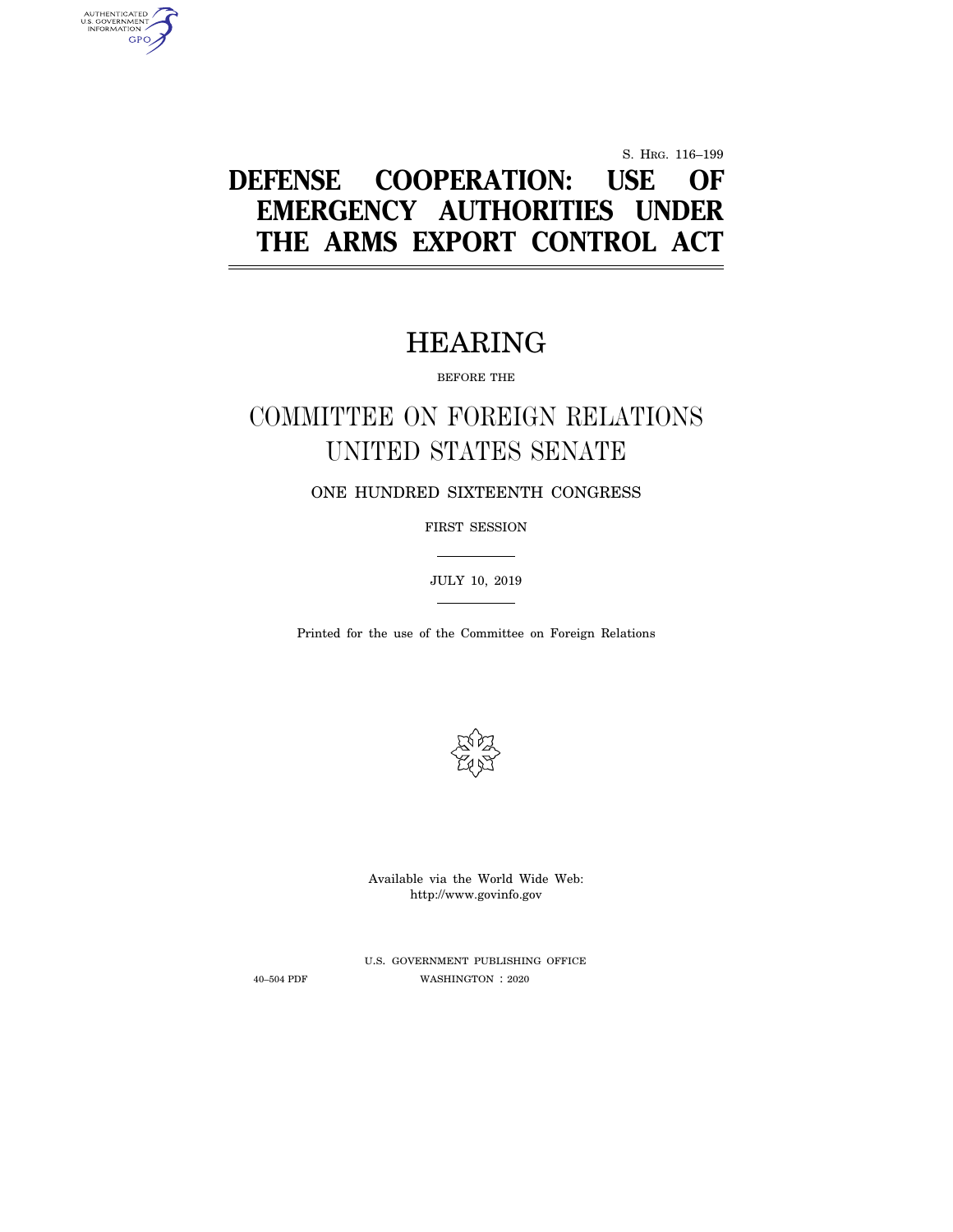## COMMITTEE ON FOREIGN RELATIONS

JAMES E. RISCH, Idaho, *Chairman*

MARCO RUBIO, Florida RON JOHNSON, Wisconsin CORY GARDNER, Colorado MITT ROMNEY, Utah LINDSEY GRAHAM, South Carolina JOHNNY ISAKSON, Georgia JOHN BARRASSO, Wyoming ROB PORTMAN, Ohio RAND PAUL, Kentucky TODD, YOUNG, Indiana TED CRUZ, Texas

ROBERT MENENDEZ, New Jersey BENJAMIN L. CARDIN, Maryland JEANNE SHAHEEN, New Hampshire CHRISTOPHER A. COONS, Delaware TOM UDALL, New Mexico CHRISTOPHER MURPHY, Connecticut TIM KAINE, Virginia EDWARD J. MARKEY, Massachusetts JEFF MERKLEY, Oregon CORY A. BOOKER, New Jersey

CHRISTOPHER M. SOCHA, *Staff Director* JESSICA LEWIS, *Democratic Staff Director* JOHN DUTTON, *Chief Clerk*

(II)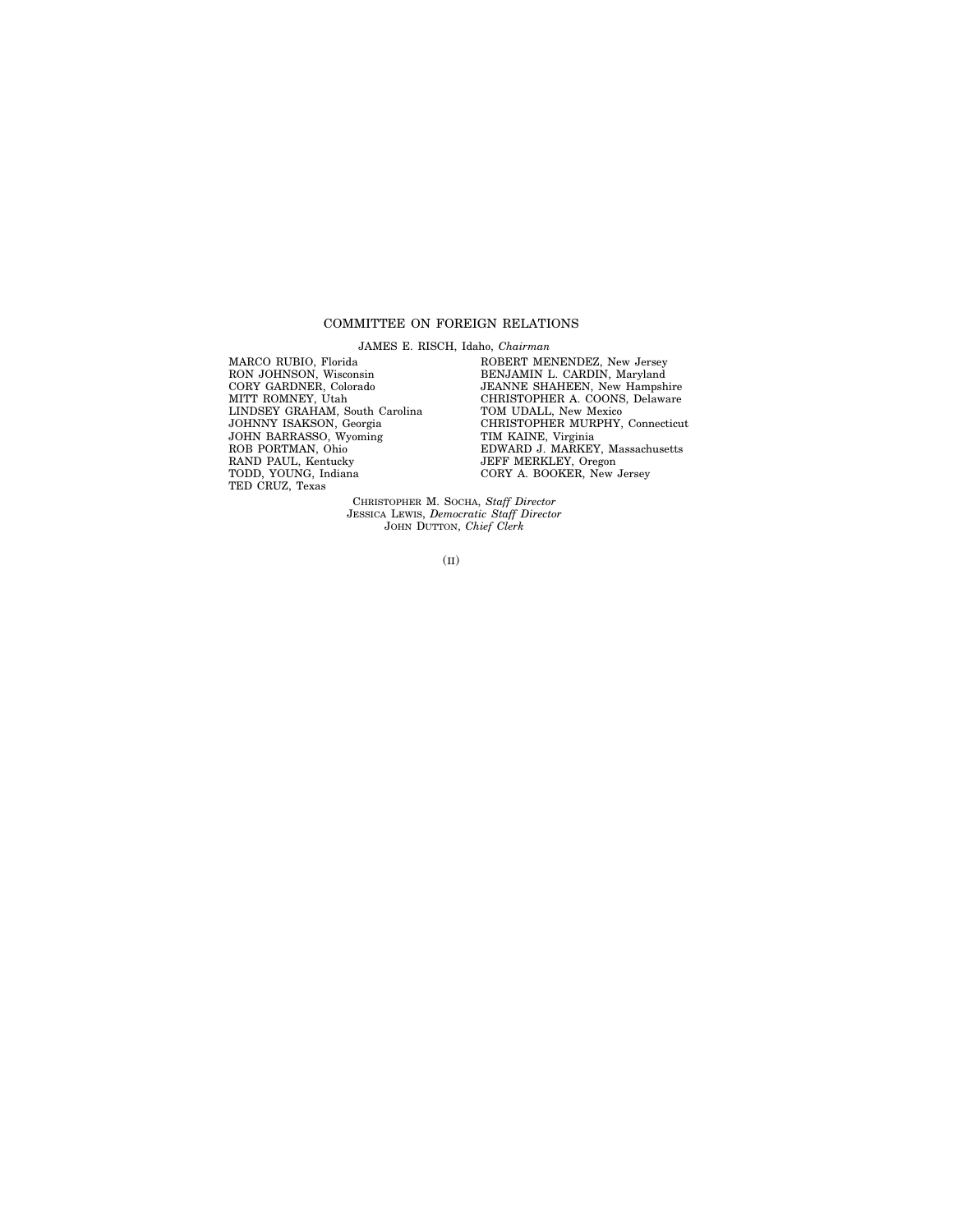# C O N T E N T S

|                                                                               | Page          |
|-------------------------------------------------------------------------------|---------------|
|                                                                               | - 3           |
| Cooper, Hon. R. Clarke, Assistant Secretary, Political-Military Affairs, U.S. | $\frac{4}{6}$ |

ADDITIONAL MATERIAL SUBMITTED FOR THE RECORD

| Responses of R. Clarke Cooper to Questions Submitted by Senator James  | 34 |
|------------------------------------------------------------------------|----|
| Responses of R. Clarke Cooper to Questions Submitted by Senator Robert | 34 |
| Responses of R. Clarke Cooper to Questions Submitted by Senator Todd   | 43 |
| Responses of R. Clarke Cooper to Questions Submitted by Senator Edward | 45 |

(III)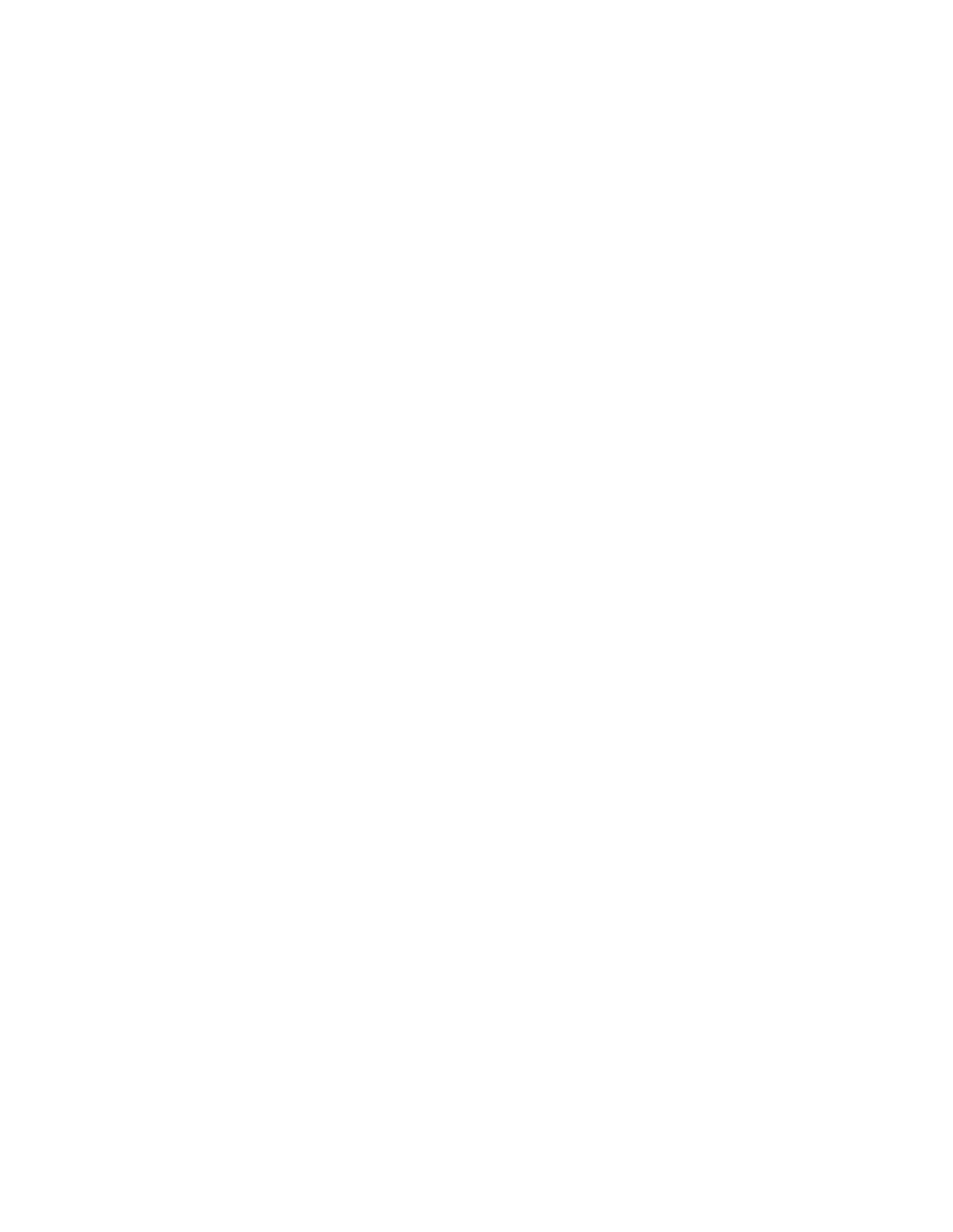# **DEFENSE COOPERATION: USE OF EMER-GENCY AUTHORITIES UNDER THE ARMS EX-PORT CONTROL ACT**

## **WEDNESDAY, JULY 10, 2019**

U.S. SENATE, COMMITTEE ON FOREIGN RELATIONS, *Washington, DC.* 

The committee met, pursuant to notice, at 10:19 a.m., in room SD–419, Dirksen Senate Office Building, Hon. James E. Risch, chairman of the committee, presiding.

Present: Senators Risch [presiding], Gardner, Romney, Cruz, Menendez, Cardin, Shaheen, Coons, Murphy, Kaine, and Markey.

### **OPENING STATEMENT OF HON. JAMES E. RISCH, U.S. SENATOR FROM IDAHO**

The CHAIRMAN. The committee will come to order.

Thank you all for being here today. And today, we are going to discuss the recent emergency declaration regarding U.S. arms sales.

To start, we should recognize and acknowledge that the law contemplates and, indeed, requires a partnership between the executive branch and the legislative branch regarding arms sales. This committee plays an important role to conduct rigorous oversight of the issue. At the same time, the law does grant the President authority to conduct sales without congressional approval in times of emergency. We will be focusing on that issue. This hearing will focus on these rules and authorities. We must consider the context for this latest declaration, namely the active threats and attacks from Iran and its proxies and our partners' capabilities to defend against those threats.

The Arms Export Control Act grants the President authority to declare an emergency concerning specific arms sales and avoid the standard process of congressional notification. Such presidential authority dates back more than 40 years to lessons learned from the October 1973 war in the Middle East. Presidents of both parties have used emergency authorities five—on five previous occasions. In each case, they address specific threats to U.S. allies and did not alter the standing process of congressional review nor have a meaningful impact on Congress's authority over time. I expect this latest declaration will continue that pattern and deserves review in that expectation.

As with one of the previous emergency declarations, this declaration came in response to threats and attacks from the Iranian re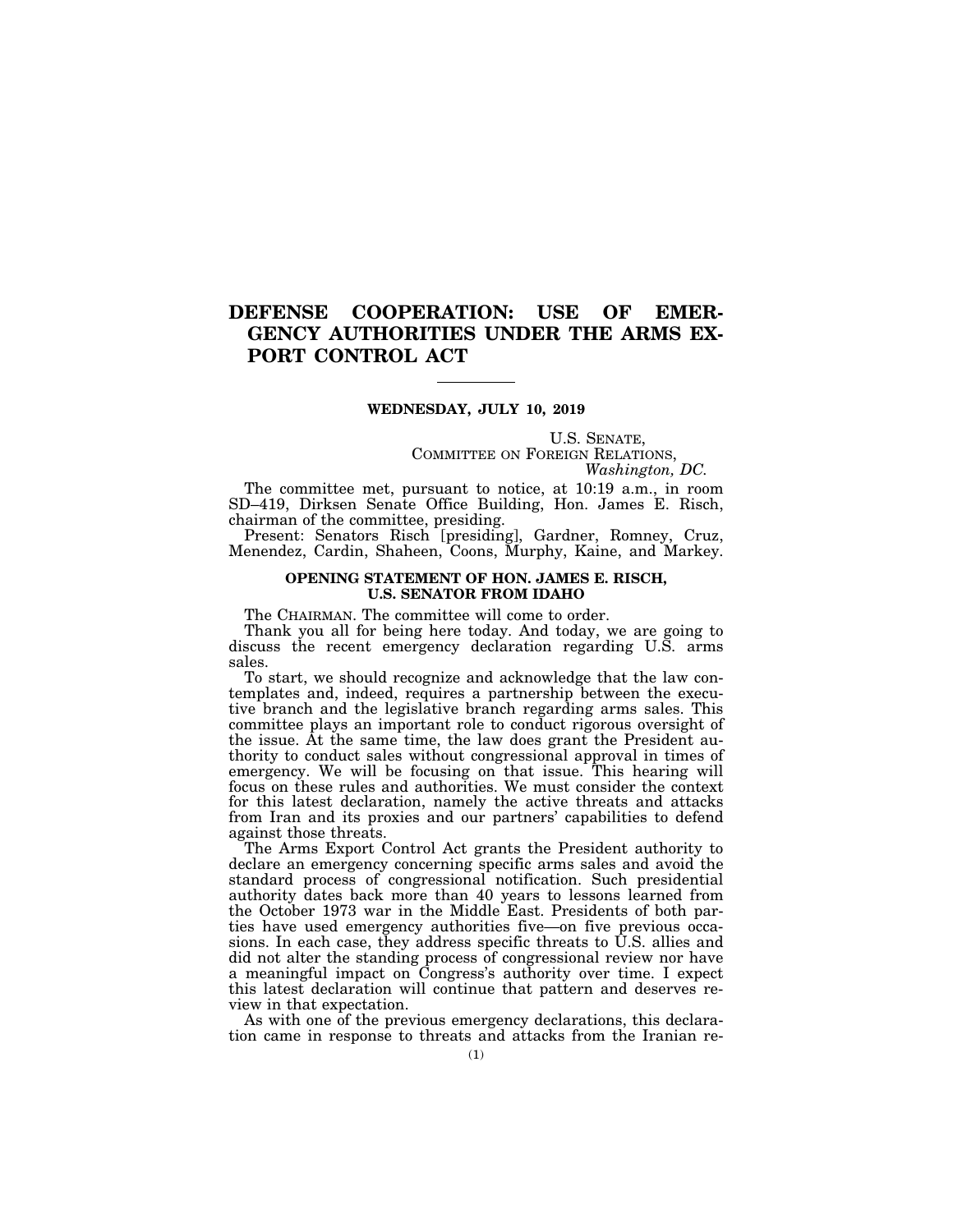gime. Since mid-May, Iran and its proxies have struck commercial ships, civilian airports, and desalination plants critical to the civilian population. Additionally, they shot down multiple U.S. unmanned aircraft. Over the weekend, Iranian-backed Houthi forces in Yemen unveiled even newer models of ballistic missiles and unmanned aerial vehicles capable of striking deeper into Saudi Arabia. Iran's threats and actions toward the U.S. and our allies have been clear: We must respond to such threats, protect our interests, and support our allies as they defend themselves. Neither this President nor Congress nor the American people seek war with Iran. And I commend the President for his restraint in the face of numerous provocations.

I was in the room as the President considered the—one of the most recent provocations, and sought advice regarding that. Anyone—anyone who interprets the President's reasonable forbearance is making a grave mistake, that is a—ripe for miscalculation and it should not be mistaken. Attacking America, its interests, or our partners will lead to a strong defensive response. Emergency declarations are useful, not just for the tangible military capabilities they transfer to allies and partners, but are equally important for the messages they convey.

These particular sales come in the context of, and are colored by, larger challenges with our Saudi and Emirate partners, including the war in Yemen, the murder of Jamal Khashoggi, and other human rights issues. To address these challenges, I introduced the Saudi Arabia Diplomatic Review Act and sought broad input from all quarters, on a bipartisan basis, to produce legislation that will move us much more in the right direction. I want to thank all parties, including my friends on the other side of the aisle, who have been very helpful in trying to craft legislation that will get us to where we want to be. I have been impressed how carefully people have weighed this issue, and how impressed I have been with the attempt to reach legislation that balances the various aspects of this challenge.

This legislation calls for a comprehensive review of United States-Saudi relations. As we conduct this review, however, we must not—we must discourage Iran aggression, and must not leave Saudi Arabia vulnerable. Our partners desperately need the capabilities in these sales contemplated by other U.S. training and advising initiatives to improve their ability to minimize collateral damage and deter aggression. We are here today because of the continuing threats by Iran. As we move forward, I urge us all to seek measured solutions to these difficult challenges and avoid inadvertently strengthening our adversaries or damaging our partners and allies. I really believe this committee has done that and, hopefully, we will continue to do that.

I thank our witnesses for joining us today, and look forward to hearing their perspectives on these issues.

With that, Senator Menendez.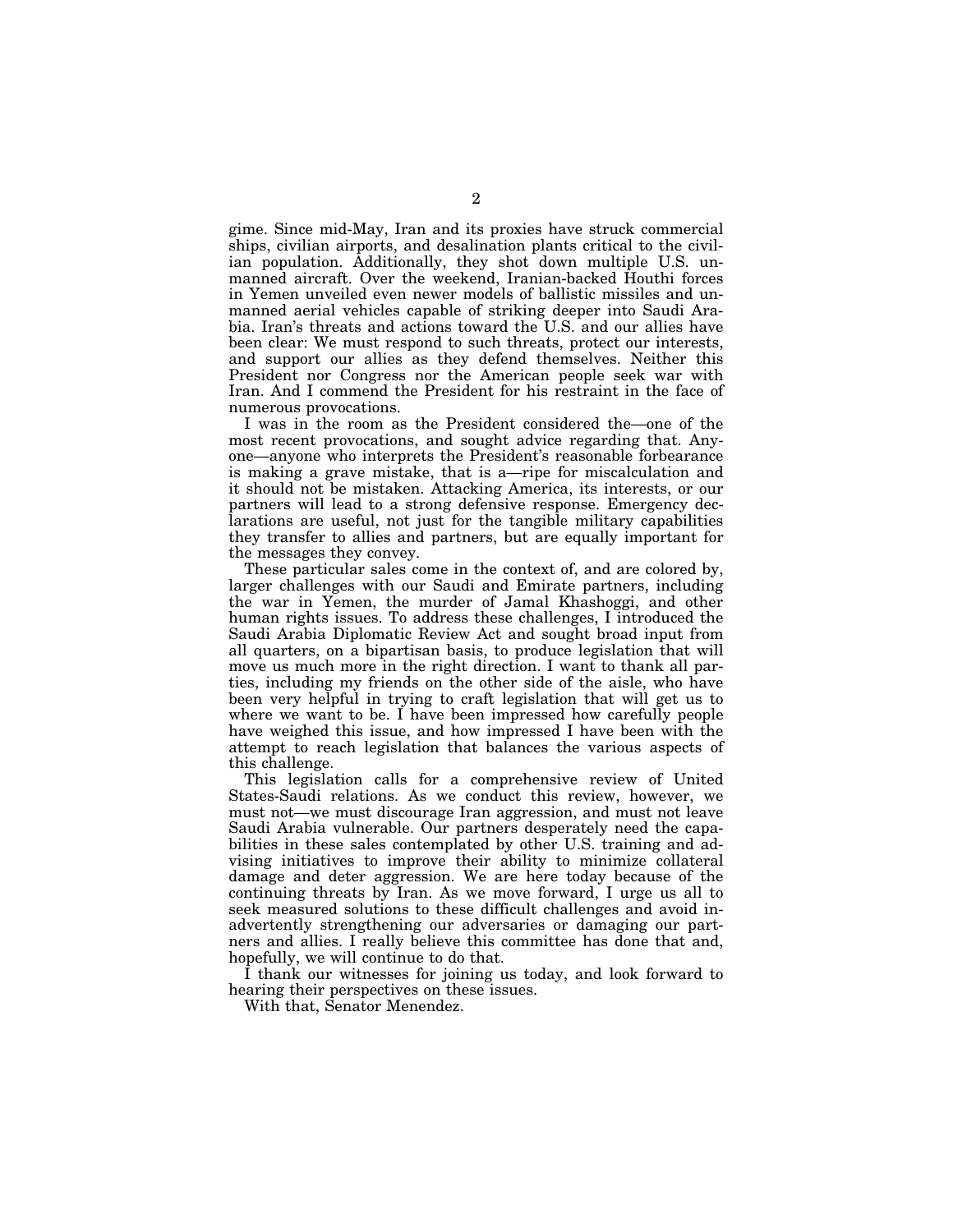### **STATEMENT OF HON. ROBERT MENENDEZ, U.S. SENATOR FROM NEW JERSEY**

Senator MENENDEZ. Thank you, Mr. Chairman, for holding this hearing today to examine the appropriate role of congressional oversight on arms sales.

It is important that any President and any administration, and this one in particular, respect Congress as a coequal branch of government and execute our laws in good faith.

Now, despite your pledge during your confirmation hearing to do just that, Mr. Cooper, and your commitment to be transparent and forthcoming with this committee, since you began your tenure, the Department has shown only disdain for Congress and the laws that govern our arm export programs. Beyond that, you have balked at the idea that you should be held accountable for your actions.

On May 24th, the Secretary of State sent this committee 22 notifications for arms sales and transfers to Saudi Arabia and the United Arab Emirates, totaling more than \$8 billion. In a boilerplate memo, the Secretary argued, unconvincingly, that these sales, some of which the committee had already cleared, were exempt from the legally required 30 days of congressional review and action, claiming a sudden, quote, ''emergency threat from Iran.'' Yet, this administration has been unable to explain how, precisely, these sales respond to the supposed emergency. And at no time prior to May 24th did the administration once raise these sales as necessary to respond to the threat from Iran.

Let me be clear. Iran has and will continue to pose a threat to U.S. interests and allies in the region. And I have and will continue to improve—approve arms sales to allies that are in line with our long- and short-term strategic interests and basic U.S. principles, such as the basic respect for human life. But, if you look at these sales, it appears that the administration had other motives. Indeed, when pressed, rather than explain exactly how these sales will address a supposedly imminent threat from Iran, you and other administration officials demurred and said the sales were for, quote, "sustaining the global supply chain," for preventing, quote, "loss of sale to peer competitors," for maintaining U.S., quote, "credibility as an arms supplier," and so on.

So, I look forward to hearing you explain today, How would taking away American jobs and creating a Saudi jobs program of manufacturing F–18 panels for export for an aircraft the Saudis do not own or operate respond to an emergency? How would sales that would not be delivered for many, many months immediately respond to an emergency? And, as I have been asking for more than a year, how does the sale of precision-guided munitions for use in Yemen, presumably when the same—with the same atrocious results and human suffering we have seen over the last 4 years, respond to an emergency?

Mr. Cooper, you testified in a House hearing that the, quote, ''protracted process of congressional review was problematic for the commercial sales." Indeed, unless I misunderstood, you implied that I personally, in exercising my rights as the Ranking Member of this committee, was the reason you had to push through all 22 sales. As you well know, the process was protracted because neither the Secretary nor the Department was willing or able to make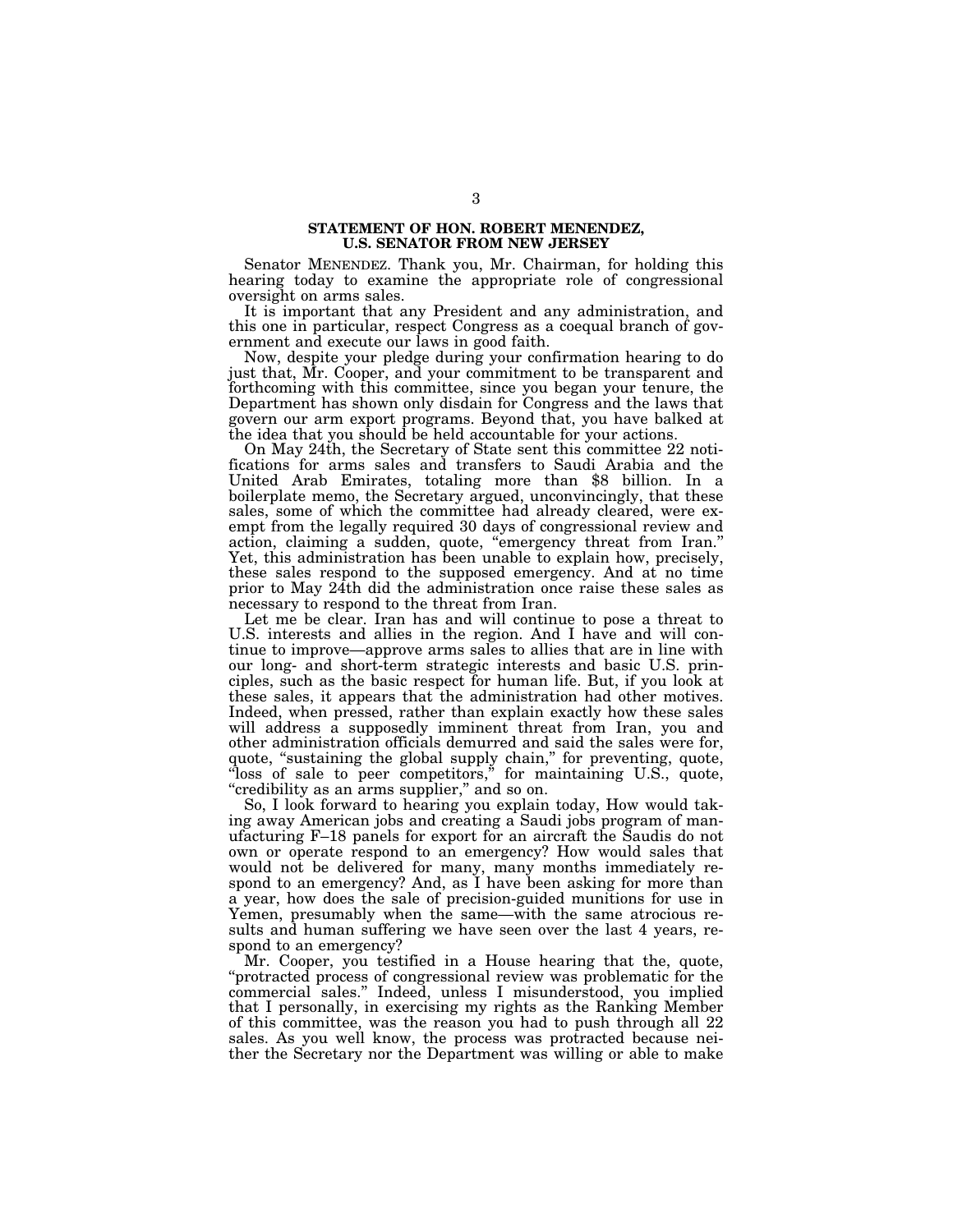a persuasive case that selling precision-guided bombs to Saudi and the United Arab Emirates, the particular arms that I was holding, would improve protection of Yemeni civilians to Saudi airstrikes or end the UAE's human rights abuses in Yemen. In fact, not only did the Department not make a persuasive case, you made no case since last October, after Jamal Khashoggi was literally butchered, on orders from the highest levels of the Saudi government.

So, Mr. Chairman, my colleagues, the Secretary of State's message to us is clear, ''Congress can review arms sales. Just do not take too long or ask tough questions. Otherwise, I will just ignore the law and cut you out of the process entirely.''

Three weeks ago, in a bipartisan fashion, the Senate made clear what it thought of the Secretary of State's false emergency sales by approving an unprecedented 22 separate resolutions of disapproval of these sales. Two weeks ago, this committee approved our bipartisan bill, the Saudi Arabia False Emergencies, or SAFE, Act, to prevent similar abuses of the emergency authority in the future. I hope the Secretary and the administration appreciate the gravity of these actions and those to come.

The informal arms sale review process under the Arms Export Control Act has operated successfully for decades. It worked because successive administrations recognized that there is a value in consulting with the committees about any concerns that could arise from a sale, and they acted in good faith.

Simply put, Mr. Cooper, you and the Secretary have undermined this process. I urge you to take another look at the definition of ''emergency'' and rethink your approach to engaging Congress and abiding by the congressional oversight you claimed during your hearing you would respect.

Thank you, Mr. Chairman.

The CHAIRMAN. Thank you, Senator.

Welcome, Secretary Cooper. The floor is yours.

# **STATEMENT OF HON. R. CLARKE COOPER, ASSISTANT SEC-RETARY, POLITICAL–MILITARY AFFAIRS, U.S. DEPARTMENT OF STATE, WASHINGTON, DC**

Mr. COOPER. Thank you very much, Mr. Chairman, Mr. Ranking Member, and Senators.

''In recent days, neutral shipping has been attacked. By providing a deterrent against hostile actions, this transfer lowers the risk of a broader conflict. The determination reflects the United States grave concern with the growing escalation in the Gulf and its implication for the security of our friends in the region.'' These words could precisely describe the context of the recent emergency certification this hearing has been convened to discuss, but they are actually from a State Department announcement from 1984. Then, as now, Iran's revolutionary government threatened international shipping in the Gulf, through its proxies, supported attacks on American interests in the region, resulting in deaths of 241 American service members in Beirut. Then, as now, our partners required the reassurance provided by an American demonstration of resolve. And then, as now, the administration took steps to deter war, not to bring it closer.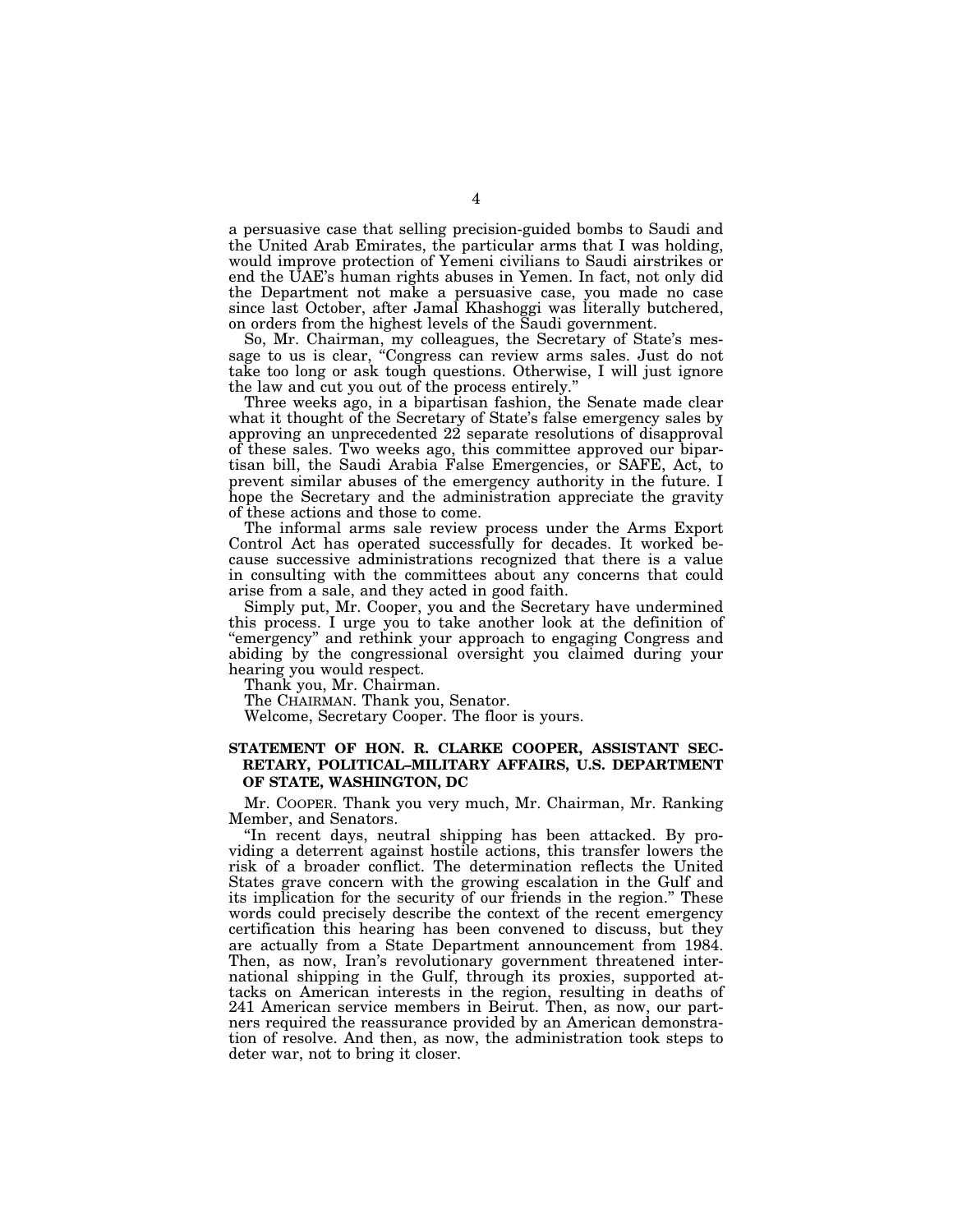In his May 24th certification, Secretary Pompeo advanced a set of arms transfers to support our partners in the current crisis. These capabilities include aircraft support, munitions, logistics services, unmanned intelligence, surveillance, and reconnaissance platforms, training, and advisory services. None of these constitute introductions of fundamentally new capabilities to the region. None alter the military balance of power. None are of a nature or category that Congress has not previously reviewed and approved for these particular partners.

The Secretary's decision to exercise his statutory authorities under the Arms Export Control Act reflects the current threat from Iran as well as the persistent threat. Prior to making the certification, the administration saw and briefed Congress about an increased threat stream from Iran relating to both U.S. and partner interests throughout the region. These troubling and escalatory indications and warnings from the Iranian regime prompted an increased U.S. force posture in the region.

Events since the Secretary's certification served to further validate the urgent need for these sales: Iranian attacks on civilian crude commercial cargo ships and tankers in the Sea of Oman; continued attacks by the Iranian-backed Houthis—these are including utilization of one particular case of a cruise missile against civilian commercial airports; and the shoot down of a U.S. Broad Area Maritime Surveillance unmanned aerial system in international airspace.

These provocative actions mark a new evolution in the threat Iran poses to the region, to our partners, and to our own national security, including the security of the hundreds of thousands of Americans who live and work in the Gulf States. And the current situation in Iran has implications not only in the Gulf, but in a geostrategic level. In today's world, our partnerships are vital, and we must ensure our partners have the capabilities, the systems, the communications, the intelligence, and the training to play their due role in maintaining the stability and the security in their regions.

Our adversaries recognize the importance of our partnerships and have adopted purposeful strategies of trying to disrupt them at all levels, including in terms of our security cooperation; for instance, by seeking to replace us as suppliers of choice. As such, the Secretary's certification should not be seen not only as a deterrent to Iran and a reassurance to our partners, but it is also a rebuff to our competitors.

Before closing, I would like to address some of the specific concerns that have been raised by this committee. Many Senators many Americans—are concerned about the use of arms we provide overseas, including in the context of the Yemen civil war. These concerns are appropriate, and we share them. From the beginning of the conflict, we have maintained a political solution is urgently needed, and supported the U.N.-led effort working toward that objective. America stands out from many foreign suppliers of defense materiel by the premium we place on ensuring that our capabilities are not contributing to gross violations of human rights. We have worked with the Saudi-led coalition, over the course of its operations, to reduce the occurrence of civilian casualties. Our support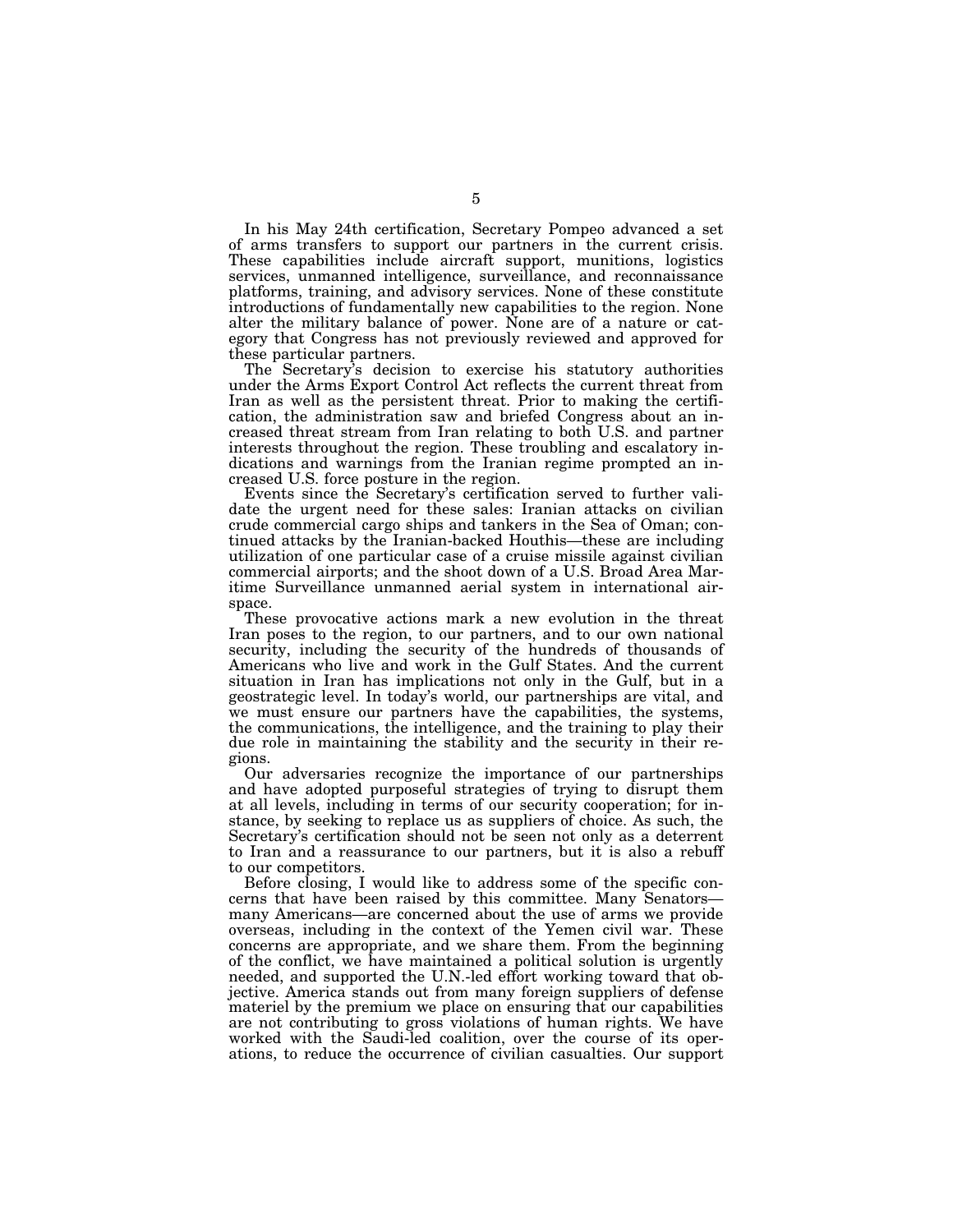in this regard has ranged from the provision of training on targeting to mentoring and advising the coalition on best practices, on lessons learned, and on integrating complex data into a system that is specifically designed to reduce civilian casualties. We have also provided higher-end legal training on the laws of armed conflict, and have directly and regularly engaged with both military and political leadership on this topic.

And finally, on the question of process, during both his confirmation and, as cited here today, my own confirmation, the Secretary and I did provide you our commitments on the congressional review process for arms sales. That commitment stands. I value deeply Congress's role in the review of arms transfers. I take pride in the depth and the detail of the working relationships that we have with the committees in the course of this process. The Secretary's certification is not setting aside of that process, but it is the utilization of a longstanding statutory authority to respond to an urgent contingency. As such, I would like to take this opportunity to affirm the value we place in our engagement with you on arms transfers and broader security assistance issues.

Mr. Chairman, in 1984, Ambassador Michael Armacost explained President Reagan's emergency certification to Congress in these words, "Our decisions were a prudent yet clear response to an escalating emergency which threatens Saudi Arabia and the Gulf. They satisfied a clear military need. In addition, we sent a political signal of both reassurance and deterrence. It was a measured response which promotes regional stability and security.''

Mr. Chairman, Mr. Ranking Member, committee members, a political signal of both reassurance and deterrence, a measured response which promotes regional stability and security, these are the purposes for which President Reagan certified an emergency in 1984, and they are the purposes for which Senate—Secretary Pompeo invoked the same authority in May.

Thank you. And I look forward to your questions today.

[The prepared statement of Mr. Cooper follows:]

#### PREPARED STATEMENT OF R. CLARKE COOPER

Mr. Chairman, Ranking Member Menendez, Senators:

"In recent days, neutral shipping has been attacked  $\ldots$  By providing a deterrent against hostile actions, this transfer lowers the risk of a broader conflict. The  $\ldots$ determination reflects United States grave concern with the growing escalation in the Gulf and its implication for the security of our friends in the region.''

These words could describe the context of the recent Emergency Certification this hearing has been convened to discuss, but they are actually from a State Department announcement from 1984. A hearing took place 35 years ago shortly after that announcement was made, similar to the one we are participating in today. At that hearing, then Under Secretary for Political Affairs, Ambassador Michael Armacost, told Congress of our ''need to respond firmly and decisively to requests from the Gulf states for appropriate and justifiable security assistance.'' He added that:

''The states in the area must be confident that our interests in the Gulf are sufficiently important for us to help in a crisis. The United States has to be seen as a credible partner in the search for stability and security.''

Then, as now, Iran's revolutionary government threatened international shipping in the Gulf. Then, as now, our partners required the reassurance provided by an American demonstration of resolve. And then, as now, the administration took steps to deter war, not to bring it closer.

On May 24th, 2019, the Department of State notified Congress that the Secretary determined that "an emergency exists which requires the immediate sale" of 22 foreign military and direct commercial sales to Saudi Arabia, the United Arab Emirates, and, in one case, Jordan. These sales included aircraft support, munitions, lo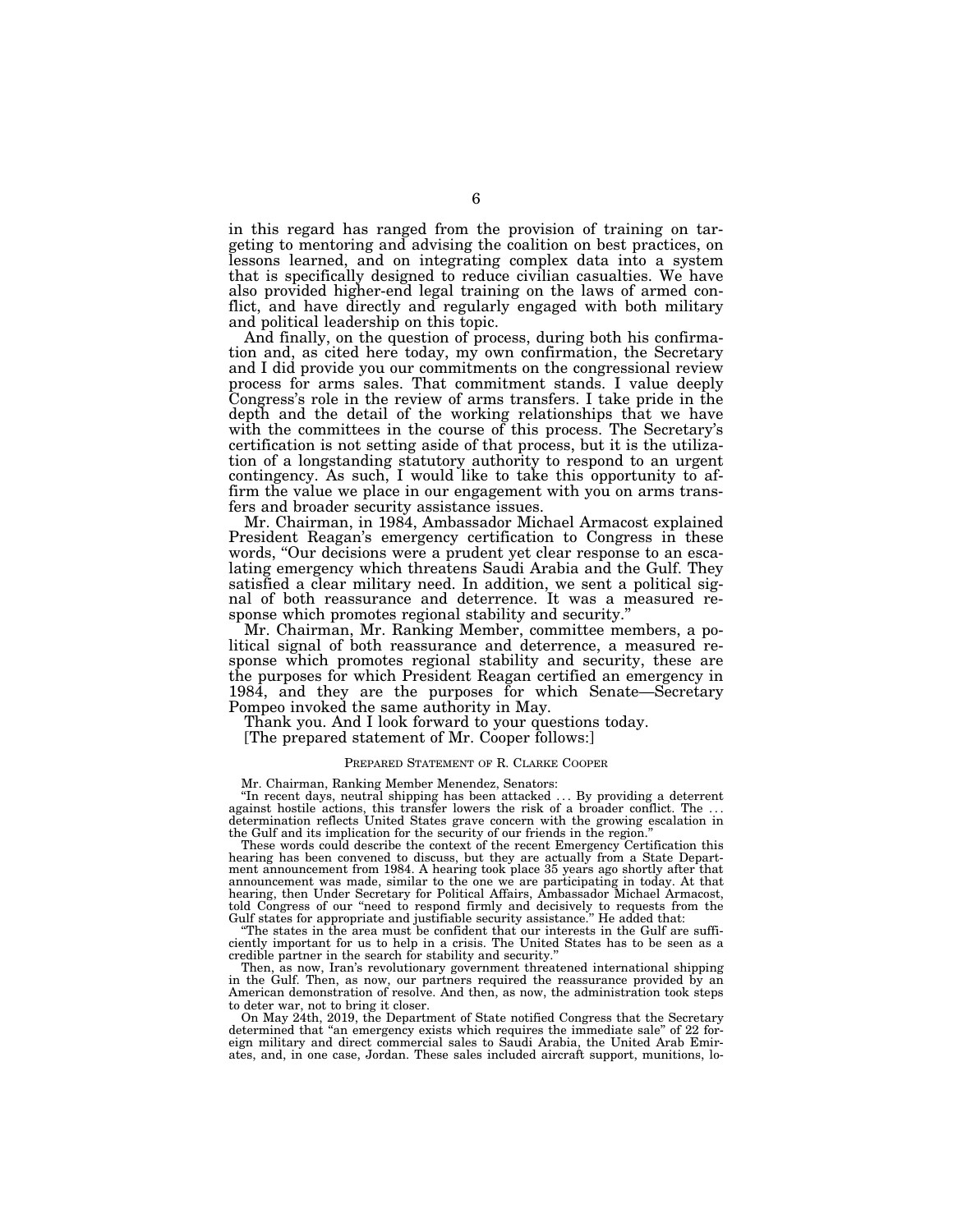gistics services, unmanned intelligence, surveillance and reconnaissance platforms, training, and advisory services.

These sales and the associated emergency certification are intended to address the military need of our partners in the face of an urgent regional threat posed by Iran; promote the vitality of our bilateral relationships by reassuring our partners; and preserving strategic advantage against near-peer competitors.

A combination of factors led the Secretary to determine the situation constituted an emergency and prompted him to make the Certification, including the significant increase in the intelligence threat streams related to Iran; the clear, provocative, and damaging actions taken by Iran's government; and the need to respond to military capability requests from our partners.

Iran is a malign actor and the leading state sponsor of terrorism. It poses conventional and asymmetric threats to our partners in the Gulf, and to U.S. interests in the region and beyond. While these facts are well-known, we have seen new, trou-bling and escalatory indications and warnings from the Iranian regime, which have prompted an increased U.S. force posture in the region. Indeed, events since the Secretary's certification further demonstrate the urgent need for these sales : Iranian attacks on civilian-crewed cargo ships and tankers in the Sea of Oman; contin-ued attacks by the Iranian-backed Houthis, including one utilizing a cruise missile, against civilian commercial airports; the shoot-down of a U.S. Broad Area Maritime Surveillance unmanned aerial system in international airspace.

These latest actions, like those preceding the May 24th notification, include at-tacks on commercial shipping off the coast of the United Arab Emirates, attacks on pumping stations of the Saudi East-West Pipeline utilizing unmanned aerial vehi-cles, and a rocket fired into a park about a kilometer from the U.S. Embassy in Baghdad on May 19th. These are provocative actions that mark a new evolution in the threat Iran poses to the security of the hundreds of thousands of Americans who live and work in the Gulf States, and to the security of the region, and our partners.

Our posture regarding Iran remains focused on assuring our partners of our commitment to enhancing their defense capabilities. This action is not intended to be an escalatory military step; instead, it is a loud and clear message to Iran that we stand by our regional partners at a particularly dangerous time. This set of cases demonstrates the United States' resolve to stand with our partners and to ensure we remain their partner of choice.

In the Memorandum to Congress, the Secretary explained "Iranian malign activity poses a fundamental threat to the stability of the Middle East and to American security at home and abroad." He noted "Iran's actions have led deaths of over 600 U.S. military personnel in Iraq, untold suffering in Syria, and significant threats to Israeli security,'' and he observed that ''current threat reporting indicates Iran engages in preparations for further malign activities throughout the Middle East region, including potential targeting of U.S. and allied military forces in the region.'' While the law requires the Department of State to notify Congress, Members of the Committee should understand clearly that the intended audience of this notification extends beyond Congress or even Iran.

As the 2017 National Security Strategy makes clear, we are in an era of global competition against near-peer adversaries, including Russia and China. That competition includes fostering security and defense relationships that have political, military, and economic components. In such an environment it is crucial that the United States remain the partner of choice and be trusted as a dependable provider of defense capabilities—including materiel—to our partners.

Our National Security Strategy describes the invaluable advantages that our strong relationships with allies and partners deliver. While the United States continues to build and offer our partners the most capable, advanced, defense technologies, we do not have a monopoly on fostering or maintaining reliable security relationships.

The National Security Strategy is realistic and very clear eyed the United States must compete for positive relationships around the world as China and Russia target their investments in the developing world to expand influence and gain competitive advantages against the United States.

Our adversaries, including Russia and China, have adopted deliberate, long-term strategies of trying to disrupt our partnerships by seeking to replace the United States as the credible supplier of choice. We simply cannot allow openings our adversaries will most certainly exploit to disrupt partnerships, to reduce our regional influence, to impact our defense industrial base, and to spread chaos.

Remaining a reliable security partner to our allies and friends around the world is also in the interest and furtherance of our values. When our adversaries sell weapons of war, they do not place the same, if any, premium as we do on addressing the risk the capabilities we provide may contribute to abuses of human rights or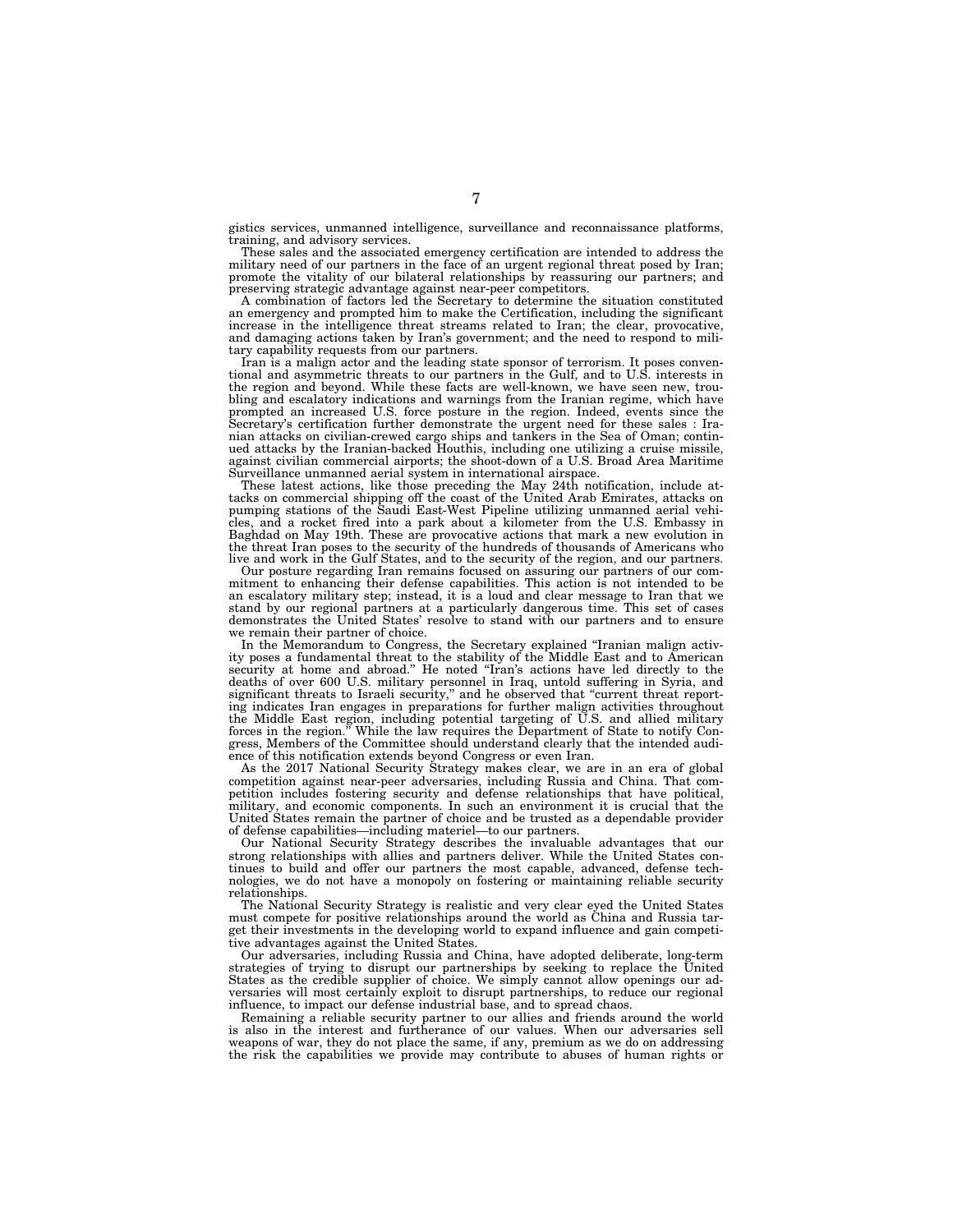violations of international humanitarian law. China does not work to expand transparency on the battlefield, and there is no Russian Conventional Arms Transfer Policy requiring action to facilitate partner efforts to reduce civilian casualties, which is a policy we have had in place since 2018.

When President Trump issued the updated Conventional Arms Transfer Policy in 2018, a centerpiece of the new Policy was its unprecedented directive that we work with partners to reduce the risk of civilian harm in their military operations. We are working on the implementation of that directive to shape future engagements, including with partners in advance of conflict situations.

Before I close, let me address a few other aspects of these sales and the emergency certification that may interest to you.

First, the step recently taken by the Secretary to certify an emergency has ample precedent. The statutory emergency authority in the Arms Export Control Act was exercised a total of five times since 1979, across administrations, both Democratic and Republican. In two of those cases, it was also for sales to Saudi Arabia due to threats posted by other countries in the region. There is, however, one element of the most recent emergency notification that is new: unlike in previous instances this authority has been invoked, Congress was provided with an unclassified Memorandum of Justification by the Department of State.

Second, we value deeply this Committee's and Congress' role more broadly in the review of the arms transfer process. I acknowledge the Committee's concerns regarding the Secretary's certification, evinced by actions such as your advancement by voice vote of Senator Menendez's SAFE Act in June. So let me be clear: we take pride in the depth and detail of the working relationship the Department has with the Committees in the course of this process. As the Secretary noted, we intend for this certification to be a one-time event for a discrete set of cases, utilizing statutory authority provided by Congress. As such, we view the Secretary's action as an affirmation of the value we continue to place on our engagement with you on arms transfers and broader security assistance issues.

The Department will continue to use the Tiered Review process, the informal review that this Committee, and its House counterpart, conduct of pending arms transfers, before those transfers are formally notified. I particularly appreciate the Committee's staff also has continued to engage in this process since the certification. In fact, since the emergency notification on May 24, 2019, the Department of State has already utilized the tiered review process for a new sale of F–16s to Bulgaria, Anti-Radiation Guided Missiles for Germany, and sustainment for Morocco's F–16 fleet.

Third, none of these sales constitute introductions of fundamentally new capabilities to the region; none fundamentally alter the military balance of power; none are of a nature or category that Congress has not previously reviewed and supported for these partners.

Finally, many Members—indeed, many Americans—are concerned about the end use of the arms we provide overseas, including in the context of the Yemen civil war. These concerns are appropriate and we share them. From the beginning of this conflict we have maintained a political solution is urgently needed, and supported the U.N.-led effort working toward that objective. In addition, we have worked with the Saudi-led Coalition over the course of its operations to reduce the occurrence of civilian casualties.

Our support in this regard has ranged from the provision of training on targeting and the supply of more precise munitions, to mentoring and advising the Coalition on best practices to reduce civilian casualties—such as the standing up and operationalization of the Saudi Joint Incident Assessment Team—to training on international humanitarian law, and direct engagement with political leadership on this topic. While more work is undoubtedly needed, our engagement with the Coalition has improved its ability to avoid civilian casualties in its operations.

So that is the global, steady-state picture: the need to meet a present emergency; to remain engaged with partners; to ensure we, rather than near-peer adversaries, are their primary security partners; to make clear we support our partners in the defense of their realms and the security of the regions; and to deter our shared adversaries from disrupting those objectives. Or, as Ambassador Armacost put it to Congress all those years ago, ''Our decisions were a prudent yet clear response to an escalating emergency which threatens Saudi Arabia'' (and the Gulf). ''They satisfied a clear military need. In addition... we sent a political signal of both reassurance and deterrence. It was a measured response which promotes regional stability and security.

Mr. Chairman, Mr. Ranking Member, Committee Members: Those were the purposes for which President Reagan certified an emergency in 1984: and, within the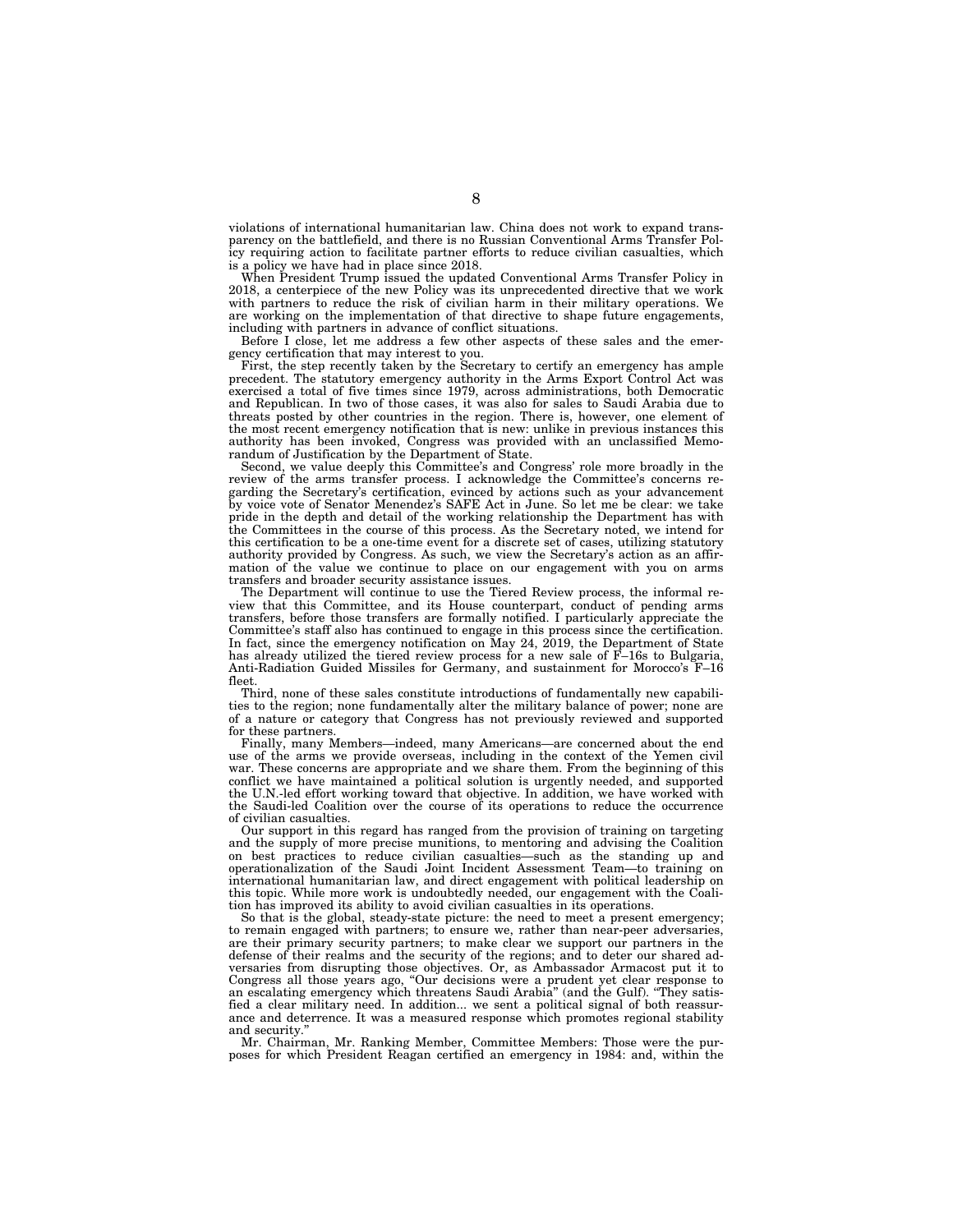context of the imminent threat posed by Iran, they are the purposes for which Secretary Pompeo invoked the same authority on May 24.

Thank you, and I look forward to your questions.

The CHAIRMAN. Thank you very much, Mr. Cooper.

Do you have any current plans to invoke emergency on any sales in the immediate or near future?

Mr. COOPER. No, Mr. Chairman. The authority, as you noted, has been limited, applied very judiciously. This is the fifth application. The one I cited that was the most historic relevance was in 1984. The first application was in 1979. It has been judiciously applied across administrations from President Carter to President Trump.

The CHAIRMAN. You made reference, in your testimony, to the fact that there was the possibility, always, that someone like the Saudis, someone with—that has very substantial financial resources, could turn to one of our two major competitors on the globe and actually wind up in their orbit. Is that a substantial threat, do you believe?

Mr. COOPER. In an open fora, I would—it is safe to address that there is always the risk of near-peer adversaries looking for opportunities, not only in the Gulf region, but anywhere on the globe. I would say, when we are talking about the National Security Strategy and how we meet near-peer adversaries, it is not limited to where they are geographically set. It is a global concern. And, back to the calculus on the emergency certification, it was a message, on several levels. The immediate one was a deterrence to Iran. There was the reassurance, as noted here, to these partners. But, it was also a warning or a rebuff to near-peer adversaries who, maybe, were looking to augment or seek opportunity.

The CHAIRMAN. Thank you.

Senator Menendez.

Senator MENENDEZ. Mr. Cooper, would you agree that an emergency usually denotes something imminent, something urgent?

Mr. COOPER. Yes, Senator.

Senator MENENDEZ. I have—so, it would not refer to something from years ago. So, I have read this May 24th memo from the Secretary multiple times, and yet I just cannot seem to find where it lays out the emergency that these sales address. I see references to designations dating back to 1984, events from 2014, and general instability that has been plaguing the region for years. For years. But, nowhere do I see where it says what the emergency is.

So, tell me, what is the State Department's operative definition of an ''emergency'' that you used for these sales?

Mr. COOPER. Thank you, Senator.

So, the statement you are referring to, the actual declaration, is an unclassified document. And you were correct to note that there is context in there of this particular adversary and their persistent threat stream, as well as what their proxies may or are capable of doing. What actually equates to an emergency, as it—where we are today—is the current threat posture of Iran and what was calculated there, from an interagency aspect. There were multiple tools, including this-

Senator MENENDEZ. But, just——

Mr. COOPER. —declaration-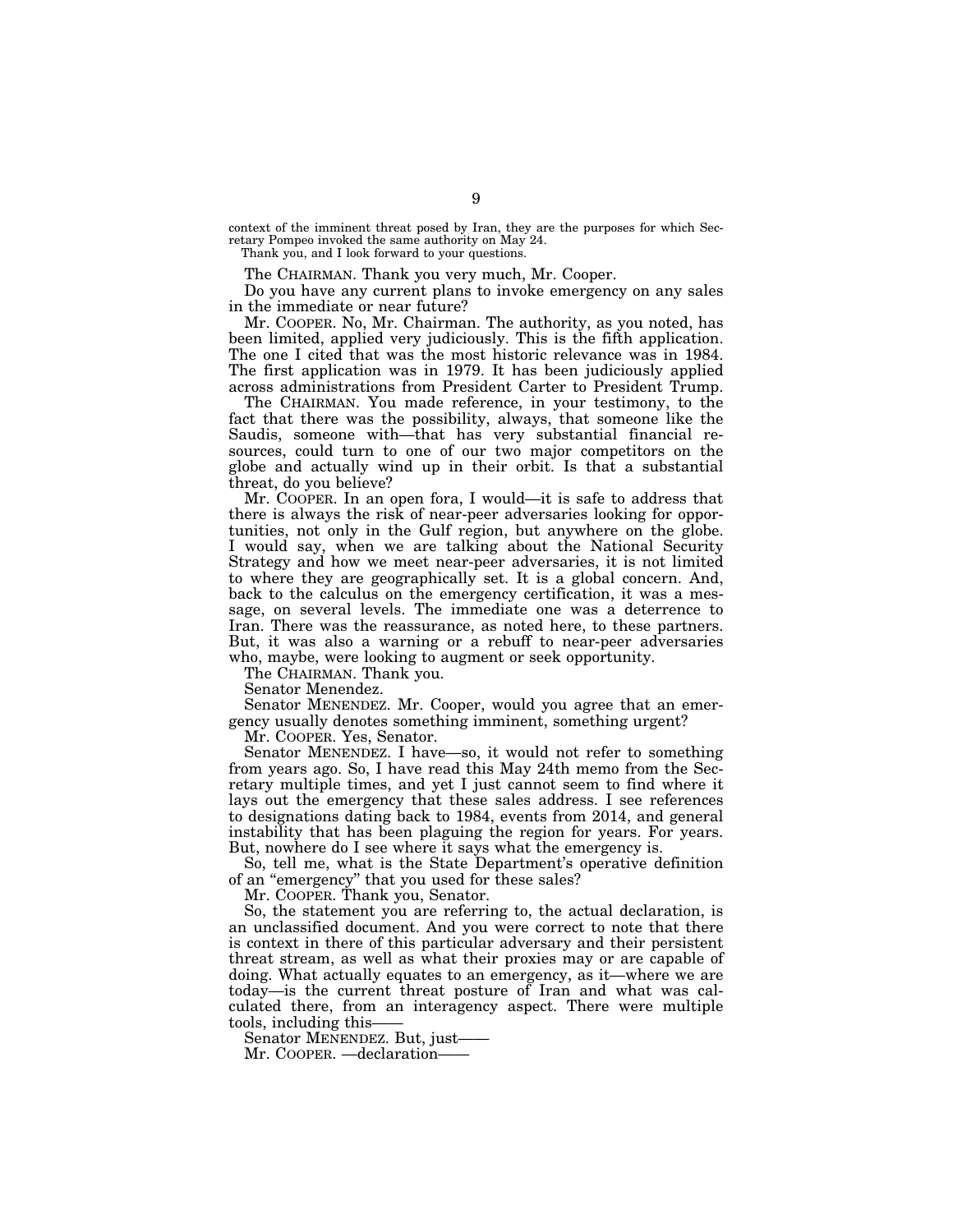Senator MENENDEZ. Let me stop you, because I do not have unlimited time.

Mr. COOPER. Okay.

Senator MENENDEZ. Answer my question. What is the definition of ''emergency'' that you used for these sales?

Mr. COOPER. A confluence of conditions that were assessed required several tools by the administration, including an increase of force posture, this emergency declaration, and application of sanctions. That did equate an emergency status.

Senator MENENDEZ. None of that—none of that really has changed, though, from the present to the past. Did the legal advisor's office opine on what an "emergency" is?

Mr. COOPER. The legal advisor's office assured and cleared on the statutory authority that was made available for the Secretary to make this decision.

Senator MENENDEZ. Did the legal advisor issue a legal opinion? Mr. COOPER. Legal advisor's office was part of the process, and then-

Senator MENENDEZ. I didn't ask you that.

Mr. COOPER. —the decision-

Senator MENENDEZ. I asked you, Did they issue an opinion?

Mr. COOPER. In this fora, I am not going to talk about the predecisional process on the option-

Senator MENENDEZ. Did they issue-

Mr. COOPER. —that the Secretary had.

Senator MENENDEZ. —an opinion? What is a pre-decisional process? They either issued an opinion or they did not issue an opinion. Did they issue an opinion? That is not a question of a predecisional process. Do you have opinion in your possession?

Mr. COOPER. Senator, the legal advisor's office participated in the application of the certification, as noted by statute for——

Senator MENENDEZ. Okay.

Mr. COOPER. - the Secretary's-

Senator MENENDEZ. You are not answering my——

Mr. COOPER. —authority.

Senator MENENDEZ. You are not answering my question. And I am not going to let you get away with what you got away with in the House. Either you have an opinion, in which case I want to see it, or, if you do not have an opinion that is written, then you ultimately invoked an emergency, but without a legally defined opinion of what that emergency is.

Why did the State Department never utter the word "emergency" to me or my staff in relation to any of these sales, at any point prior to the Secretary's emergency certification?

Mr. COOPER. Senator, as you noted and others have noted, on May 21st there was a classified briefing that was provided to Congress. In that briefing, there was details about the current threat posture with Iran. This certification was an option as a tool, including invocation of sanctions or application of sanctions—

Senator MENENDEZ. The words "emergency," Mr. Cooper, were never used by anyone, from the Secretary of State all the way down. Did you discuss declaring an emergency for these sales with the Secretary before the Secretary briefed the Senate and the House on May 21st and 22nd?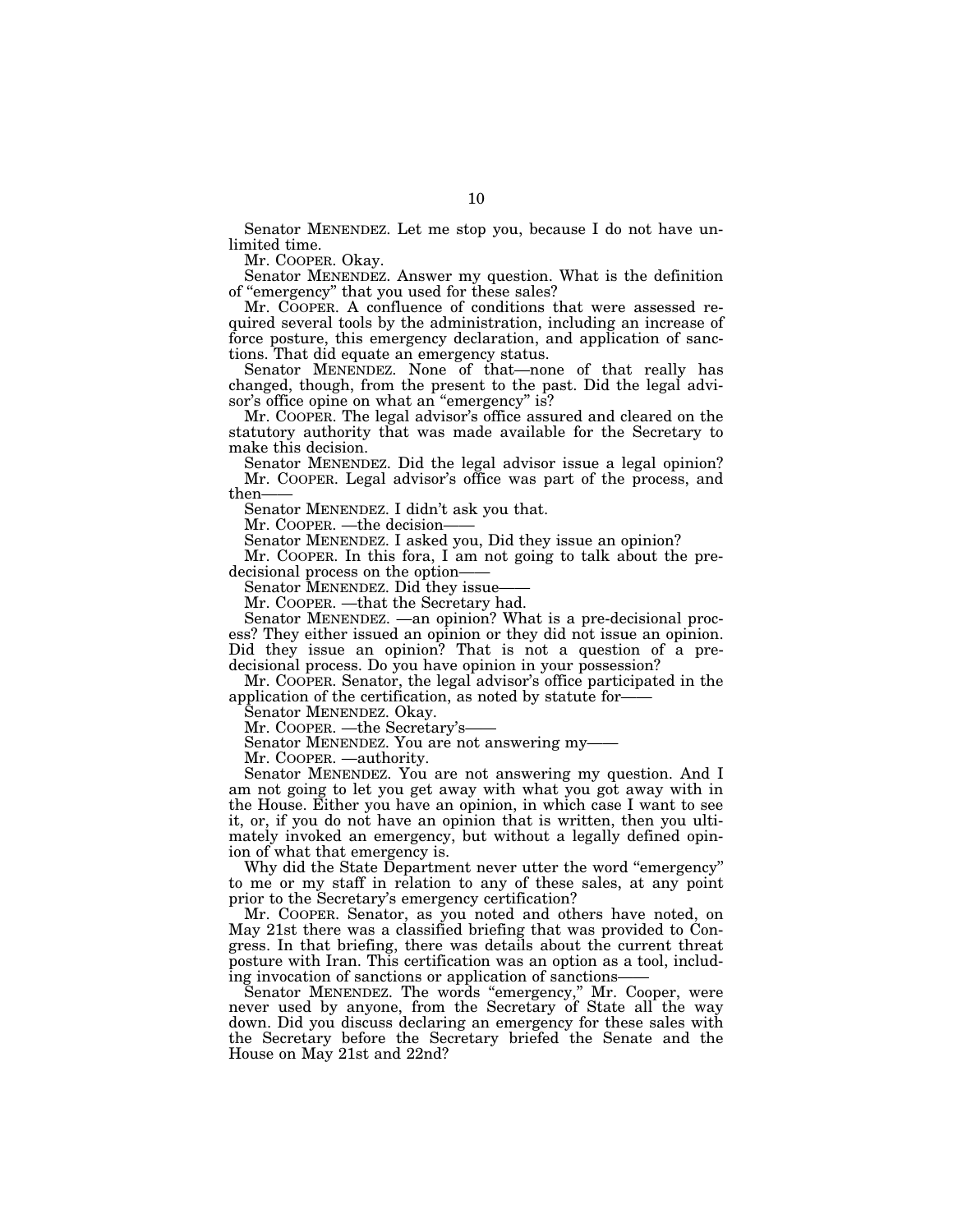Mr. COOPER. Senator, all the cases in the emergency, including cases that were not included in the certification, were part of our interagency process, not only with the Department, but the normal review process. We provided options for the Secretary to make his decision on application of the certification.

Senator MENENDEZ. Did you discuss an emergency as part of that?

Mr. COOPER. Again, in an open fora, I would say, looking at intelligence community assessments-

Senator MENENDEZ. I am not asking you-

Mr. COOPER. —at the time-

Senator MENENDEZ. I am not ask—wait a minute.

Mr. COOPER. It is part of the-

Senator MENENDEZ. You want to divert to classified so you do not have to answer. I did not ask you a classified question. I simply asked you, did you declare the possibility of an emergency declaration prior to May 21st and 22nd? That is not classified.

Mr. COOPER. No, Senator. The calculus is inclusive of that data, so the data is not absent of intelligence data. So, that is part of the consideration of-

Senator MENENDEZ. I am not asking you about——

Mr. COOPER. —force posture—

Senator MENENDEZ. —intelligence data. I am not asking you about how you came to the decision of emergency in this case. I am simply asking you, Mr. Cooper—this is far from the transparency that you pledged to when you were before this committee, far from the transparency that led me to support your nomination. Simple question. Did you offer up an emergency as an option prior to May  $21$ st and  $22$ nd?

Mr. COOPER. There were a number of considerations and tools made available for the interagency, inclusive of sanctions, this emergency, and force posture. Any of those could have been applied, or none of those could have been applied.

Senator MENENDEZ. So, you did discuss an emergency prior to May 21st and 22nd.

Mr. COOPER. Threat posture is continuously assessed. It is assessed before May 21st, Senator. We do not stop assessing.

Senator MENENDEZ. Iran has been a continuing threat posture. Let us be honest.

Mr. COOPER. Upticks and changes in posture–

Senator MENENDEZ. Your unwillingness leads to a total lack of transparency and is insulting to the Senate, when the Secretary was before us the day before he ultimately made this decision and never mentioned, in front of 100 United States Senators, that there was going to be an emergency declaration. I find that—overwhelmingly amazing to try to believe that all of a sudden an emergency came up, just right after we were briefed. Preposterous.

The CHAIRMAN. Senator Gardner.

Senator GARDNER. Thank you, Secretary Cooper.

Secretary Cooper, you started to mention the word ''uptick.'' Was the assessment by yourself, others, the belief that there was an uptick in hostilities?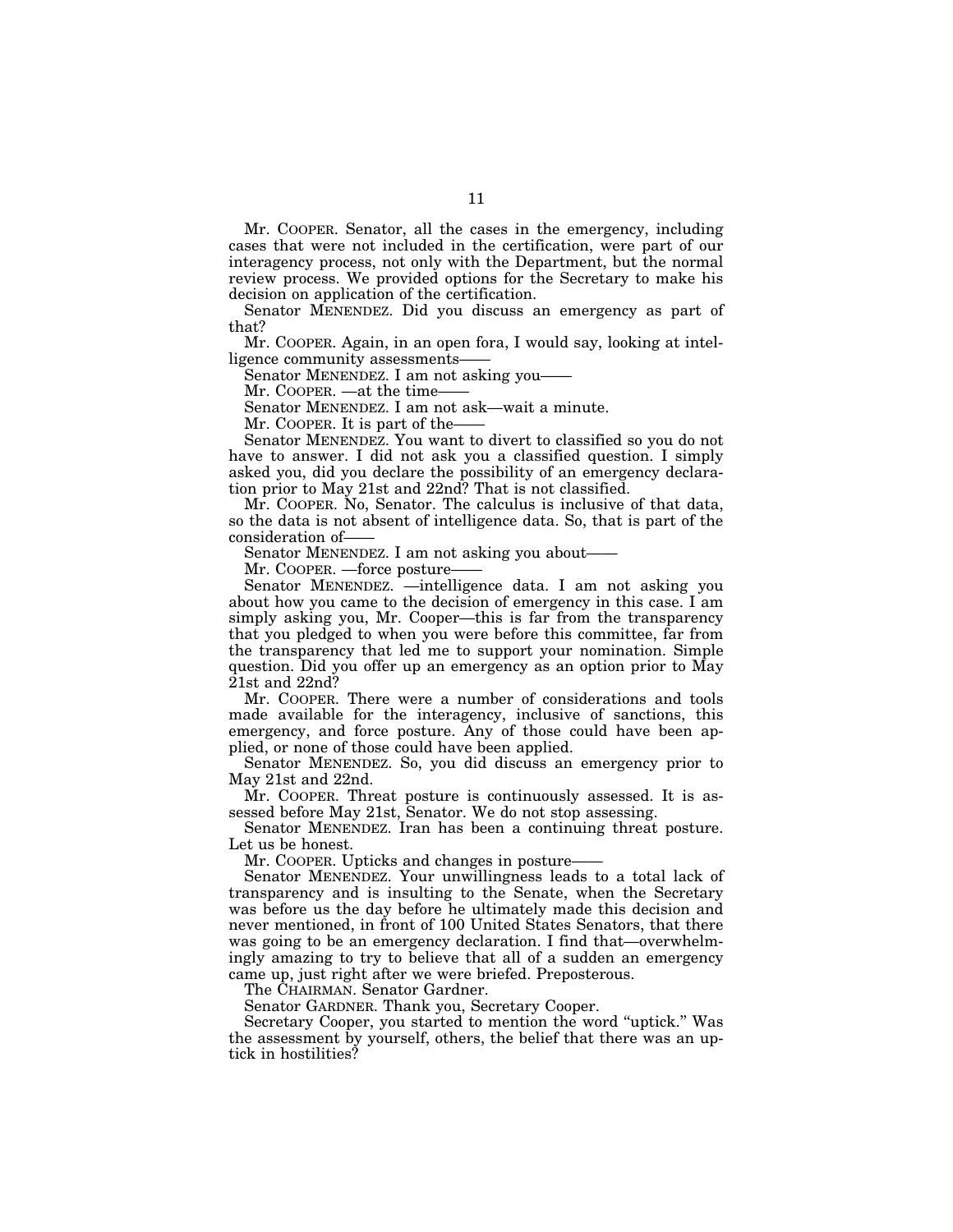Mr. COOPER. In a general sense, in this open fora, there was a shift in posture that required a number of tools for the administration, inclusive of this declaration, to be applied.

Senator GARDNER. And there was a concern that there was a strike or activity or hostility of some kind that was imminent?

Mr. COOPER. That is correct, in a very general sense.

Senator GARDNER. Would you consider an imminent hostility or strike an emergency?

Mr. COOPER. Correct.

Senator GARDNER. Thank you.

I want to change the subject a little bit here. I would like to switch gears and talk a little about the Indo-Pacific.

On December 31st, 2018, the President signed into law the Gardner-Markey Asia Reassurance Initiative Act, or ARIA. Section 209(b) of ARIA states, ''The President should conduct regular transfers of defense articles to Taiwan that are tailored to meet the existing and likely future threats from the People's Republic of China, including supporting efforts—the efforts of Taiwan to develop and integrate asymmetric capabilities, as appropriate, including mobile, survivable, and cost-effective capabilities into its military forces.

June 28th, the Senate approved the fiscal year 2020 National Defense Authorization Act, including my amendment calling for the administration to fully comply with ARIA provisions. And 2 days ago, on July 8th, the State Department approved a possible \$2.2 billion sale to Taiwan, including 108 Abrams tanks and 250 Stinger missiles. I commend the administration for making this decision and for implementing ARIA as Congress intended.

What is your assessments of—assessment of Taiwan's current defense capabilities and needs?

Mr. COOPER. Thank you, Senator.

I will say, in an open fora, that, in addition to ARIA, when we were doing the tiered review process, so going back to the process of lines of communication with Congress, and particularly Senate Foreign Relations Committee, those cases that were formally announced on Monday that you referenced went through the process, as normal. In addition, ARIA also comports with, aligns with, the Taiwan Relations Act. So, that was—that factored in and still aligns with our One China policy.

As far as their defense posture, safe to assess, and is well-known open source, that they certainly have a sovereignty of—a right to defend their sovereignty, and it is one that we certainly would not see impeded upon. And that does comport where we are with the Taiwan Relations Act.

Senator GARDNER. What is your assessment of likely and future threats that Taiwan faces from the People's Republic of China?

Mr. COOPER. Threats to Taiwan's sovereignty are not abated or going away, and that are—they are something that we need to factor with that partner. We are a reliable partner. They also were a reliable partner when we were looking at making sure that the Indo-Pacific region is open and free. And they are a part of that constellation of partners to ensure that we have an open and free Indo-Pacific.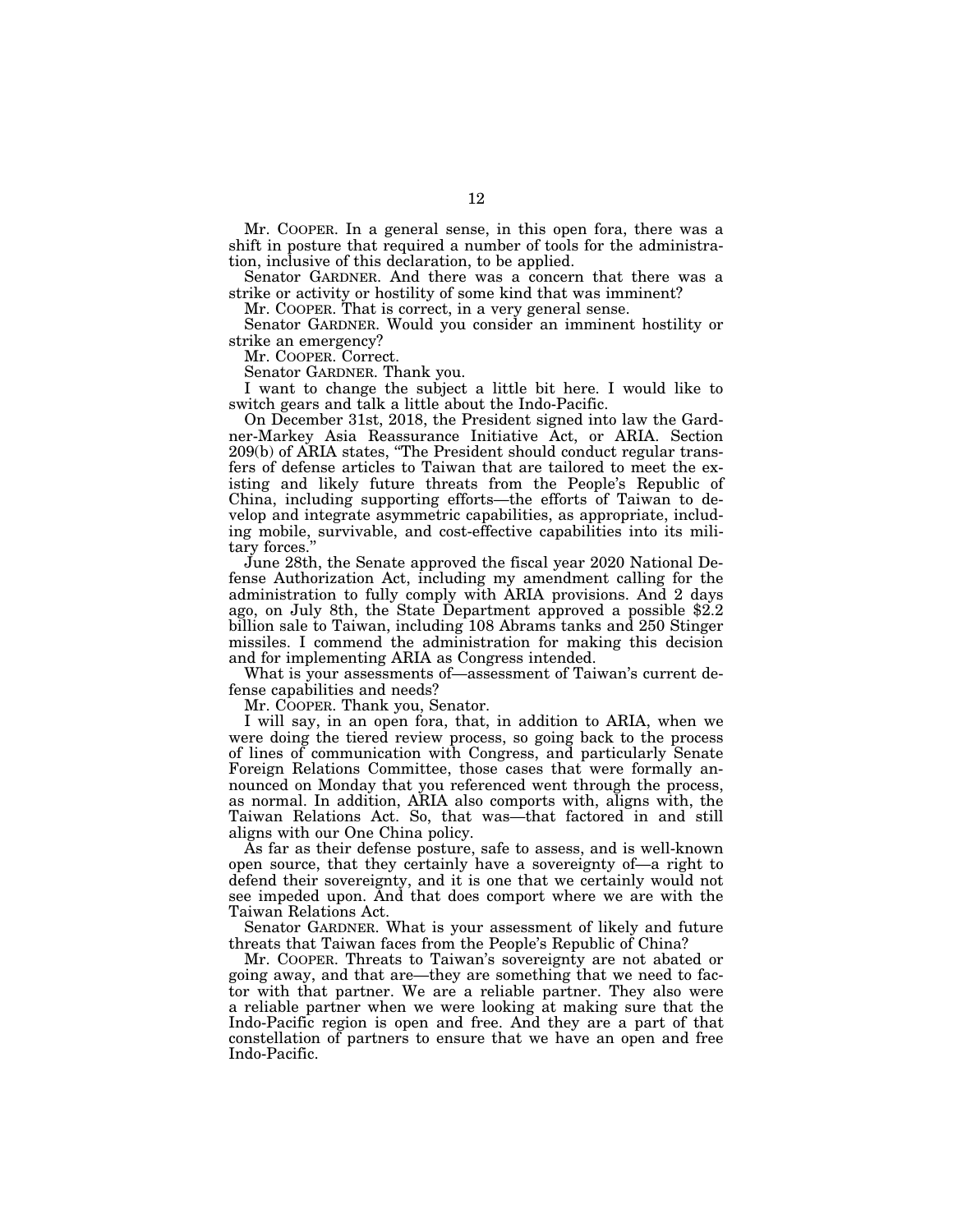Senator GARDNER. Yeah. And how has the administration supported the efforts of Taiwan, as I mentioned, to develop and integrate asymmetric capabilities, the mobile, survivable, cost-effective capabilities, into its military force?

Mr. COOPER. Again, with this particular partner, with the parameters that we have to work with them, we seek to make whatever capabilities robust. Again, it is about making sure that they are not only able to defend their sovereignty, but play a regional security role for an open and free Indo-Pacific.

Senator GARDNER. One of the challenges I think that we face is the pipeline that needs to be filled with continued action as it relates to fulfill our commitment of the Taiwan Relations Act and ARIA as it relates to Taiwan. Could you talk a little bit more about the pipeline, so to speak, of what else we will be doing to help Taiwan and fulfill our obligations?

Mr. COOPER. Looking forward and a way ahead, there are additional assets that would be going through the review process here at the Senate before we go to formal notification. And that is already happening. To your point about pipeline, certainly looking forward as to what capabilities may be required in the future, versus fighting previous, last year's, or different-generations' wars, looking at—back to the asymmetric, trans regional aspect of threats that Taiwan may be needing to address, not just for their own homeland sovereignty.

Senator GARDNER. I think part of the challenge with the arms sales is allowing too much time between transactions with Taiwan, allowing China greater opportunity to oppose, to raise political opposition. And if the pipeline is, indeed, filled and regularized, so to speak, I think that would present a better opportunity for the United States to engage with Taiwan and other allies, and to make sure that we fulfill the Taiwan Relations Act and ARIA, which calls for routinized or regularized sales versions.

Thank you.

Mr. COOPER. And, Senator, as you would note, their legislative body also has their particular processes that require a pipeline aspect, which is well noted at the Department and the—throughout the interagency.

Senator GARDNER. I commend you for the sale.

Thank you.

Mr. COOPER. Yeah.

The CHAIRMAN. Senator Cardin.

Senator CARDIN. Thank you, Mr. Chairman.

Mr. Chairman, I have sat on this committee with Democrats in the White House, Republicans in the White House, Democrats controlling this committee, Republicans controlling this committee, and the balance in the Arms Export Control Act has never been breached, except for this declaration. And I think this is extremely serious. So, I just want to put this on the record.

We pass the laws. And in the Arms Export Control Act that we passed, we made it clear about the mandatory nature of congressional involvement in arms sales. That is our prerogative, as the Article—first branch of government, on establishing policy. It is normal for us to give a national security waiver to a President, to give flexibility for unforeseen circumstances. We do that routinely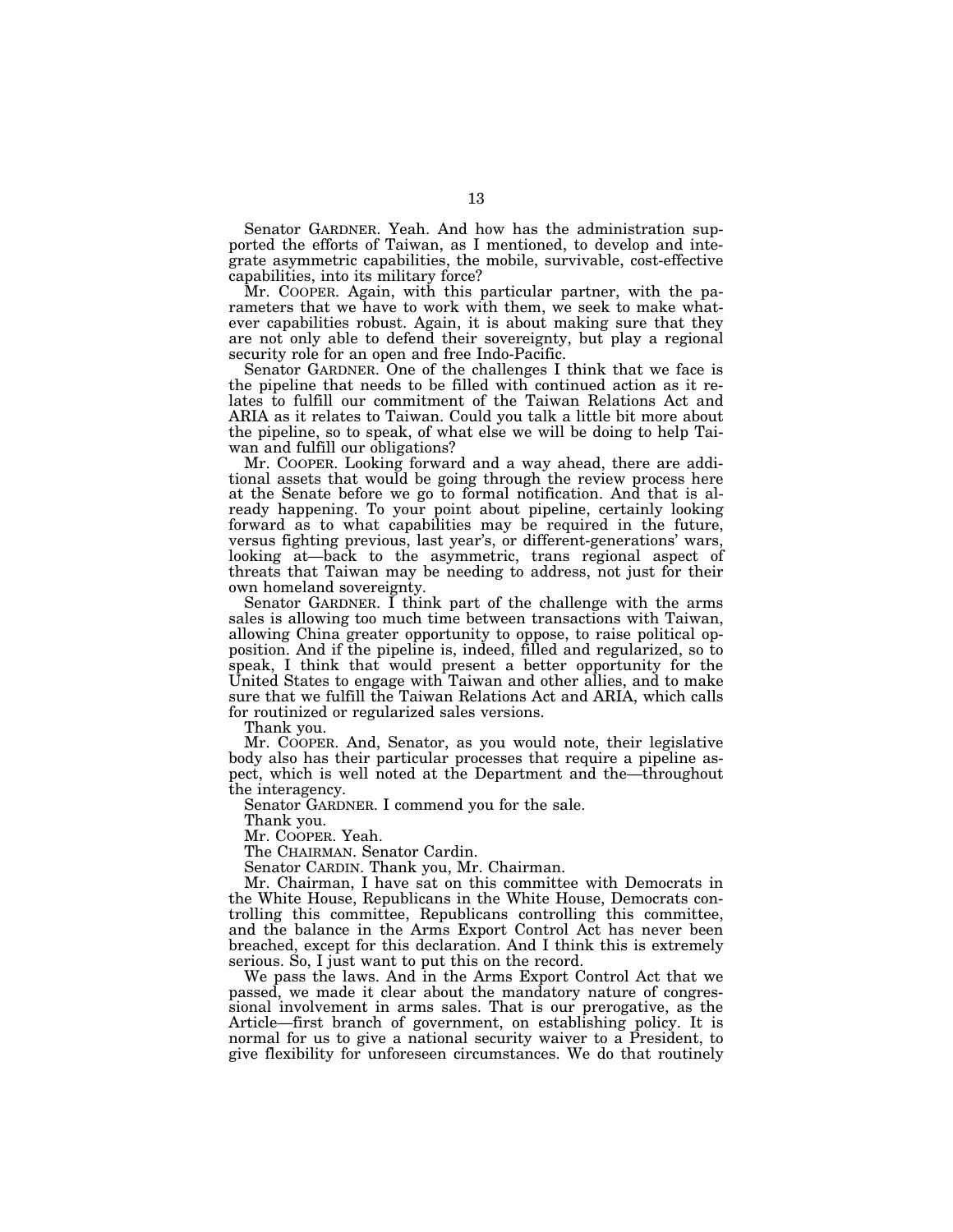in our legislation. But, the exercise by this administration of that authority shows a disrespect for Congress and could very well affect the comity that exists between the two branches of government on arms sales, which means we are going to have to be more prescriptive in our laws, taking away discretion from the executive branch of government, which may not be in our national security interest, but our responsibility to make sure our policies are carried out, which were not carried out in this instance.

Mr. Cooper, you mentioned the 1984 declaration. In 1984, it was two sales, not 22 sales. In 1984, the arms were delivered immediately. That is not the case in this. And in 1984, you had strong support for Congress in what you were doing—what the President was doing. In this case, you do not. So, there is not an analogy between the use of the emergency declaration in 1984 and today.

How many of the 22 arms sales have been delivered, completed? Mr. COOPER. Of the sales, the direct commercial sales, the licensing has been completed——

Senator CARDIN. How many deliveries have been made of the 22 arms sales? That is a simple question.

Mr. COOPER. As far as specificity on the different licenses and different deliveries, we can provide that in a record statement.

Senator CARDIN. Is it not safe to say that many of those arms sales have not been yet delivered?

Mr. COOPER. Licensings have been-

Senator CARDIN. Have they been delivered? As I understand the emergency declarations, they need the military equipment for our security. How many of those actual arms have been delivered to date? Not how many licenses have been issued. How many have been delivered?

Mr. COOPER. Delivery is pending. The issuance in emergency was providing that reassurance for our partners——

Senator CARDIN. And I understand that. So, they have not been delivered. The declaration was made on May 24th. The Arms Control Act requires a 15-to-30-day congressional review. It is a requirement. You could not go through a 15-to-30-day review, but you have been considering this for a long period of time, and the arms have not been delivered. Do you understand why we consider this to be an abuse?

Mr. COOPER. Senator, they had been under review. In many cases, close to a year. So, the cases that we talk about are not new. They had been under review. Now, as far as-

Senator CARDIN. I understand that, but the-

Mr. COOPER. Okay.

Senator CARDIN. —law requires the 15-to-30 day, which you blew through.

Mr. COOPER. We had covered that period, and had gone beyond that, Senator.

Senator CARDIN. I just urge you to recognize the risk factors that you are leaving for our country. If Congress feels disrespected by what this President has done—this administration has done—as to our constitutional role, it leaves us little choice but to limit the discretion to the executive branch of government, which we can legally do, because we are the legislative branch of government. And that is what is coming down.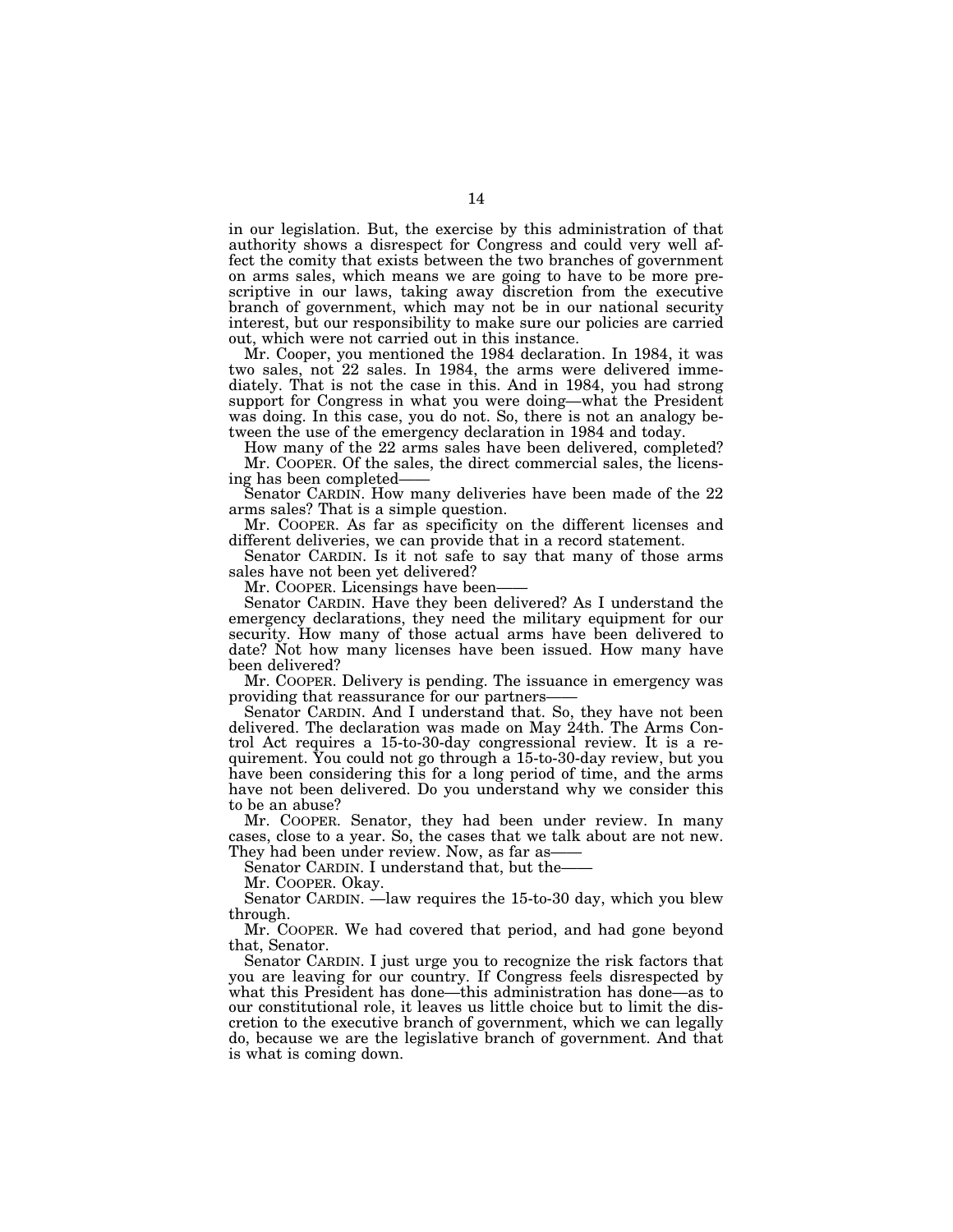I want to talk one other issue, if I might, which deals with the U.S. Conventional Arms Transfer Policy, that the U.S. shall not authorize a transfer when the U.S. has actual knowledge that transferred weapons will be used to commit crimes against humanity, grave breaches of Geneva Conventions, or attacks intentionally directed against civilian objects or civilians who are legally protected from attack. You have said that we have been working with the Saudis to reduce the number of civilian casualties, better targeting, et cetera. Yet, I think it is undisputed that, after those consultations, there were still attacks in which the international community said have violated the international Geneva Convention and civilians being targeted for death. That is what has been said several times. I could also go to the Philippines, where we have U.S. weapons that have been provided, and there has been extrajudicial killings that we know about that violate international norms. How are you protecting our policy that our arms cannot be made available, where we have knowledge that these governments have participated in actions that have violated these international norms?

Mr. COOPER. Thank you, Senator.

In addition to statute, the current policy, the CAT policy, this administration policy, goes above the statute on those requirements. It does not preclude us from pushing further and harder. No Department of Defense, no Ministry of Defense, is ever going to say they have reached a satisfactory point on——

Senator CARDIN. I know. But, the law-

Mr. COOPER. —mitigating civilian casualties—

Senator CARDIN. —requires that, if you have knowledge that they have violated, you do not transfer weapons. And you have transferred weapons after we have acknowledged that there has been violations.

Mr. COOPER. We do not suspend our security relationship with a partner that carries so much weight for our interests and our equities in the region, but we are not precluded from following up on issues and abuses. We are not precluded from assuring and providing training and improvements on mitigation of civilian casualties. There is no abating of that. There is room for work. And no one has ever denied that-

Senator CARDIN. So, just so I understand your answer, you are saying that the U.S. Convention Arms Transfer Policy can be sacrificed if we have an important relationship with a country?

Mr. COOPER. No, it should not be sacrificed.

Senator CARDIN. That is what you are doing, because you are transferring weapons after you have knowledge that they have violated international norms.

Mr. COOPER. It does not preclude us from course correction or reconciliation, Senator. Our policy is not just limited to arms transfers. It is a—an expression, a manifestation of what else we export: open society, human rights. That is a part of our policy. We do export the best of America with our arms transfer policy. With that also comes the responsibility of the application of those weapons. Adversaries do not provide a long sustainment tail. They also do not provide any tail of any support when it comes to application and precision of those services or weapons. It is what is required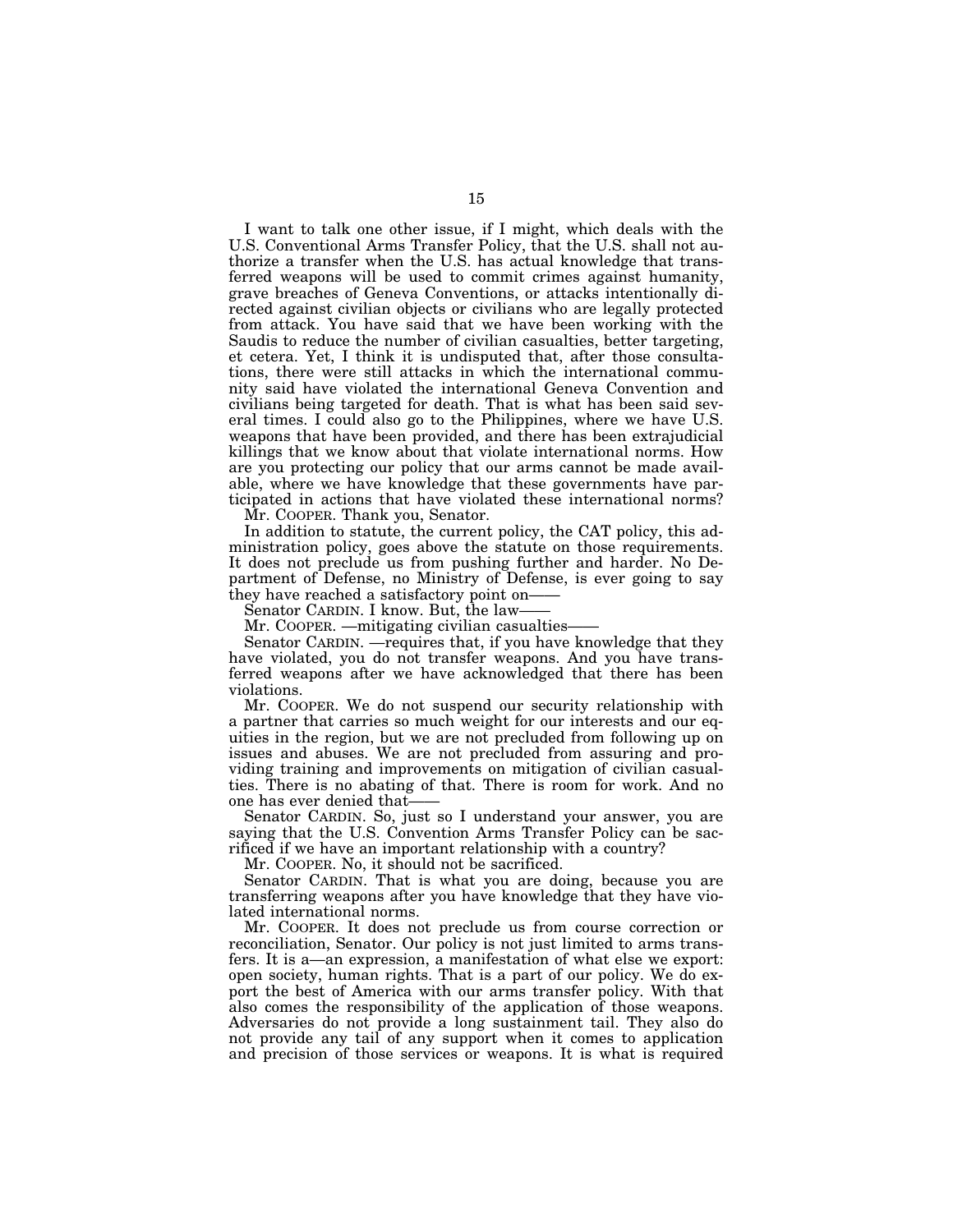of us, not only by statute. It is incumbent upon us, from a policy and moral aspect.

Senator CARDIN. I would just conclude by saying, you have tried, you have not succeeded, and you are still providing weapons, and that is against our Conventional Arms Transfer Policy.

Thank you, Mr. Chairman.

The CHAIRMAN. Senator Romney.

Senator ROMNEY. Mr. Cooper, appreciate your being here today. We have a policy, as a Nation, to sell weapons to various nations throughout the world. There are many reasons for doing that. Surely, one is to support the weapon making industry in our country, which provides revenue and jobs for people here. I presume that is a very small part of the decision-making about whether we are going to sell weapons someplace, and it should be given very limited weight in our thinking about whether we are going to sell weapons. Overwhelmingly, I would anticipate that the decision to sell weapons to other nations should be related to a strategic purpose that we have as a Nation. And so, of course, we have a strategic purpose in providing the most modern weaponry available to our NATO allies and to other nations that we have very close relationships with.

But, then there are nations that are perhaps outside of that very close circle, that we also sell weapons to. And I would like to ask you what the decision rules are that you follow in thinking about those other nations, and how you decide what types of weapons to sell to them, and whether or not to sell weapons to them, and whether they fall into different categories, whether you have certain groups of countries that you sell certain types of weapons to, or, instead, whether you look on a one-off basis, nation by nation, and say, ''Well, we are going to look here, at Taiwan, differently than we do Saudi Arabia, than we do another nation.'' Do they fall into different categories? And what are the decision rules that you follow in deciding, not just to the NATO and Israel and these very, very close allies, but to these other nations? What are the decision rules that you follow? What is the U.S. interest that you seek to foster by virtue of the decisions that you make?

Mr. COOPER. Thank you, Senator.

And you are correct to assess that no partner is particularly on par with another partner, another ally. And so, to your point about circles, yes, one can say there is, essentially, concentric rings of what is available, but it is also what is capable of that partner. The assessment is not limited to my part of the State Department. It is a whole-of-government assessment. This is in—all the way down at the field level, where we do country-team assessments through our Defense Cooperation Offices, as well as our political aspects. It does include a whole host of issues or whether you say factors of assessment of, where is this country, as far as a relationship with us, bilaterally? So, country by country. What particular role do they play in a partnership or in a broader security alliance, like NATO? Are there interoperability factors that we need to factor in, like NATO? Are there other political issues that we need to address? Are there human rights issues that we need to address? Are there other negotiations or factors that we are seeking to address or rec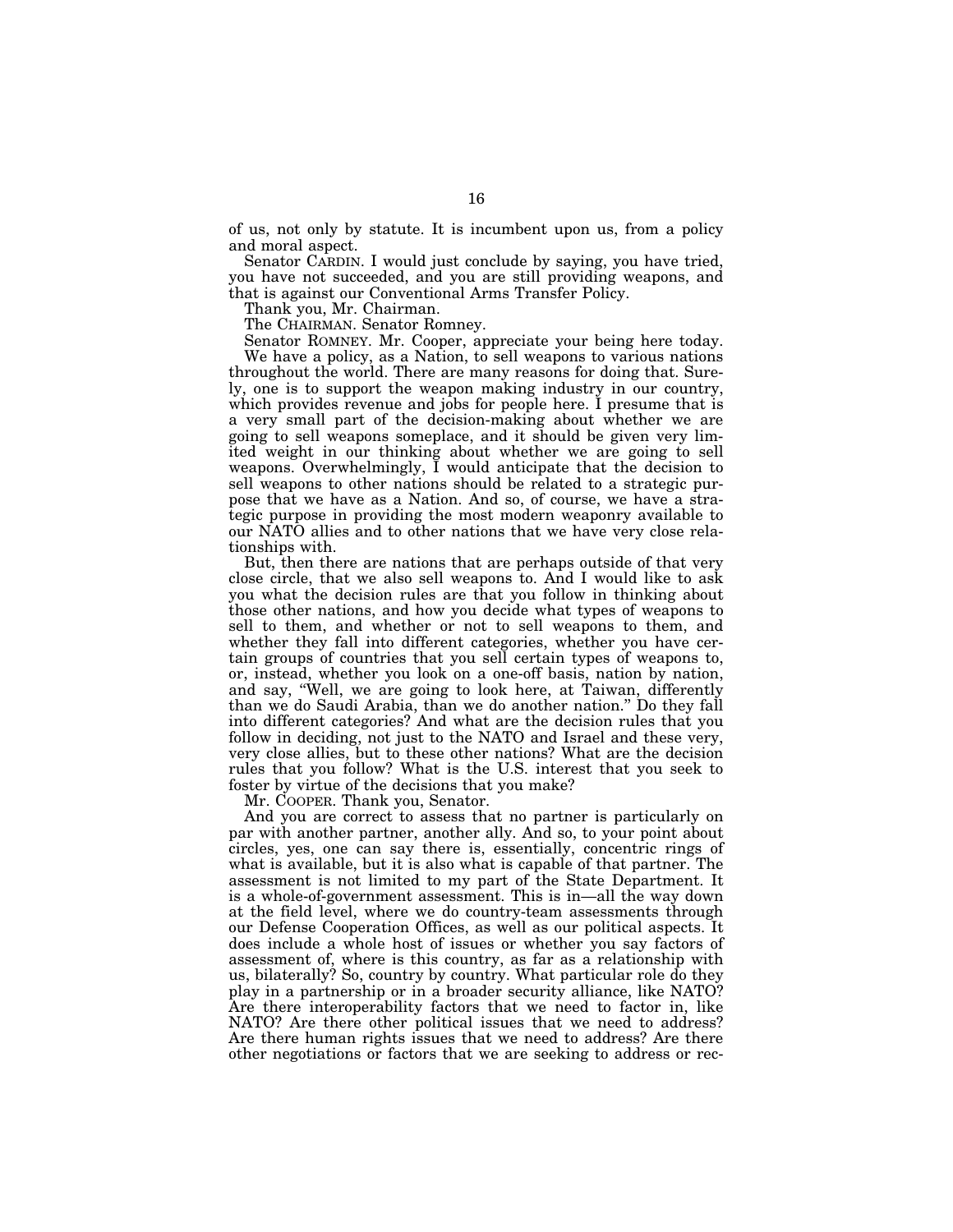oncile at the same time a sale is being considered that also factors in the timing and sequencing of a sale?

Another big one that I would say is kind of a chapeau overall sales right now is, what are we looking at from the National Security Strategy, the chapeau of near-peer adversaries? Near-peer adversaries are not limited just to their home geographic regions. They are doing work in disruption through the globe. So, looking at a partner's capability to address that on our behalf is certainly a factor.

So, there is a host of interagency whole-of-government factors that go into—before we even informally notify the Congress about a potential sell, starting at the country team level, working with our embassies, and then working here at the ministerial, interagency, as well. But, it is very much country by country, case by case, certainly factoring in regional considerations, certainly factoring in primarily our interests. Is it—are there U.S. persons, are there U.S. interests that need to be protected? And there is also an absorption issue. Can the partner actually take the system or this program or platform and actually be able to apply it? So, there are some capacity factors, not just on their ability to defend their sovereignty and defend our interests. It is, can they do it with what is being provided?

Safe to say there are partners that we work with that might have eyes bigger than their capacities, and that is something that we work to actually frame better and provide them something—a generation or a capability that is more apropos to where they may be or where you would like to see them.

But, to your question, it varies on, what is the threat in the region? What is our bilateral relationship? What is their capacity to absorb? And also, timing and sequencing of other strategic interests that we may be addressing in the region.

Senator ROMNEY. Thank you.

Mr. Chairman.

The CHAIRMAN. Thank you, Senator Romney.

Senator Shaheen.

Senator SHAHEEN. Thank you, Mr. Chairman.

Assistant Secretary Cooper, it has been said already, but I think it is worth repeating, because I share in the disappointment that has been expressed by members of this committee over the deliberate decision to ignore the intent of the Arms Export Control Act. It is very clear that was a deliberate decision to ignore that Act. Congress and the executive branch have a protocol on arms sales that works, that is fully capable of achieving our strategic goals, including addressing threats from Iran and Saudi Arabia's self-defense. And when the Secretary disrupts that protocol by declaring an emergency, he erodes the trust between our branches of government. And that has consequences. That has consequences for this administration, and it has consequences for future administrations. And I hope that you and the Secretary and other members of the State Department involved in this decision will think very carefully about what the negative consequences of those decisions will be.

So, I would like to follow up on questions that have been asked and ask if you can describe the specific capabilities that Saudi Arabia and the UAE were lacking that these 22 arms sales address in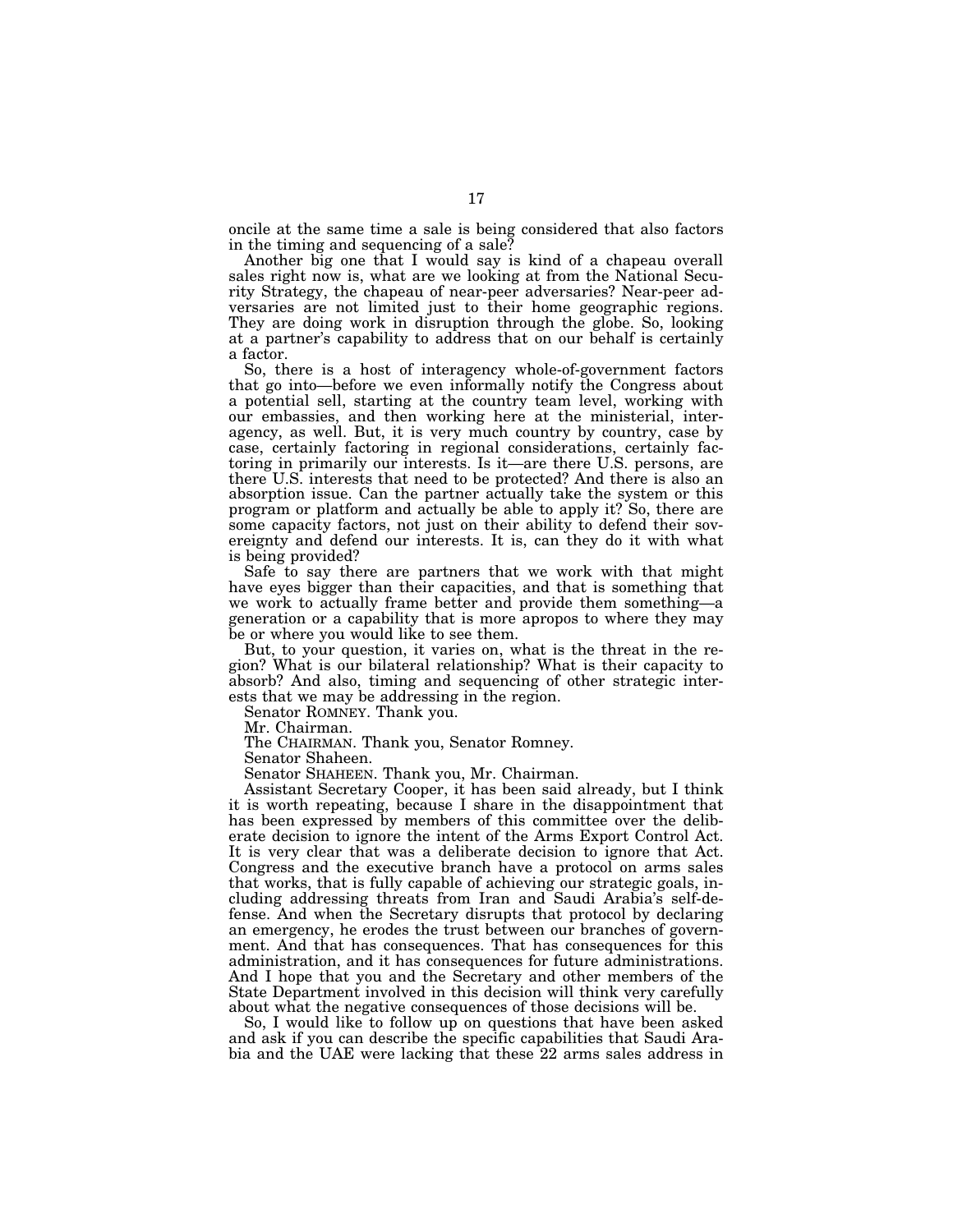a way that could not wait the 15 to 30 days for congressional approval. I have the list right here. So, I hope you will go through each one of those 22 arms sales and tell me which one of these was so immediate that it could not wait for congressional approval.

Mr. COOPER. Thank you, Senator.

On—and I have the same list—on the overall—to your question about capabilities and readiness, specific to any partner's capability or readiness or strengths or gaps, I would happily address that in a classified setting if we are talking about that specificity.

To the list, there were a number of cases that were under consideration or under review already. These were the ones that were assessed as what would be supportive of defense of sovereignty in filling particular gaps. One, if you want to ask about some immediacy, was on some of the training and sustainment ones, which were reading—reaching some suspense or timelines that were about to not happen or we would have gaps there, as far as support on that.

Senator SHAHEEN. But, as I understand your response to Senator Cardin, those have not yet been delivered. Is that correct?

Mr. COOPER. The training and sustainment ones, we were making sure there was not a break. On licensing for DCS, those licenses have been completed for—and ready for delivery. On the FMS, those LOAs are still being completed now that we know that these are the ones that have been identified for movement.

Senator SHAHEEN. And can you tell me whether there are any present or former State Department employees who have ties to any of the companies that are impacted by these sales, which may have been involved in any of the discussions to invoke this emergency provision?

Mr. COOPER. I am not going to talk personnel here, but I will say that ED—the interagency process applied here was U.S. Government process only. Nobody from industry was involved in this process.

Senator SHAHEEN. No, I did not ask that. I asked if there were any former State Department employees, present or former State Department employees with ties to companies affected by these sales, who were involved in the discussions around the emergency declaration.

Mr. COOPER. Not that I am aware of, Senator. This was a government decision, interagency decision. State Department processes applied here.

Senator SHAHEEN. And can you tell me the—as has been suggested, the—we are not supposed to transfer weapons—or the countries that we provide weapons to are not supposed to transfer those weapons for use on civilian targets or any unauthorized transfer. Yet, there have been reports that the UAE has supplied General Haftar, in Libya, with American-made missiles. Can you confirm whether that is the case? And is there an investigation? And how do we expect to sanction the UAE if the investigation shows that, in fact, they have supplied those missiles?

Mr. COOPER. Yes, ma'am.

So, Senator, there—the committee staff had a classified brief this Monday from the State Department specific to the issue raised about Javelins being present in Libya. What I can say in an open forum today is that the Javelins in question that are part of the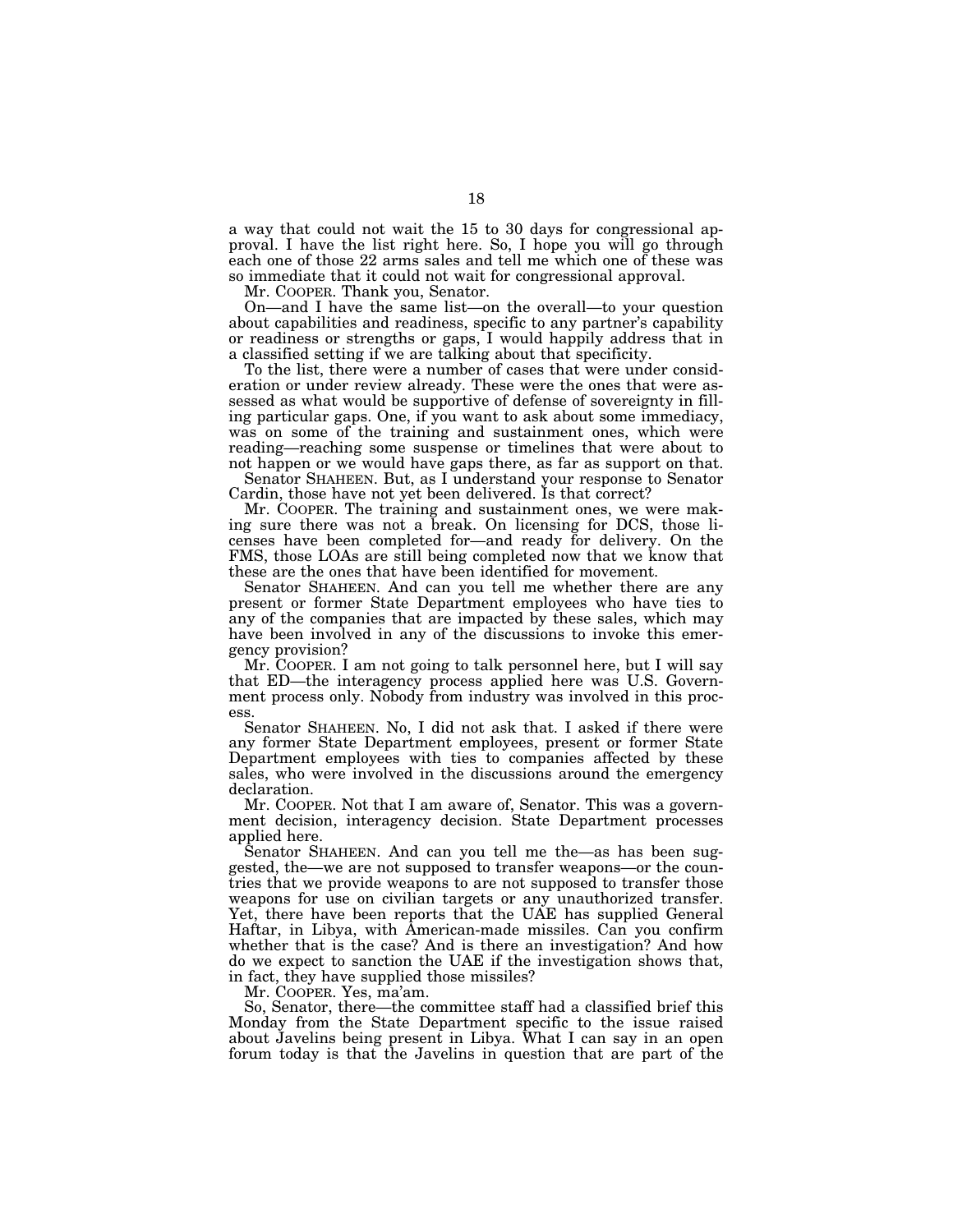investigation that we are conducting and did brief committee staff on actually belong to France, not the UAE.

Senator SHAHEEN. And if they had shared those missiles, what kind of sanction would you expect us to impose on the UAE?

Mr. COOPER. As with any partner, when there is an investigation of end-use violation, there are consequences that could be cessation or suspension of particular programs. We have seen that, and we have applied that with other partners. Sometimes it is specific to the system, sometimes it is actually broader. It could actually touch other security assistance. But, there are consequences where the Department and Congress have worked concurrently to identify suspense's.

Senator SHAHEEN. And as I am sure you are aware, today we are hearing that Turkey, a NATO ally of ours, is expected to receive delivery of the S–400 system from Russia, NATO's adversary. How will the administration respond to that? We have requested briefings from State and Defense on this topic. When can we expect that kind of a briefing to happen?

Mr. COOPER. Well, Senator Shaheen, I cannot give you a date certain on briefing, but what I can talk about, and you and I had a discussion about at my confirmation hearing, is, we—the administration—actually, I think all parts of government have been very clear to our Turkish partners, regardless if it has been at an operational level or up at a senior principal level, of there being consequences of delivery of the S-400. The biggest issue that has been raised and amplified and reasserted with Turkey, with a NATO partner, is that the S–400 is a challenge to interoperability as a NATO partner and is an affront. We have made it very clear that there are consequences, and they are at risk of sanctions.

Speaking of tools provided by Congress, I mean, CATS is one of those tools that the administration has. I do not think there has been any lack of clarity to the Turkish government on our concern about them and their responsibilities as a NATO partner that they are putting at risk with the receipt of the S–400.

Senator Romney [presiding]. Thank you.

Senator SHAHEEN. Thank you. I am out of time, but I would just point out that Congress—the Senate has said that, if they receive delivery of the  $S-400$ , they should not receive the  $F-35s$  or be part of that program. Is that your understanding, as well?

Mr. COOPER. That—we are on the same page, Senator. That is very clear. They may not be listening, but we have all said it.

Senator ROMNEY. Thank you.

Senator Cruz.

Senator CRUZ. Thank you, Mr. Chairman.

Mr. Cooper, thank you for your testimony.

I want to break this issue down into two parts: substance and process.

On the substance, I agree with the administration that these arms sales were appropriate, not because the Saudis are steady and reliable allies. The Saudis are deeply problematic allies whose conduct often is lacking, and they have historically shown far too much of a willingness to get in bed with enemies of America. Even though they are a problematic ally, the Saudis are also, I believe, a critical counterweight to Iran. And on any rational and reason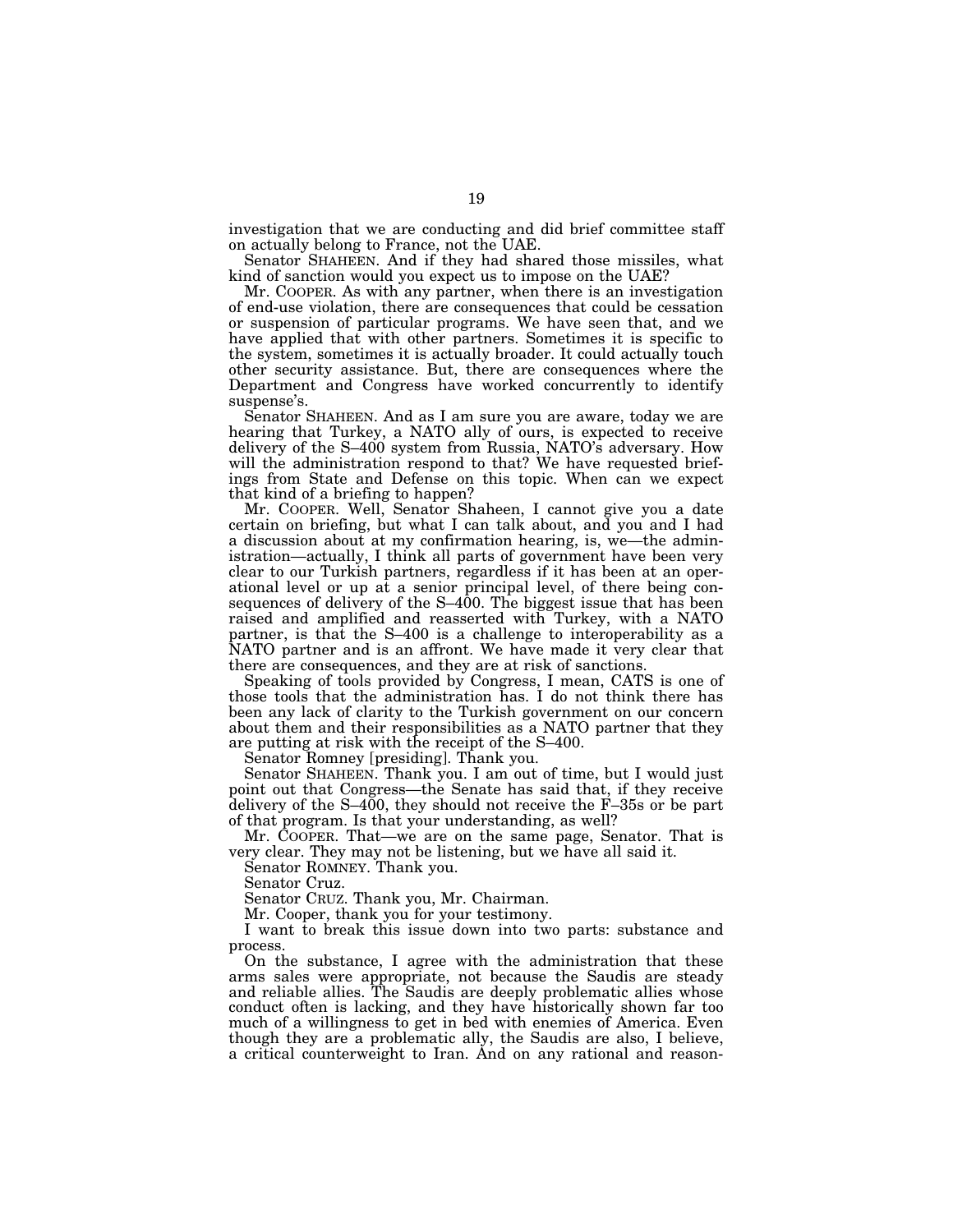able comparison, measuring the threat to the United States of America between the Saudis and Iran, it is not remotely close. Iran is led by theocratic mullahs and an Ayatollah who chants ''Death to America'' and is the world's leading state sponsor of terrorism. That is the reason that I ultimately voted with the administration in support of these arms sales, is because helping the Saudis defend themselves against Iran is in the United States national security interest.

Can you articulate to this committee the threat that Iran poses, both to the Saudis, but, more fundamentally, to the United States? Mr. COOPER. Thank you, Senator.

In an open fora, it has been referenced that the persistent threat has not gone away. That is fair. What has changed has been recent upticks in direct threats to U.S. persons and U.S. interests in the

Gulf region. That is what is different. To our partners, there are direct threats, not only by Tehran, but emanating through proxies from Tehran. We discussed a little bit of what has been in open source and open fora about attacks that have been incurred upon our Saudi partners, our Emirate partners, on their civilian populace and on their infrastructure. We have talked about the Houthis and what they are doing to exacerbate and expand the humanitarian crisis in Yemen, as well as being supported by Tehran. So, the threat is not going to go away, but deterrence through these sales, deterrence through sanctions, deterrence through presence and posture, is a way to address it. And I would say, in a closed fora, we could talk articulately about specificity of timing, very specific threats, specificity——

Senator CRUZ. How advanced is Iran's ballistic missile capability?

Mr. COOPER. In an open fora, Iran has capabilities that go beyond their localized scope, and are a threat to neighbors, and are a direct threat to partners other than the ones that we are talking about here today. They are—they have capabilities that emanate beyond Tehran to a broader region.

Senator CRUZ. Well, that is quite a bit of understatement, given that they are the leading state sponsor of terrorism in the world and they are directly responsible for the murders of over 600 U.S. servicemen and women.

Mr. COOPER. And they also are a facilitator of other forms of terrorism beyond direct reports or what we would call command and control of Tehran government. There are elements that are not under direct C2 or direct command and control from the Quds Force, as you referenced. But, again, we are in an open fora at this time.

Senator CRUZ. Well, as I said, I agree with the substance. But, shifting to the process, I have to say I agree with the concerns that have been expressed in this hearing on both sides of the aisle. The process that the State Department followed for these weapon sales, not to put too fine a point on it, was crap. Under the law, under the Arms Export Control Act, the administration needs congressional approval and has a 30-day notification period. And, for whatever reason, the administration, in what seems to me a not-fullybaked decisionmaking process, decided to circumvent the law, de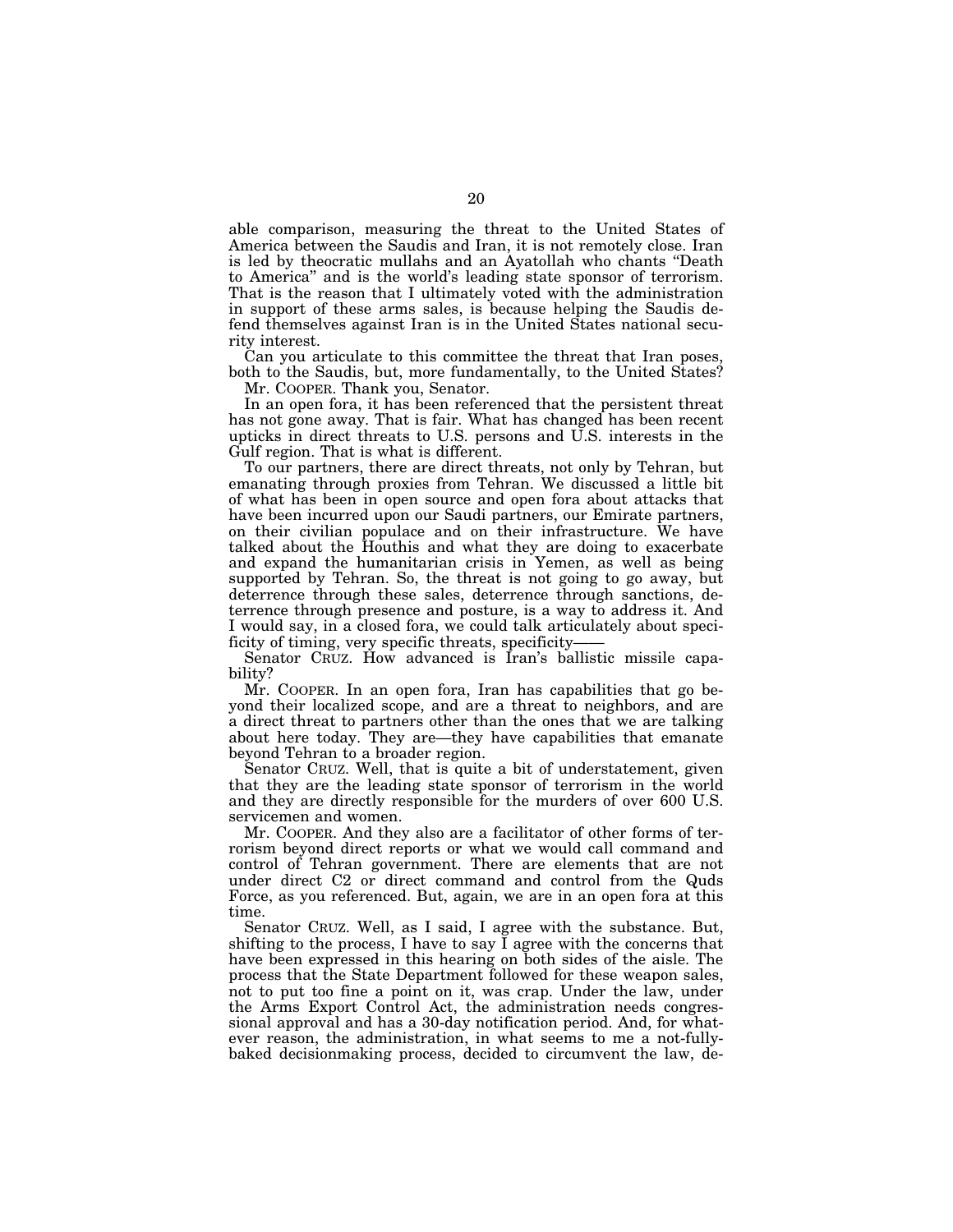cided to circumvent the constitutional responsibility of Congress and act unilaterally.

Now, if you have an army surging on the border and an imminent emergency, that is one thing. There is, in fact, an exception for that. It has now been 47 days since you declared an emergency. Did I hear you right, in your answer to questions earlier, that you cannot point to a single one of these  $22$  sales that have actually been delivered?

Mr. COOPER. Licenses have been completed on the DCS side for delivery.

Senator CRUZ. It is a simple question. Have they been delivered? Mr. COOPER. On the servicing-and-training components, yes. But, if we are talking hardware, they are ready for delivery.

Senator CRUZ. So, that was  $47$  days ago, the emergency occurred. Did I also hear you right, where you said the review process on this was close to a year?

Mr. COOPER. This goes back to the cases you are referencing, the process here. There are—there were cases that had been before Congress in the tiered review process for close to a year.

Senator CRUZ. Well, if the Department had a year to gaze at its navel and consider this, the Department had 30 days to take it to Congress and follow the law. And it was foolishness not to. And do not make the mistake of thinking that it is simply Democrats who are concerned about this. I voted with the administration on the substance, because of the threat of Iran, but I will tell you, from my end, if the administration does it again and there is not a live and exigent emergency, you will not have my vote, and I predict you will not have the vote of a number of other Republicans, as well. The simpler process is: Follow the damn law, and respect it.

Thank you.

Senator ROMNEY. Thank you.

Senator Coons.

Senator COONS. Thank you, Senator Romney and Ranking Member Menendez.

I want to compliment you, Assistant Secretary Cooper, on managing to achieve a rare moment of bipartisanship on this committee.

[Laughter.]

Senator COONS. I will tell you, it is not often that my colleague from Texas and I agree completely on a matter. His statement that the Saudis are a deeply problematic partner who have shown, too often, a willingness to embrace enemies of our country, I agree with. And his condemnation, and that of many others on both sides of the aisle here, about the timing and the process, both of the consultation and the ultimate decision on these recent arms sales, is one of those moments that I will hope gets the attention of the administration.

I appreciate your service and your testimony here today. It is important that we continue to have an open and constructive dialogue between the executive and legislative branches. And, on something as significant as the Arms Export Control Act and the complicated consequences of our sales to our security and military partners and allies around the world, I think it is essential that we ask questions and get answers.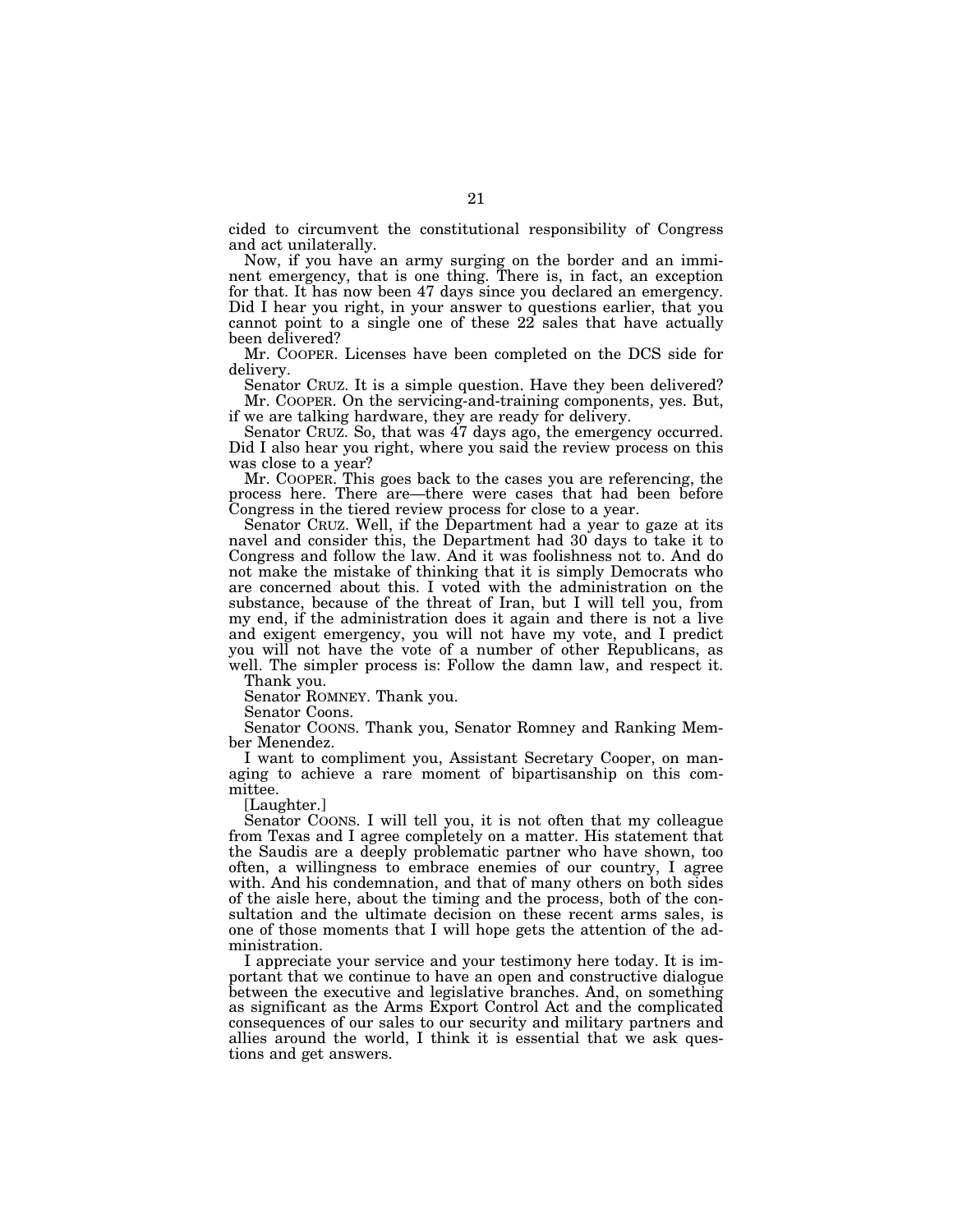Most of the concerns I had intended to raise here today have already been addressed by my colleagues, so let me ask one or two additional questions.

We have sold billions of dollars in arms to our Gulf partners and allies over the years. In your view, have these sales produced capable militaries?

Mr. COOPER. As I was sharing earlier about partner-to-partner capacity assessments, no partner is the same. There is always an ongoing assessment about their ability to absorb either a particular platform or system. There is always an ongoing assessment on their ability to be able to maintain their own defense of their own sovereignty. And there is always an ongoing assessment on their capability or ability to be a regional security partner and carry water for us. There are always, at varying degrees, sales, and potential sales are assessed as to how we contribute to actually improve and augment capabilities. Sometimes the will of a partner does not always marry up to a capability of a partner. And that is not unique. But, it does actually amplify the necessity for constant assessment. When I say ''assessment,'' this is not limited to the State Department. We share this with our interagency partners at the Department of Defense. We share this with the intelligence community. It is an ongoing process. It also includes, sometimes, making an honest assessment of if a partner—if we need to adjust what is provided to a partner.

Senator COONS. Well, Assistant Secretary Cooper, it is exactly that issue, an honest assessment and an adjustment that lies at the core of this conversation and what I hope will be a constructive process, led by the Chairman, to reconsider and reevaluate the U.S.-Saudi partnership, or relationship. Because, frankly, I have grave concerns over their conduct in the war in Yemen, over human rights actions within the Saudi Kingdom and against others in the region and the world. And, in my view, those of us who have stood with the Saudis over a number of years because of concerns legitimate concerns about the threat that Iran poses to the region, to the world—for many of us, that patience has run out. We have made persistent, sustained, engaged efforts to improve their conduct against civilians in the war in Yemen, only to be shown, over and over again, that they have come up short. And I think it is long overdue for us to reconsider, What are the limits? What are the limits to our relationship with the Saudi Kingdom? Are there times when we are putting not just our security at risk, but our values at risk by the ways in which a long and close partner is conducting themselves?

So, I see my time is almost up. Let me just say this, in closing. You have heard comments today, forcefully conveyed from both sides of the aisle by Senators. Both the substance and the process for these emergency arms sales has gotten us to a place where the administration must respect the mandate of the law and the process to be followed in order for the executive branch to preserve the emergency exemption that exists in the law. If not, I suspect this body will act and restrict or remove that ability for future emergency waivers altogether.

Thank you.

The CHAIRMAN [presiding]. Thank you, Senator Coons.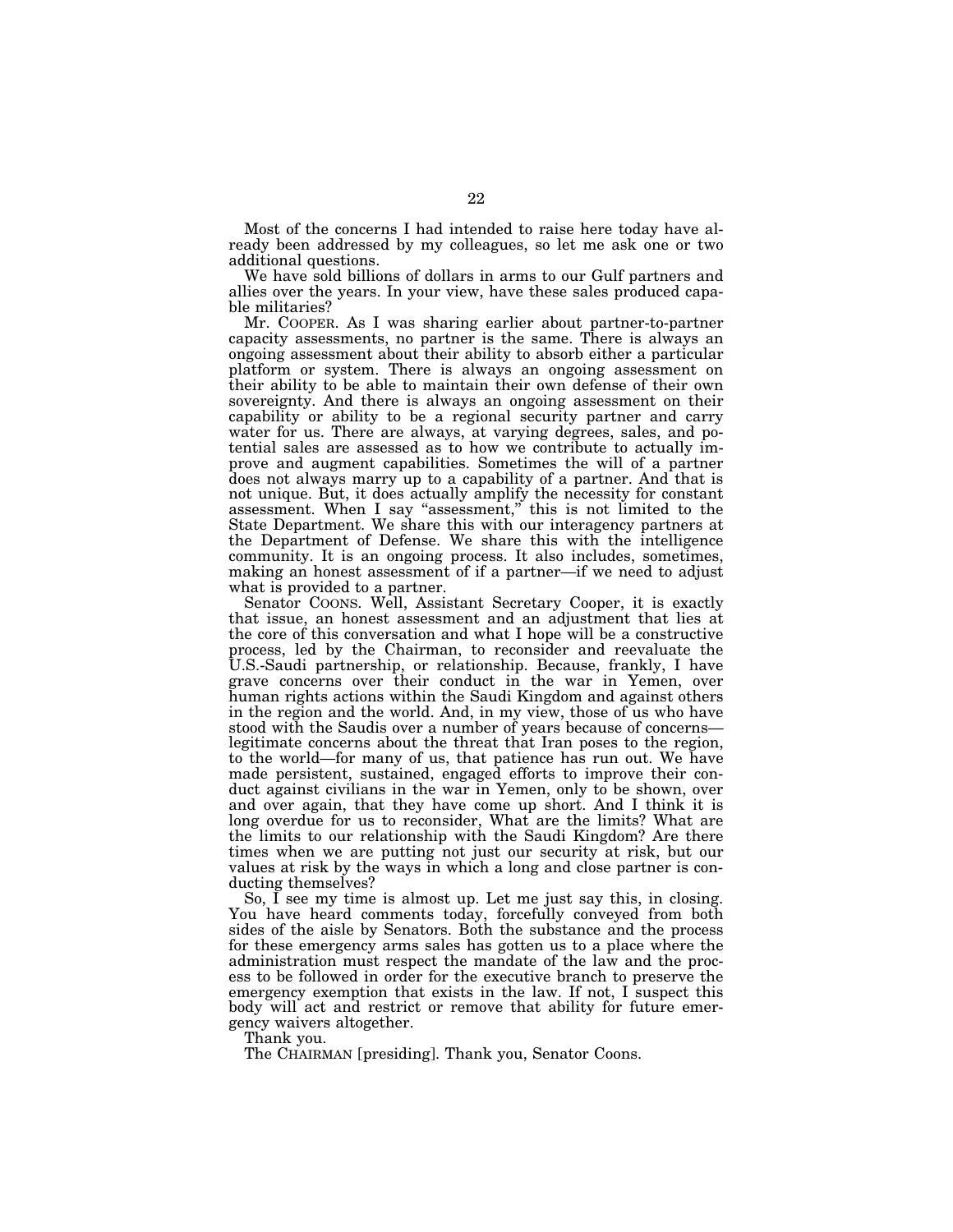I think those remarks are well taken. There is a lot of frustration right now. And we have a confluence of events that has gotten us to this point, and reevaluation is really, really important. And I really hope that—this morning I dropped, as you know, the bill Senator Shaheen and I are cosponsoring that is a bipartisan bill that strikes at that very issue and calls for a reevaluation and some very specific steps in that regard—I am really hoping that all of us can join together to pass a piece of legislation. Obviously, there is—it does not go as far as many people would like to go, particularly when it comes to some of the specifics of recent events. But, again, I think we should not focus on that as much as actually developing a bipartisan method for reevaluating the relationship. Because it has headed south on us since about 2015, and it—unfortunately, it is right at a time when our challenges from Iran are getting substantially more significant as we try to respectfully and reasonably impose the sanctions for what they are doing. And all of this causes a Rubik's Cube kind of a problem. But, look, we are up to this. We have done other things that are as difficult. And I hope we will all join together, in the next couple of weeks, as we try to work on this piece of legislation.

But, thank you for your remarks. I think your expression of frustration on parts of virtually everybody up here is well taken. Thank you, Senator Coons.

With that, Senator Kaine.

Senator KAINE. Thank you, Mr. Chair.

And, Assistant Secretary Cooper, thank you for your testimony. My colleagues have done a good job of laying out the concern about compliance with the statute. And I am going to just go a different direction. And the direction is one word: Why? Why? Why bypass Congress on arms sales to the Saudi? Why bypass Congress and not provide Congress the traditional notification, when part  $(a)(10)$  authorizations are entered into to allow transfers of nuclear know-how to the Saudis? Why veto the congressional repudiation of the Saudi-led war in Yemen? Why refuse to comply with the direct congressional request under the Magnitsky Act to render a determination about whether the assassination of Jamal Khashoggi was a human rights violation or not? There are a series of instances, with this administration, where, in response to congressional action, and, in some cases, clear congressional mandates, in matters dealing with Saudi Arabia, that the administration is taking very unusual action.

Mr. Chair, I would like to introduce for the record a report from the House Oversight Committee, dated February 2019, ''Whistleblowers Raise Grave Concerns With Trump administration's Efforts to Transfer Sensitive Nuclear Technology to Saudi Arabia.''

The CHAIRMAN. That will be entered in the record. Thank you, Senator.

[The information referred to above can be accessed by the following link: https://oversight.house.gov/sites/democrats.oversight. house.gov/files/Trump%20Saudi%20Nuclear%20Report%20-%202- 19-2019.pdf]

Senator KAINE. Let me just list a series of dates. And, Assistant Secretary Cooper, this is not really in your bailiwick, it is a broader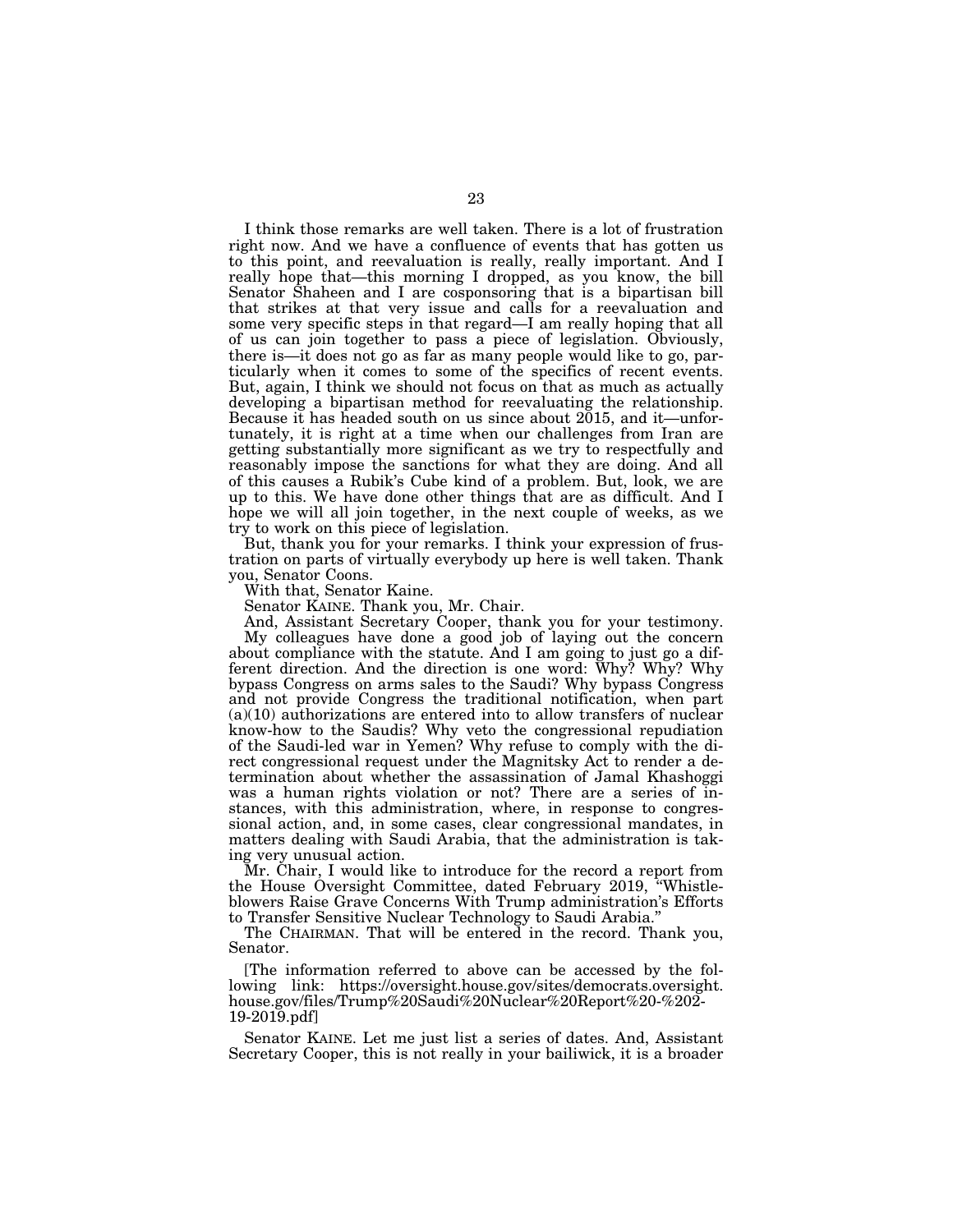set of questions for the administration that I know I and many other members of the Senate are concerned about.

As a candidate for President in August of 2015, then-candidate Donald Trump said, quote, ''Saudi Arabia, I get along great with all of them. They buy apartments from me. They spend  $40-50$  million bucks. Am I supposed to dislike them?''

Shortly after he was inaugurated, in May of 2017, President Trump took his first visit abroad to Saudi Arabia, to Riyadh, and he announced a \$110 billion arms deal.

In December of 2017, the Trump administration approved a part  $(a)(10)$  authorization authorizing transfer of nuclear know-how to the Saudis. In the past, this information had been publicly noticed to both Congress, the press, and the public. This notification—this authorization of transfer to the Saudis was not notified to Congress in December of 2017.

Within a month after the first transfer of this nuclear know-how to Saudi Arabia, an investment in real-estate firm Brookfield Business Partners announced a plan to do an unusual purchase for them. They bought Westinghouse Electric, one of the primary nuclear service industries in the United States, for \$4.6 billion.

Shortly after Brookfield bought Westinghouse, Secretary Perry began testifying on the Hill in public settings, saying it was our goal as a nation to get the Saudis to use Westinghouse to construct reactors in Saudi Arabia. Public testimony about Westinghouse.

In August of 2018, Brookfield, which owns Westinghouse, made another unusual investment. Jared Kushner had a troubled realestate deal on Fifth Avenue, New York, and Brookfield came in and entered into a 99-year lease worth more than a billion dollars that was—that has been reported as, essentially, bailing out a troubled deal. And they paid all of the lease money for 99 years up front. They paid it up front. After the administration has been promoting their Westinghouse-now-owned subsidiary to the Saudis, and transferring nuclear technology to the Saudis, Brookfield now comes in with a massive investment in Jared Kushner's personal property.

In October of 2018, Virginia resident and Washington Post journalist Jamal Khashoggi was murdered by the Saudi regime. Within just a very few weeks—days after that, the Trump administration approved another nuclear transfer under part  $(a)(10)$  to the Saudis without informing Congress or the public.

In November of 2018, President Trump said the U.S. stands with Saudi Arabia after Khashoggi's murder, even though the U.S. Intel Committee was saying that the royal family, and possibly MBS, was complicit in that murder.

Congress directed the administration, under the Magnitsky Act, to determine whether or not there was a human rights violation in February of 2019. The White House responded and refused to render a determination.

With days after that, they did another part (a)(10) transfer to the Saudis that they refused to notify Congress about.

In April of 2019, President Trump vetoed the bipartisan resolution to end U.S. military support for the Saudi-backed war in Yemen.

In May of 2019, the State Department submitted the emergency notifications we are talking about today, saying that they did not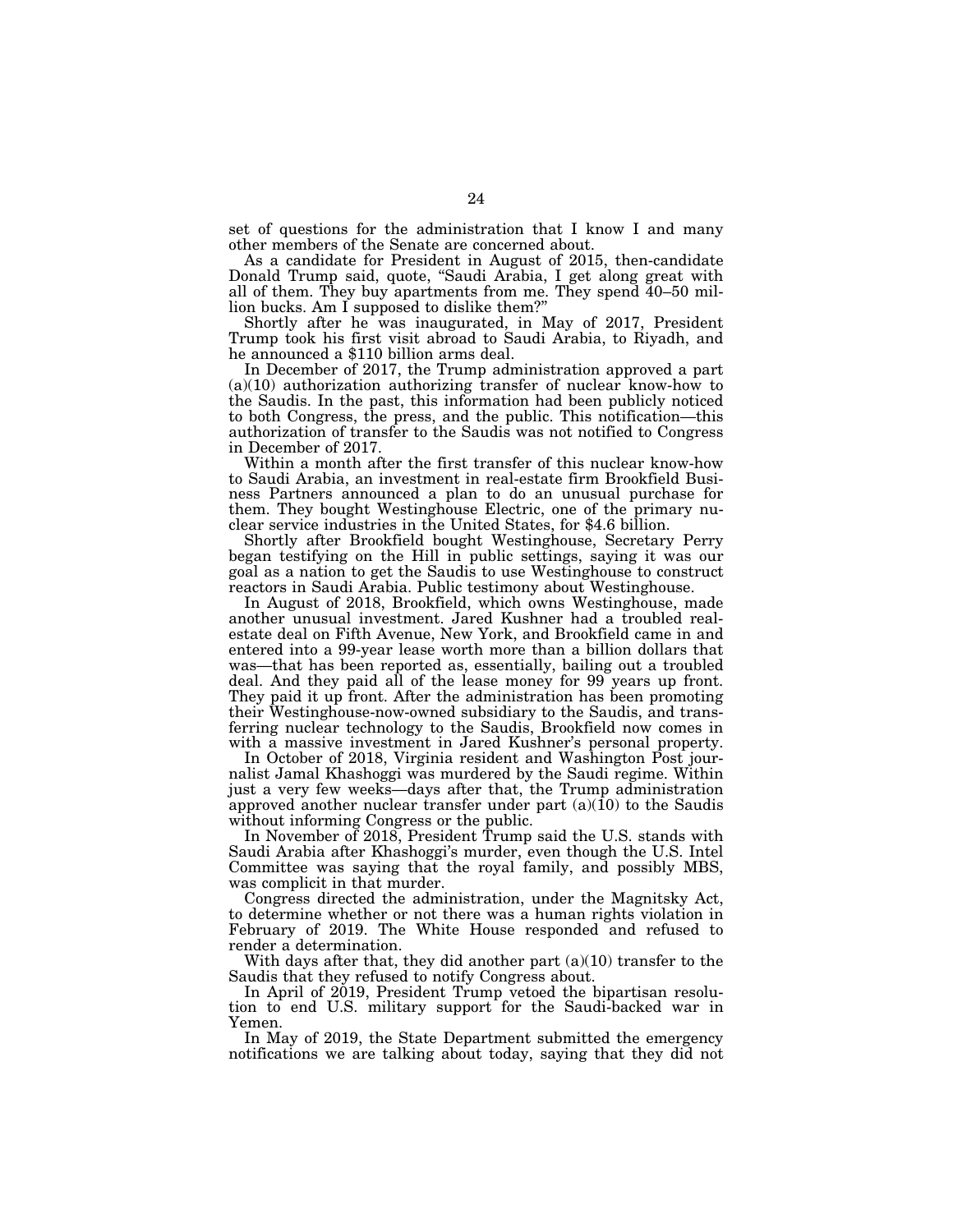have time, because of the emergency, to notify Congress, when, 47 days later, by your own testimony, the hardware has not actually been delivered.

And just last month, the U.N. published a Special Rapporteur's Report concerning the state-sponsored murder of Jamal Khashoggi, encouraging the U.N. and the FBI to continue to do more criminal investigation, which, as far as we know, is not being done.

This is the material that the House Oversight Committee is looking at. This is the material that we are very interested in. When you look at the financial ties between the President's own family and companies that stand to benefit, and that are being publicly promoted by the Secretary of Energy to benefit from this deal, and you ask the question of, Why is the administration bypassing Congress, not on matters dealing with other countries, but, again and again and again, on matters dealing with Saudi Arabia?—I think the hearing that we are having today is just the very tip of the iceberg about what Congress needs to do to exercise oversight about why there is such a departure from the ordinary course of business on matters of such national security sensitivity with respect to Saudi Arabia.

With that, Mr. Chair, I appreciate it.

The CHAIRMAN. Thank you, Senator Kaine.

Senator Murphy.

Senator MURPHY. Thank you very much, Mr. Chairman.

You know, it looks to us, these days, as if the United States is the junior partner in this relationship. I think of all of the timeline that Senator Kaine just went through. The idea that we transferred the Saudis nuclear technology literally days after the dismemberment of a journalist under U.S. protection came to light causes us all to wonder whether this is just one big scam. And I am glad we are doing this hearing.

I want to drill down on part of your testimony, Mr. Cooper, with respect to the purpose of our continued coalition with the Saudis. You say in your testimony that, quote, "We have worked with the Saudi-led coalition over the course of its operations to reduce the occurrence of civilian casualties.'' But, that is not, in fact, true. In fact, the opposite is true. Civilian casualties are dramatically increasing. In 2017, airstrikes killed approximately 2700 civilians inside Yemen. In 2018, airstrikes killed approximately 4600 civilians inside Yemen. And reports are consistent that approximately onethird of coalition airstrikes are hitting civilian targets. That number has not changed.

So, do you have different numbers, or do you agree with this broad assessment that civilian casualties are increasing, not decreasing?

Mr. COOPER. On the tragedy of the civilian casualties, there is an uptick, what we have seen from the Houthi activity, on civilians. I would offer, on the-

Senator MURPHY. That is not what I asked. I asked about the airstrikes. The airstrikes—the reports are that almost twice as many civilians were killed by airstrikes—and the airstrikes are by the coalition—in 2018 than 2017. Your testimony says you have worked to reduce civilian-

Mr. COOPER. Correct.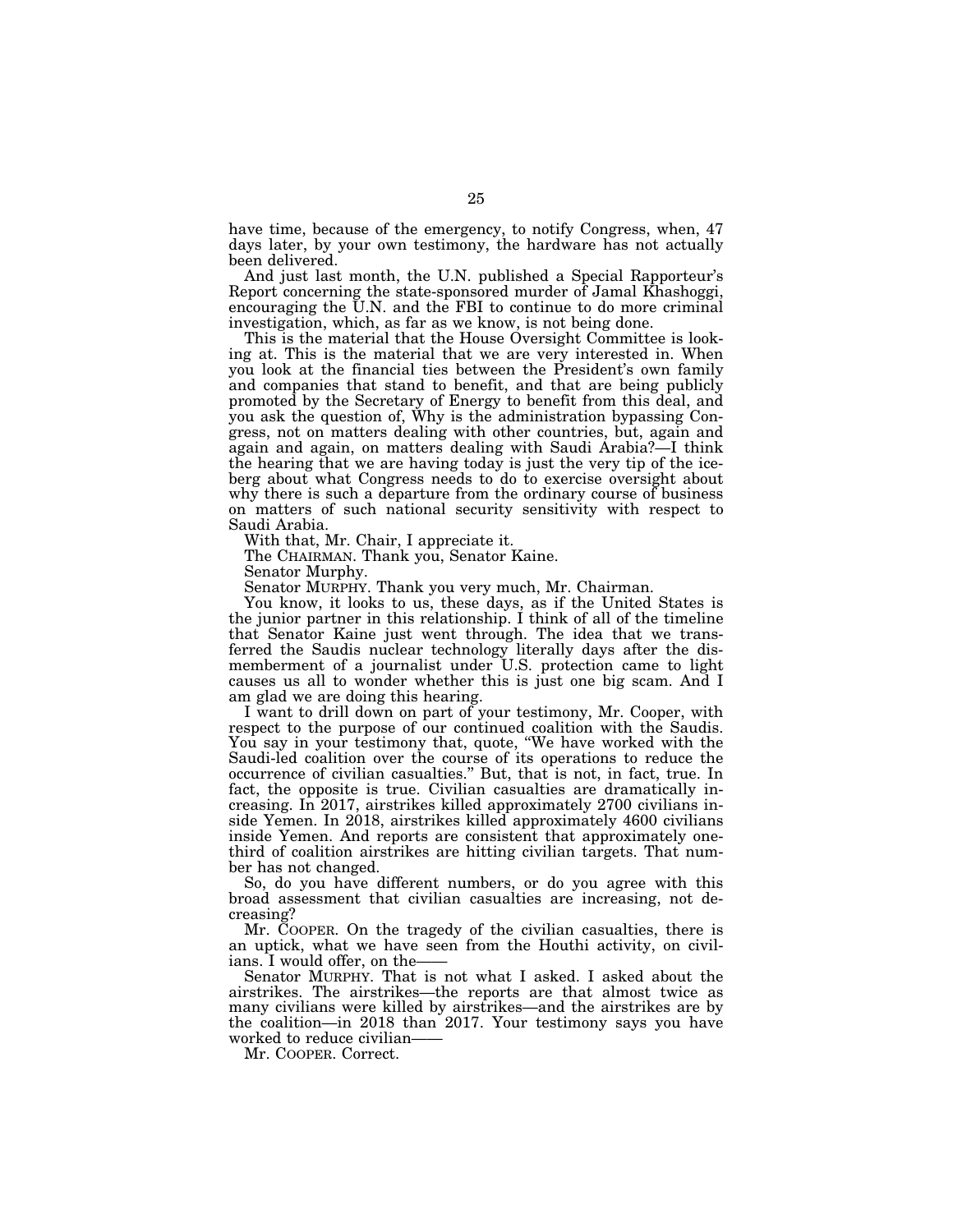Senator MURPHY. —casualties. The data says they doubled.

Mr. COOPER. Correct. There is ongoing work to not only mitigate, but also refine targeting. So, this is not limited to where targets are conducted by the coalition. This is how they actually conduct the work. This is also avoiding areas where there would be civilian casualties. That work is not abated. It has actually been increased. We can talk to further detail about that.

Senator MURPHY. So, work has increased. But, just to get the facts right, I—your wording in the testimony is careful. You say you have ''worked with them to reduce civilian casualties.'' But, would you concede that civilian casualties from airstrikes has increased, not decreased?

Mr. COOPER. I cannot speak to the exact numbers, but I can tell you that as—what we have done on capabilities to mitigate has increased on mitigating civilian casualties——

Senator MURPHY. Why can you not speak to numbers? I mean, do you not keep—you—do not—if you are working with them to decrease civilian casualties, would you not keep the numbers?

Mr. COOPER. On the interagency, we do work with our partners, with DOD and others, to get them to a capacity where they are more precise in identifying targets, more precise in executing their targets, and actually in avoidance of certain localities-

Senator MURPHY. I know that you work to that. I know that you are trying to work on that. But, you cannot testify before us today as to what the actual civilian casualties are. You do not know whether they have increased or decreased.

Mr. COOPER. The numbers associated with civilian casualties are not limited to what has been attributed to coalition numbers, Senator.

Senator MURPHY. But—okay, so you—do you know, or do you not know, whether civilian casualties have increased due to coalition airstrikes?

Mr. COOPER. I would say, in a general sense here, that there is a delta in information on what is attributed to a coalition-ascribed casualty and what may be ascribed to either a Houthi or one of the adversarial——

Senator MURPHY. All right. I will be happy to give you some fairly definitive information that states that they have doubled over time. And the fact that you are talking around this is maddening.

You talked earlier about consequences that would run to a U.S. ally that transfers arms that we have given to them to third parties not authorized to be the recipient of U.S. arms. As you know, in February of this year, there was a very disturbing report that suggested multiple U.S. weapon systems had been transferred to private militias operating inside Yemen. Reports are that U.S. made Oshkosh armored vehicles were transferred to Abu Abbas, which is a militia linked with al-Qaeda. And UAE—and UAE's government, in fact, confirmed that they have transferred MRAP vehicles to the Giants Brigade, a Salafist militia that is doing work on the UAE's behalf inside Yemen.

Have you come to the conclusion that these transfers were made? And, if you have, what have the consequences been, and how can you justify continuing to sell arms to countries that are openly advertising that they are taking the weapons we give them and the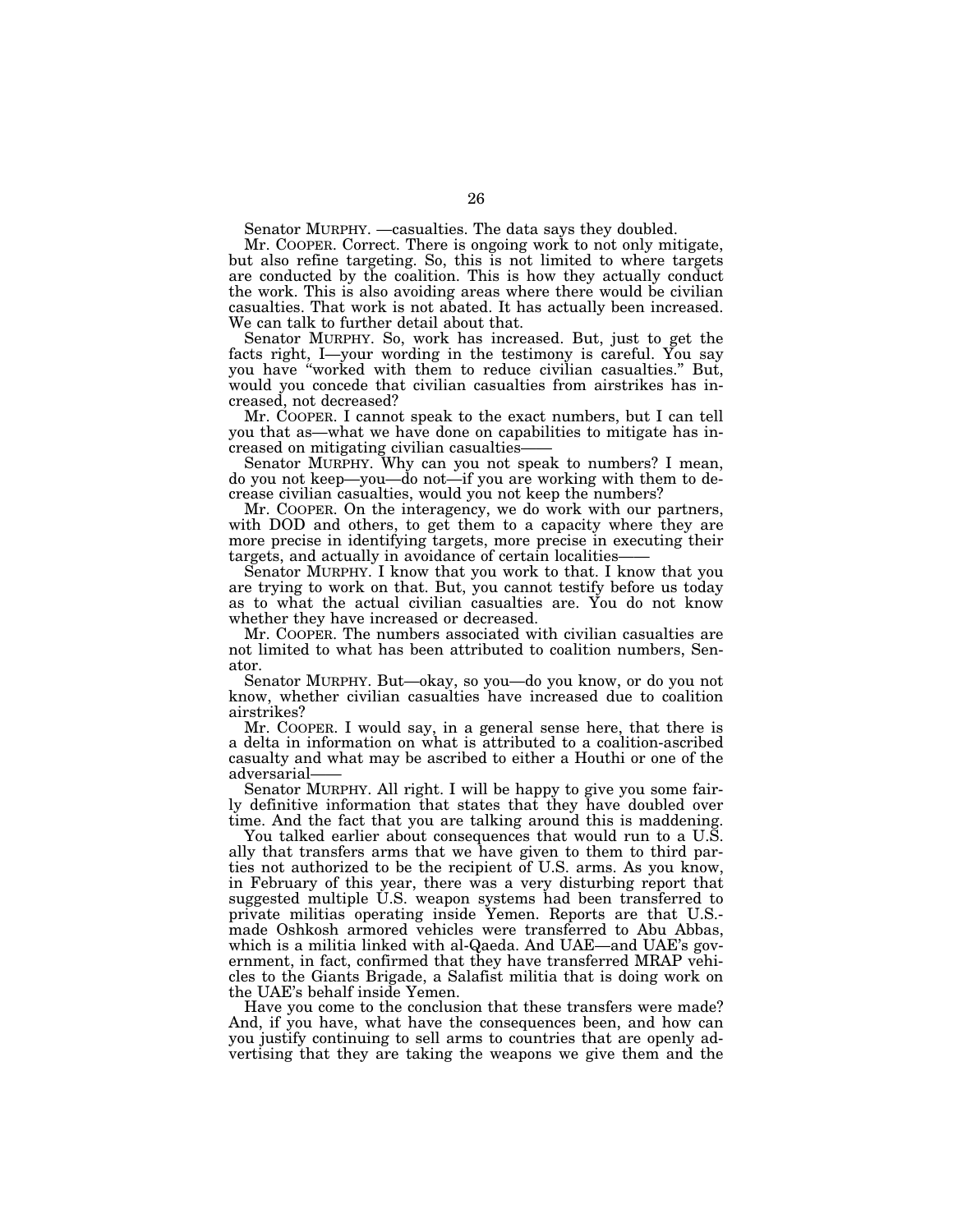vehicles we give them and giving them to others that are not authorized to be in the possession?

Mr. COOPER. Thank you, Senator.

The UAE remains a security partner for us in the region, not just for their sovereignty, but also for our interests and equities. However, it does not preclude us from an investigation, it does not preclude us from following up, and it does not preclude us from any imposition or consequences.

So, specific to the MRAP question, that—I have been in long enough to be able to directly address that issue with Emirati government. We are working with our embassy to get more detail and finality on that issue. It is an ongoing investigation. It has not been completely resolved. But, we have directly approached the Emirati government, at a ministerial level and at a working level, specific to the reported MRAP transfer.

Senator MURPHY. My time is up. But, they have publicly confirmed that they transferred the MRAPs. There is no investigation needed. They told a CNN reporter that they gave the MRAPs to the Giants Brigade. And so, that report, coming in February, does not need a 5-month-long investigation. And part of our frustration about this new transfer of weapons to the Emiratis is, it signals that there are no consequences. And so, I would hope that this committee would make some further inquiry as to why an investigation is still ongoing, when, in February, the UAE government confirmed that they had taken these MRAPs and given them to a Salafist militia inside the UAE.

Sorry I went over my time. Thank you, Mr. Chairman.

The CHAIRMAN. Senator Markey.

Senator MARKEY. During the June 12th House hearing on the socalled emergency, you said, quote, ''Holding a partner accountable does not preclude us from working with a partner. If anything, detaching ourselves from a partner, removing ourselves from our partner, puts at risk ensuring that accountability.'' So, anyone remotely familiar with this subject sees the Trump administration has not held Saudi Arabia and the UAE to account for their unacceptable actions. In fact, it has rewarded them. And that fits a pattern of the Trump administration appeasement of the Saudis, including by, one, providing access to nuclear know-how; two, supporting an immoral war in Yemen; three, breaking our word on the Iran nuclear deal; and, four, helping Riyadh escape accountability for the murder of Jamal Khashoggi and for the use of child soldiers. So, this accountability you speak of is purely theoretical accountability.

So, Mr. Cooper, would China keep selling arms to countries that are committing human rights violations?

Mr. COOPER. I am sure China has, I would say, not any parameters or any bar that would preclude them from selling to any customer that was willing to receive their equipment or sub-par services.

Senator MARKEY. So, would Russia keep selling arms in such a case to countries that are committing human rights violations?

Mr. COOPER. Senator, I would say that any of those adversaries probably do not have the limits, the parameters, the requirements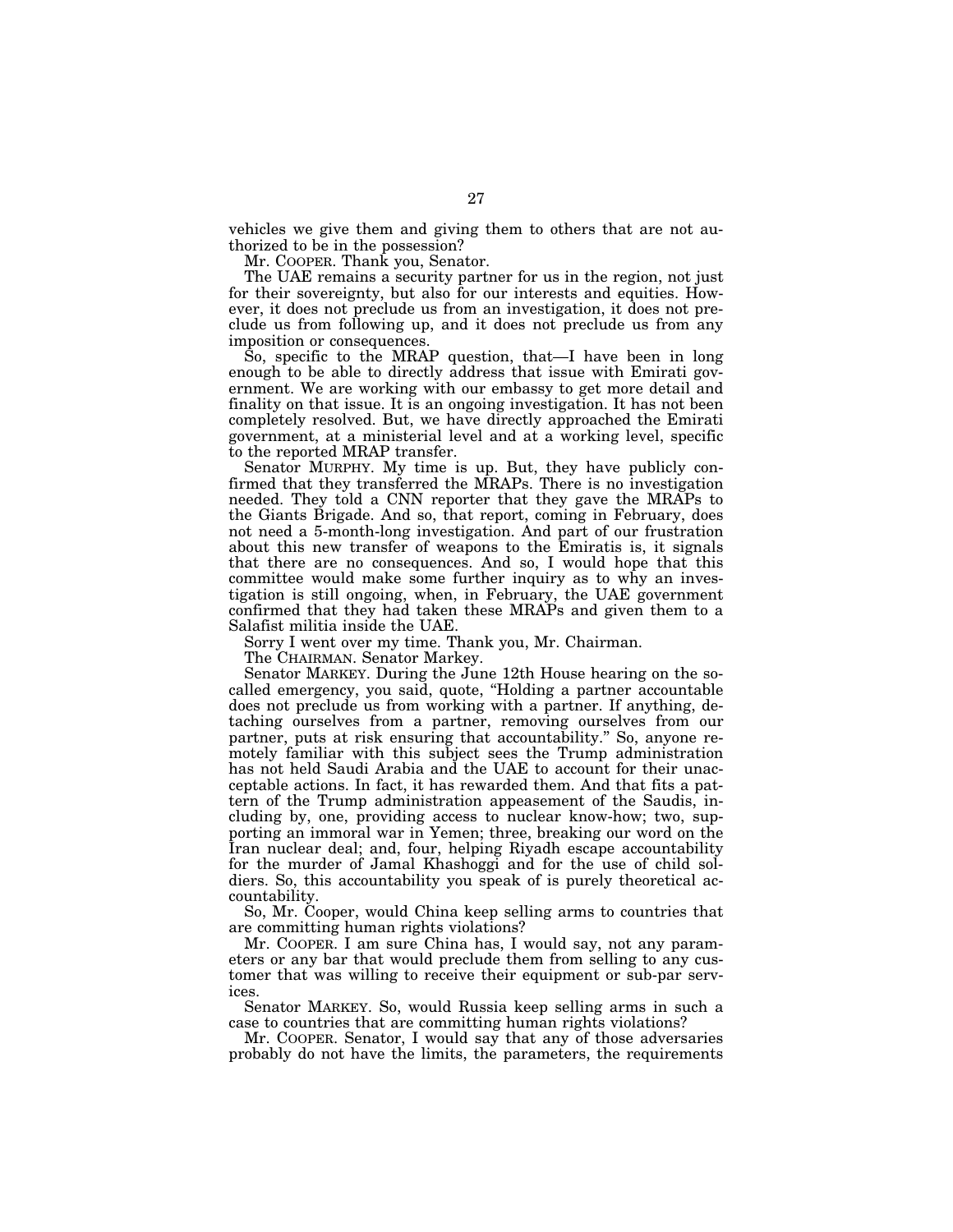that we, the United States Government, expect from any of our security partners, regardless of what region they are in.

Senator MARKEY. So, in practice, other countries require no accountability for the sales of deadly weapons. So, why is the United States doing what China or Russia would do in this situation? We are not extracting any accountability from the Saudis any more than the Chinese or the Russians would, so why should we continue?

Mr. COOPER. Well, blessedly, we are not operating on the same limited parameters or lack of parameters that those adversaries would be operating under. If anything, we have very tight parameters. We are also transparent. Those two adversaries you referenced do not operate in a transparent fashion either with their legislative branch or with their partner that they are doing dealings with. The recipient country probably does not—their populace is not, probably, aware of what system or sale that they have been signed up for, their government has committed it into.

Senator MARKEY. All right. But, the——

Mr. COOPER. And we also provide

Senator MARKEY. —point——

Mr. COOPER. —we also provide sustainment in a way that an adversary does not. We make sure that our partners, if they receive or purchase a platform or system, know how to operate it, that it is operable, that we make sure that they can be capable and ready for-

Senator MARKEY. But, what you are

Mr. COOPER. —our security interests.

Senator MARKEY. But, what you are saying is that we have transparency, so everyone knows that we are selling the equipment. We actually give them good training so they can operate the equipment. So, that is great. But, we do not actually, then, hold them accountable for their human rights violations. And so, I—we are transparent about that, as well. And so, yeah, maybe the Chinese or the Russians are not as transparent, but they also do not require any human rights compliance.

So, your argument that we should be a reliable security partner, and that will further our values, that just, unfortunately, demonstrates that the Trump administration's standards are no higher than those of China or of Russia, and we are in a race to the bottom, in terms of what our standards will be on human rights. And, thanks to the Trump administration, our ability to push our security partners for accountability and moral leadership is theoretical platitudes rather than a practical reality.

It is critical that the United States be the moral leader, the country that upholds the rules-based international order, the country that advances fundamental rights, freedoms, and accountability. But, the Trump administration intentionally is overlooking human rights considerations in our arms exports and using the guise of a, quote, "emergency" to do so.

So, Mr. Cooper, there is a wide bipartisan agreement that your efforts have been insufficient. And I have yet to see any evidence that the administration has any standard for how many bombed hospitals or how many targeted activists it would take to have the Trump administration change its course.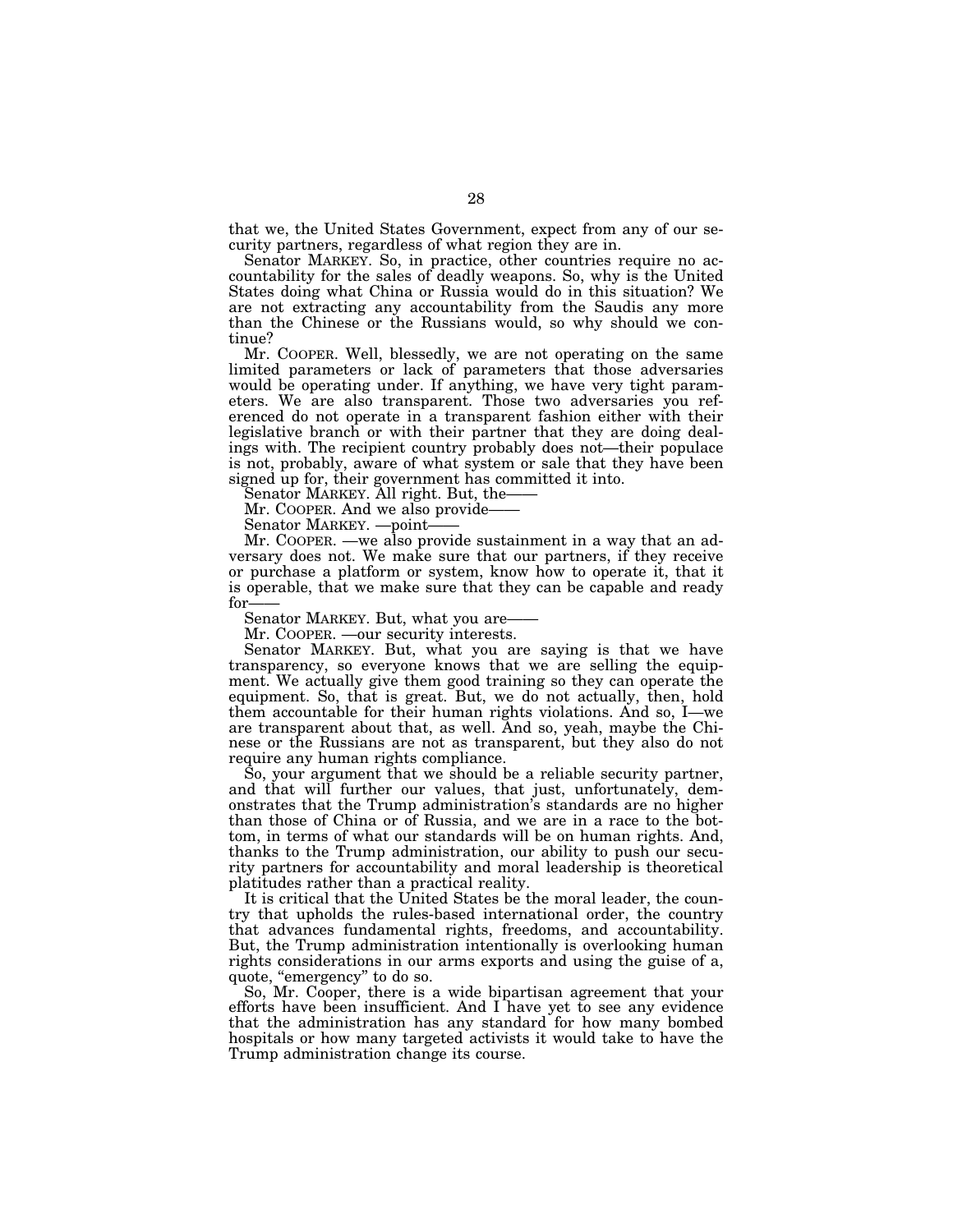The problem is that the Trump administration refuses to actually use the very influence that you say that the arms sales provide. We have a dearth of leadership on the global stage, and anytime leaders around the world hear this administration refer to its morality, it rings increasingly hollow, Mr. Cooper. We need some evidence to convict this administration of actually having stood up for human rights in Saudi Arabia. Some evidence that that has happened. Thus far, it is still not evident to the American people.

Thank you, Mr. Chairman.

The CHAIRMAN. Thank you, Senator Markey.

Senator——

Mr. COOPER. If I may, there is an—and, Senator, you are right to point out the necessity for us to not only export our know-how and our technology, but also to export what is what makes America unique. And that is export our values, export our open society, our free society. And we do do that. That is part of the process.

Specific to Saudi Arabia and UAE, there are dissident voices that are being supported by the administration, by the Secretary. There are cases that the Secretary is pressing specifically, as well as Ambassador Abizaid. There are also other human rights concerns that are not always enumerated in the open report. There is the annual report that our Department produces. But, those factors are not precluded at all. We can work with partners, but it—and we can also continue to address issues of concern that are about open society, free society, dissident voices, and human rights. We can do both. We have done both as a country. And we continue—can do so.

Senator MARKEY. Again, I—I thank you, but, again, Yemen, Khashoggi, nuclear know-how, pulling out of the Iran nuclear deal—I just think it is a one-way street, here. And there may be some small exceptions. But, on the larger picture, the United States is not standing up for the human rights values that we profess to be the world leader on.

Thank you, Mr. Chairman.

The CHAIRMAN. Thank you, Senator Markey.

Senator Menendez.

Senator MENENDEZ. Thank you, Mr. Chairman.

Mr. Cooper, as the Assistant Secretary for Political-Military Affairs, I assume you understand the difference between the informal review process on arms sales with this committee and the Senatewide 30-day formal statutory review and resolution of disapproval. Is that a fair statement?

Mr. COOPER. Yes, Senator, and including how that is defined by if someone is a NATO ally or a different partner status.

Senator MENENDEZ. Well, I do not know about NATO allies. I simply care about what we do here.

So, in that regard, when you answered Senator Cardin and said some of these had been pending a year, the reality is, is that at as it relates to the statutory 30-day Senate-wide review, you blew through that. So, that is not a completely accurate answer.

Let me ask you this. Forty-seven days after the Secretary claimed that there was an emergency, is it not true that State has not even given the government-to-government draft contracts to the Saudis and Emirates for all eight of the foreign military sales?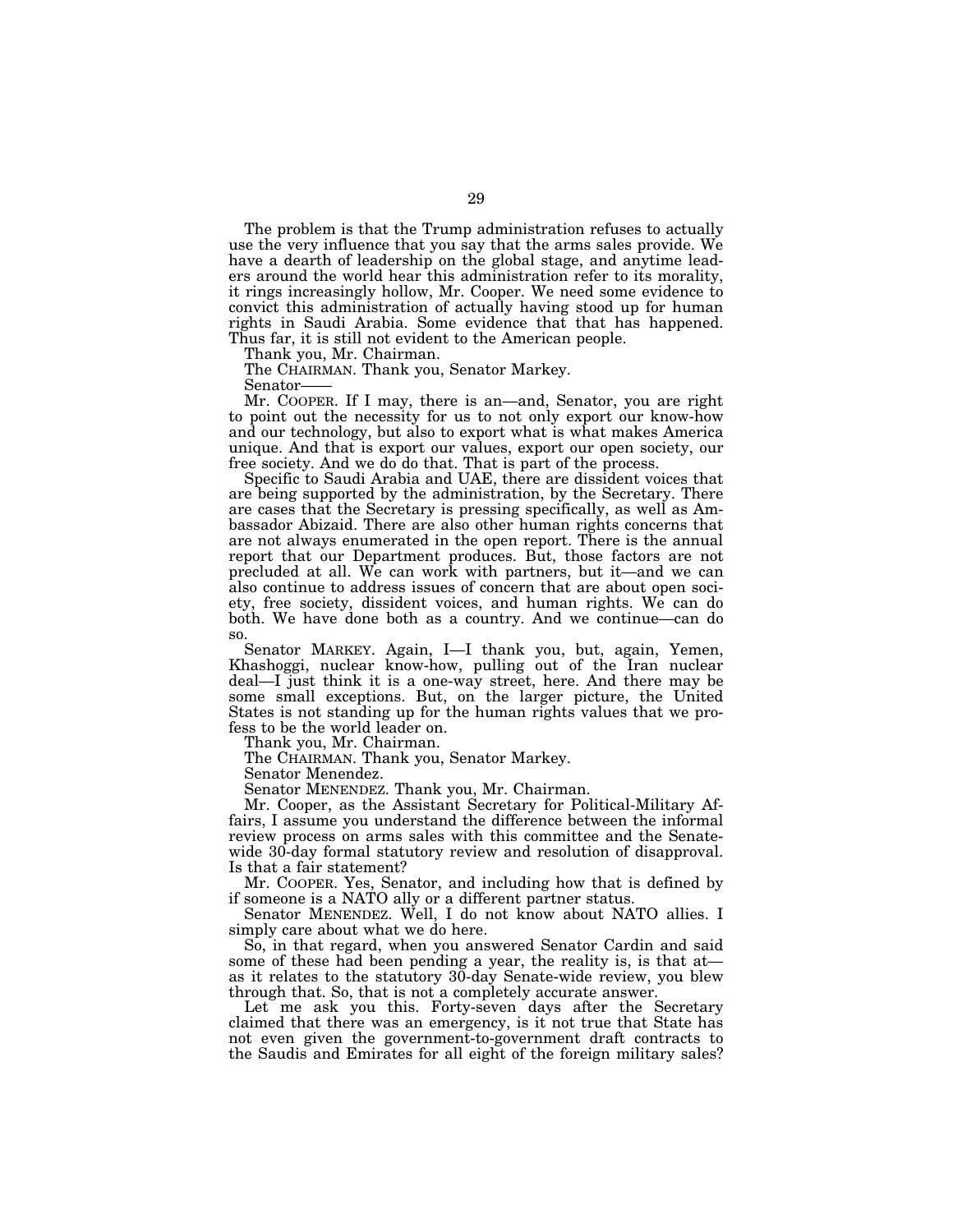Mr. COOPER. There is ongoing on the LOAs for FMS, there is the working with the government-to-governments on if they have to be adjusted because some of them were dated during the—as you noted, the informal review process. So, it is getting some of those to date.

What is complete are the licenses on the DCS side, sir.

Senator MENENDEZ. I did not ask you that. I mean, I appreciate you answering questions that I did not ask.

Let me reiterate. Is it not true that State has not given the government-to-government draft contracts to the Saudis and Emirates for all eight of the foreign military sales? Yes or no?

Mr. COOPER. I cannot attest to the exact status of that here right now, Senator.

Senator MENENDEZ. You are the Assistant Secretary of State in charge of arms sales in this matter. There is an emergency. You know what this hearing is all about. And you cannot tell me that?

Well, let me help you out. As of July 1st, there have been three letters of offer and acceptance for the eight military sales. You cannot wait 30 days for the statutory Senate-wide congressional review of these sales, and yet, 47 days after the Secretary's declaration of an emergency, the administration still has not offered the government-to-government contract on a whole host of these. So, what is the sense of the emergency? What is the sense of the emergency?

Let me turn to something else. Has anyone at the State Department or the White House told, directed, or advised you not to answer specific questions during this hearing?

Mr. COOPER. No, I have not received any of that guidance.

Senator MENENDEZ. Okay. Then I expect a full and complete answer from you.

To your knowledge, did anyone in the White House advocate, direct that the State Department find a way to move these sales to Saudi Arabia, the UAE, or both, despite both my and Chairman Engel's holds?

Mr. COOPER. I am not aware of that, Senator. What I am aware of is, this was the Secretary's decision to make. It was an option for the Secretary. It was a tool for the—a tool of deterrence for the Secretary.

Senator MENENDEZ. So, the State Department made this decision fully independent of the White House, is what you are telling me.

Mr. COOPER. I can tell you, from where I sit, that Secretary Pompeo had several tools to look at, including imposition or application of sanctions. This was another set of tools in his toolkit to deter Iran. It was his decision to make, Senator.

Senator MENENDEZ. Let me reiterate my question. Did the State Department make this decision fully independent of the White House, yes or no? I do not want to hear about the toolkit and——

Mr. COOPER. No, no.

Senator MENENDEZ. —the tools, you know-

Mr. COOPER. But—so, there is an interagency process that is required. All these cases went through that. That is including NSC knowledge of these cases. So, the cases——

Senator MENENDEZ. So-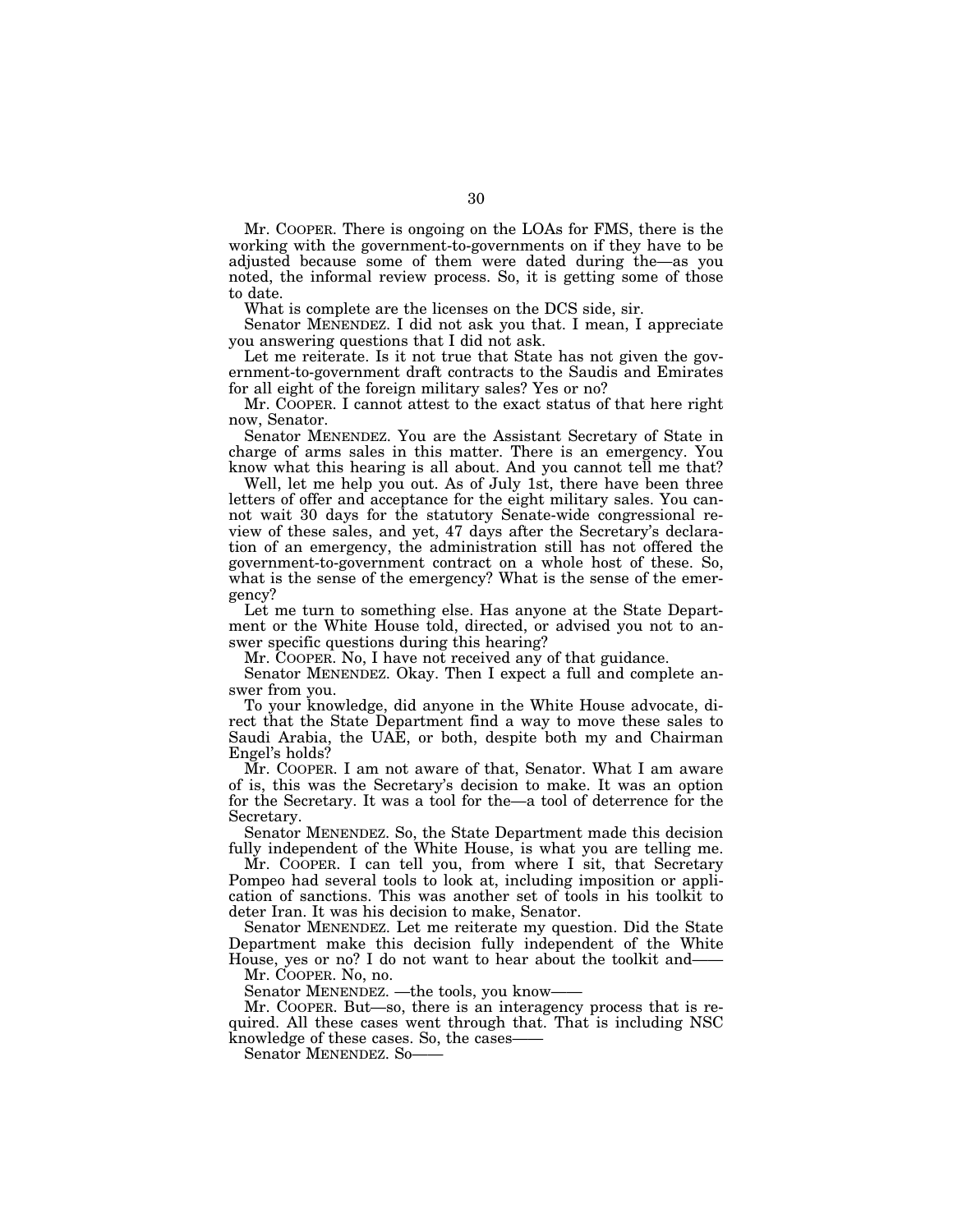Mr. COOPER. —went through an interagency process, including

Senator MENENDEZ. So, through the interagency process, the White House was involved.

Mr. COOPER. They would have to be, like on all cases. We just talked about Taiwan today. They would be in part of that process of the review of any case-

Senator MENENDEZ. You——

Mr. COOPER. —any arms case.

Senator MENENDEZ. You were confirmed on April 30th of this year. Is it not true that, upon your confirmation, there were already discussions taking place at the State Department about evoking an emergency declaration on some or all of the 22 arms sales?

Mr. COOPER. What I can attest and affirm is that there is always an ongoing assessment on any of the cases that we have, not just the Gulf ones that we are talking about today. Those would certainly-

Senator MENENDEZ. I am only-

Mr. COOPER. —have precluded-

Senator MENENDEZ. I am only interested in the ones we are talking about today——

Mr. COOPER. There would have been ongoing-

Senator MENENDEZ. —conversations, at the time that you took office, that there were already discussions at the State Department, in terms of invoking an emergency declaration on these sales.

Mr. COOPER. I cannot speak to an emergency declaration, but I would say it is safe to assess that these cases in the emergency declaration certainly would have been under——

Senator MENENDEZ. What-

Mr. COOPER. —consideration and of interest——

Senator MENENDEZ. What——

Mr. COOPER. —as one is looking at the posture of their defense, their sovereignty, their——

Senator MENENDEZ. What they——

Mr. COOPER. —ability to be a security-

Senator MENENDEZ. What day-

Mr. COOPER. — partner-

Senator MENENDEZ. What day did you first discuss, with anyone in the Department, invoking an emergency declaration for these sales?

Mr. COOPER. In an open fora, I am not going to talk to that or the pre-decisional——

Senator MENENDEZ. Well, what—''pre-decisional''? Wait a minute. Mr. COOPER. This is the Secretary's decision, Senator.

Senator MENENDEZ. It is not a question of—I am not asking about the Secretary's decision. You know—what privilege are you asserting? You keep talking about ''pre-decisional.'' What privilege are you asserting?

Mr. COOPER. The interagency review of what was taking place before we do information notification on any case, also the review of the intelligence——

Senator MENENDEZ. That is not——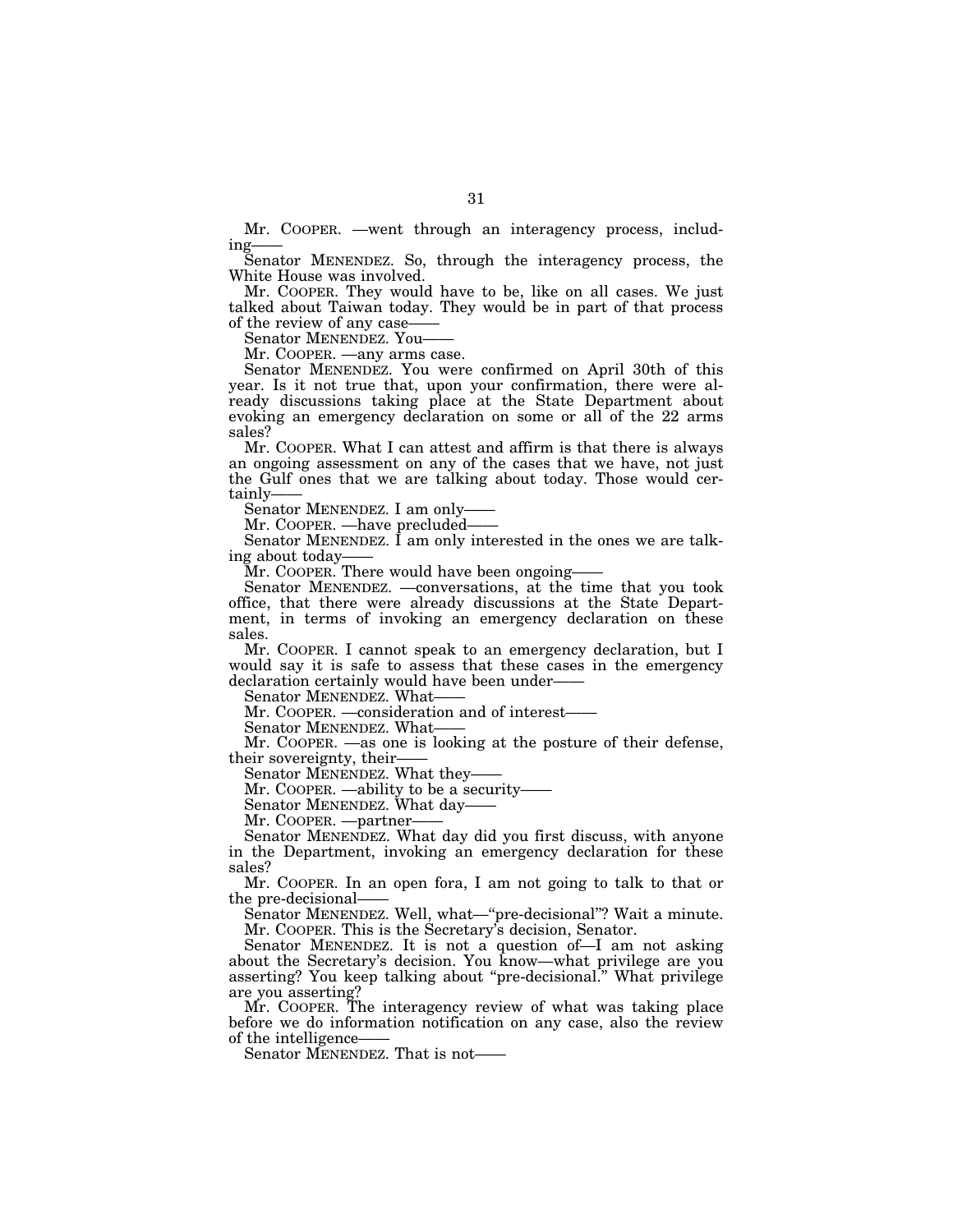Mr. COOPER. —assessments.

Senator MENENDEZ. That is not a privilege. You are testifying before the Senate's oversight committee of this particular Department, and there is no legal basis to refuse to respond, regardless of whether it is pre-decisional or not.

So, I am simply asking you for a date. When did you first discuss, with anyone in the Department, invoking an emergency declaration?

Mr. COOPER. As to a specific date, I cannot tell you, but I can tell you that being read into the Department, the Iran threat was certainly of interest. It is—would be for anybody who would be coming into the Department at that time. And any-

Senator MENENDEZ. But, the Iran threat-

Mr. COOPER. —any-

Senator MENENDEZ. The Iran threat that you now justify is not the same threat, back in April of this year.

Mr. COOPER. There is a posture shift. There is a posture shift. But, I would say that anybody arriving in the national security framework in a different capacity-

Senator MENENDEZ. Well, I would ask-

Mr. COOPER. —would be getting—

Senator MENENDEZ. - I would ask-

Mr. COOPER. - read onto a number of-

Senator MENENDEZ. —I would ask you——

Mr. COOPER. —statuses.

Senator MENENDEZ. —to look at your calendar and respond to me in writing. When was the first date that you began to discuss an emergency declaration on these 22 arms sales? Will you do that for the record?

Mr. COOPER. Will look for the QFR, Senator.

Mr. COOPER. I do want to reemphasize that review of any particular threat posture would have been part of my read-on. Fortunately, I was already in the national security framework, so much of that was not——

Senator MENENDEZ. My-

Mr. COOPER. —news to me.

Senator MENENDEZ. My point is that the threat posture in April is not the threat posture that now justifies-

Mr. COOPER. No, it is an adjusted posture, but it was one that was

Senator MENENDEZ. Let me–

Mr. COOPER. —relevant to the time and–

Senator MENENDEZ. Let me ask you, today, one final question. I will have a whole bunch for the record, but not to delay the hearing anymore, and there is another vote on the floor.

Give me a simple yes or no. Did you or the Department receive a legal written opinion on this declaration?

Mr. COOPER. Our legal office, our legal advisory, was that it was within the statute that Congress had passed and was within the realm of the Secretary's authorities

Senator MENENDEZ. I asked-

Mr. COOPER. —to apply.

Senator MENENDEZ. I did not ask you that. Thank you for answering a question I did not ask you. You have become very good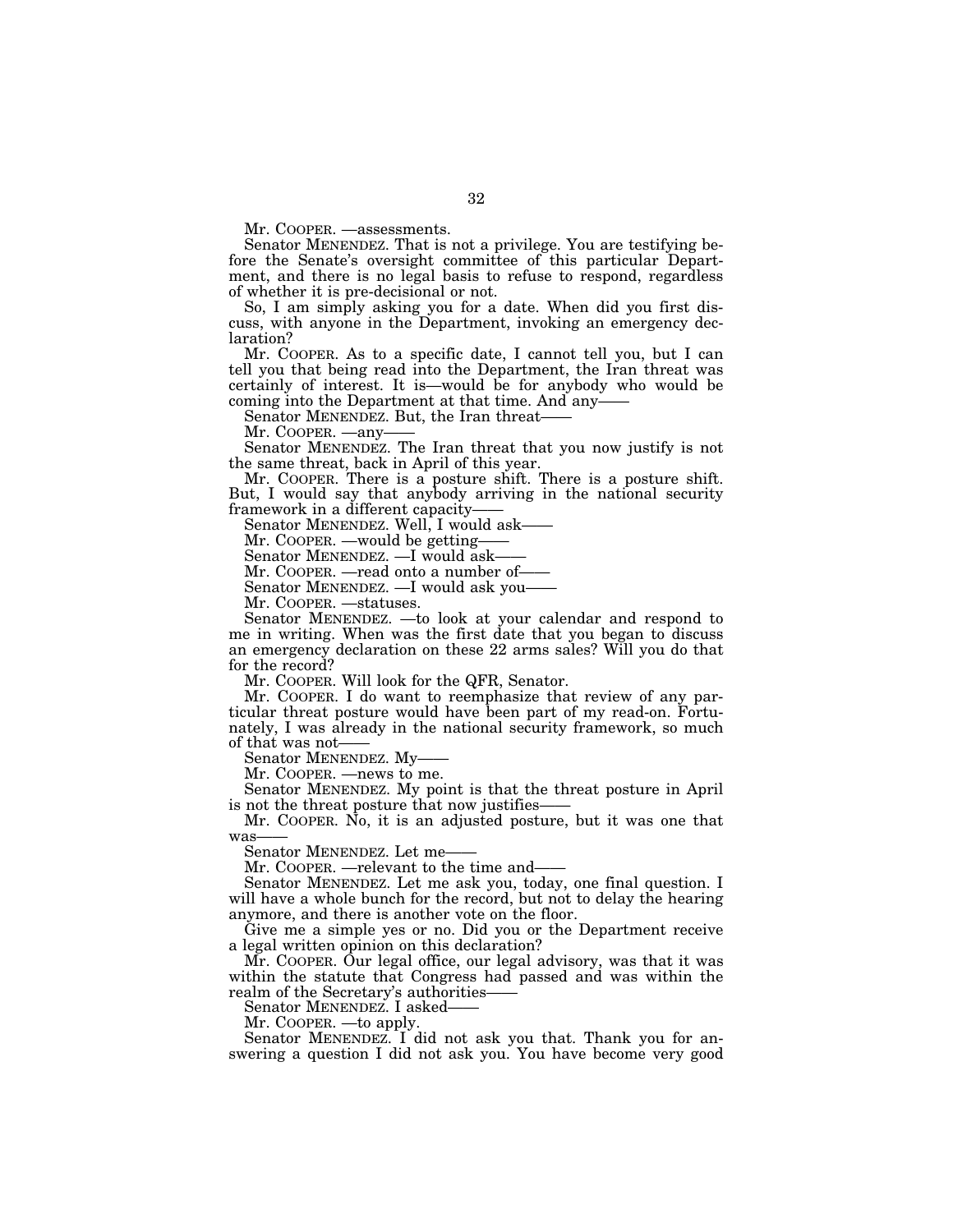at that. I asked you a very specific question. Did you receive a written—underlined, underscored—written legal opinion?

Mr. COOPER. There was legal opinion provided for the process, Senator-

Senator MENENDEZ. A written legal opinion? Not legal opinion. A written legal opinion.

Mr. COOPER. There was a number of reviews that took place in the interagency, including legal, on what was in the statute, what was applicable, and what was available for the Secretary-

Senator MENENDEZ. Mr. Cooper, you are an incredibly bright man. You have served the country well in so many different ways. It pains me to have to go through this with you, but I will try a third time.

Written. Was there a written legal opinion? Yes or no?

Mr. COOPER. Senator, there were multiple reviews and multiple writings, not just from legal, but the interagency, on this. So, this was not a—this was not a—this was a very prudent process, so it is—we are talking a detailed review that took place for the Secretary to have that option to make a decision.

Senator MENENDEZ. Mr. Chairman, this is why we have challenges here. This is why—I try to work together to achieve certain goals. But, when a simple answer, ''Yes, there was a written opinion," "No, there was not a written opinion," "There was a verbal opinion,'' ''There was an oral opinion,'' it—I mean, when there is not responsiveness like this, then I have limited resources of what I can do to try to get a response. And that—and then creates the need to pursue those limited resources. And if I could only get, you know, honest, transparent answers to my questions, not to every gobbledygook that has nothing to do with my question, then we could all move along a lot further, we could all achieve a lot more, and we could all find more comity. But, for so long as this is the type of answer I am going to get, then I am going to use all the tools at my disposal to get the right answers, to get the honest answers, to get the transparent answers.

Thank you, Mr. Chairman.

The CHAIRMAN. Thank you very much, Senator Menendez.

My experience in court is that all you can do is ask questions, but you cannot make them answer the questions the way you want them answered. So, that is just the way it is.

And, with that-

Senator MENENDEZ. Mr. Chairman, it is not "the way I want them answered.'' I would just like to get an honest answer.

The CHAIRMAN. Got that. But, the—again, you can only craft the questions, you cannot craft the answers.

In any event, that will conclude our hearing today.

Mr. Cooper, thank you very much for being with us today.

The record will remain open until the close of business on Friday. And we would ask that—the witness to respond as promptly as possible. Your responses will be made a part of the record.

With that, again, thanks from the committee. And the committee is adjourned.

[Whereupon, at 11:55 a.m., the hearing was adjourned.]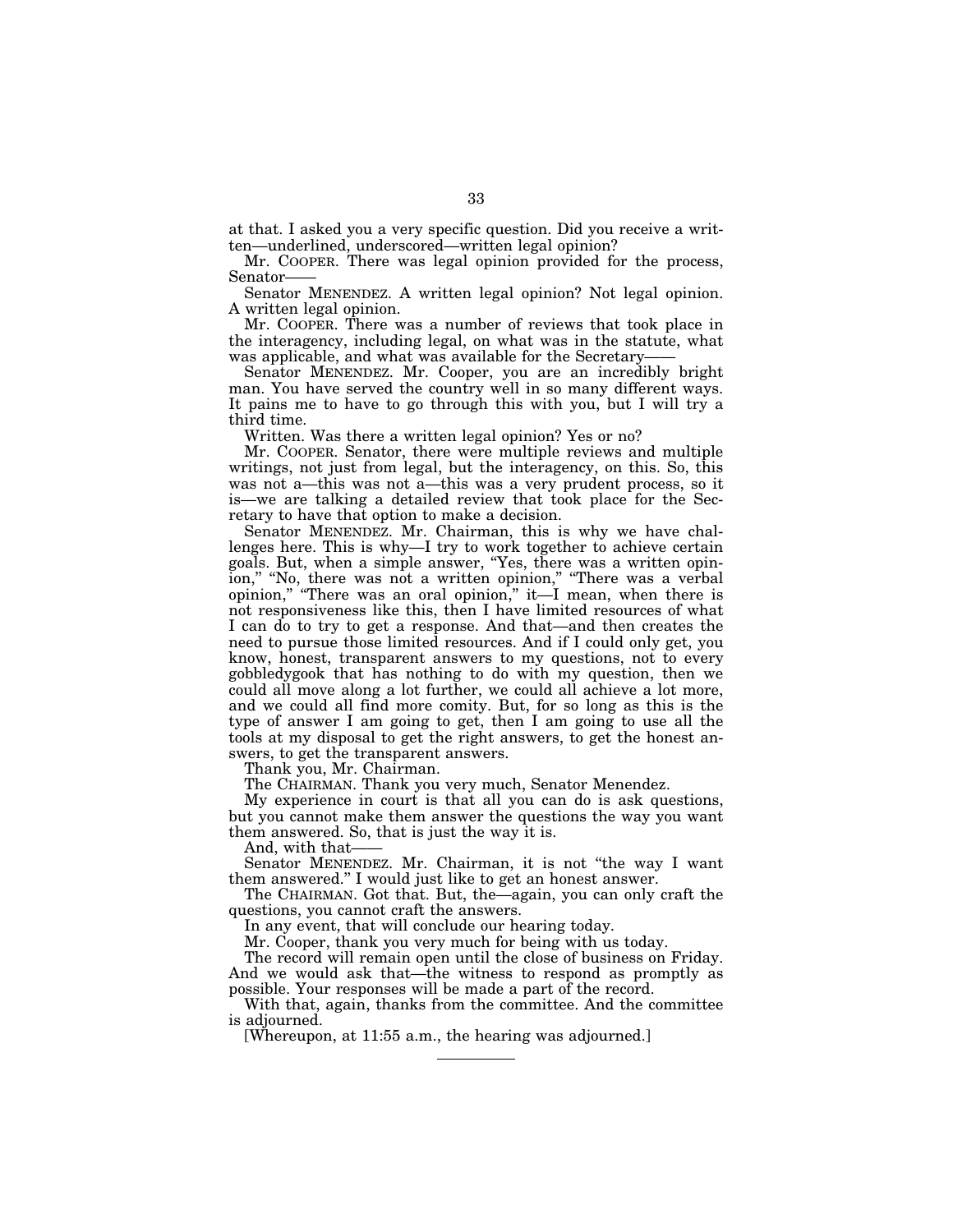#### ADDITIONAL MATERIAL SUBMITTED FOR THE RECORD

#### RESPONSES OF R. CLARKE COOPER TO QUESTIONS SUBMITTED BY SENATOR JAMES E. RISCH

*Question*. Will you commit to consulting with Committee leadership in advance of any future potential emergency declarations?

Answer. I am committed to the Congressional review process for arms sales. I value deeply Congress' role in the review of the arms transfer process; I take pride in the depth and detail of the working relationship we have with the Committees in the course of this process. The Secretary's certification is not a setting aside of that process, but the utilization of a longstanding statutory authority to respond to an urgent contingency. As such, I take this opportunity to affirm the value we place on our engagement with you on arms transfers and broader security assistance issues.

*Question*. Do you foresee needing to use the emergency authority to address any other current or likely scenario in the near term?

Answer. It is our hope and intent that this use of the emergency authorities under the Arms Export Control Act will not need to be repeated.

### RESPONSES OF R. CLARKE COOPER TO QUESTIONS SUBMITTED BY SENATOR ROBERT MENENDEZ

*Question*. What is the State Department's operative definition of an ''emergency''?

- Did the Legal Adviser's office opine on what an "emergency" is?
- If so, was that opinion in writing?
- If so, will you provide a copy of that written opinion to the Committee?
- If not, what legal privilege is State claiming to exercise that prevents it, or en-ables it, from providing that written opinion to the Committee?

Answer. While the Office of the Legal Adviser (L) did not provide a ''written opinion'' on the definition of ''emergency'' under section 36 of the Arms Export Control Act, L reviewed and cleared the action memorandum to the Secretary to approve the emergency determination and related memorandum of justification, consistent with regular practice. To support the Department's response to specific questions raised by the committee, L also provided legal advice on other issues, including through written analysis.

*Question*. Why did the State Department not inform Senator Menendez or his staff that an emergency declaration for these arms sales was being contemplated, or was going to be invoked, prior to May 24, 2019?

Answer. The Secretary met with members of Congress on May 21, 2019. This briefing was intended to provide Congress with classified information regarding the developing Iran threat posture. The Secretary made the emergency determination based on a number of factors, including the significant increase in the intelligence threat streams related to Iran; the clear, provocative, and damaging actions taken by Iran's government; and the need to respond to military capability requests from our partners in the Gulf region. This situation made it urgent to move forward with these cases for which the Department had repeatedly sought Congressional support.

*Question*. Did anyone from State Department inform any Member or staff of the Senate Foreign Relations Committee prior to May 24, 2019, about consideration of, or a decision made, to make the emergency declaration issued by the Secretary of State on May 24, 2019?

Answer. The Secretary met with members of Congress on May 21, 2019 to provide classified information regarding the developing Iran threat posture, which included consideration of long-held risks associated with Iran's malign behavior in the past, as well as more recent escalations.

*Question*. How many FMS Letters of Offer and Acceptance have been concluded, and how many have been transmitted for consideration, to the governments of Saudi Arabia and the United Arab Emirates?

Answer. All initial licenses or approvals have been issued for the 14 Direct Commercial Sales cases. Of the eight Foreign Military Sales cases, two have been offered to Saudi Arabia, one has been offered to the UAE, and we anticipate offering the remaining five in the coming months.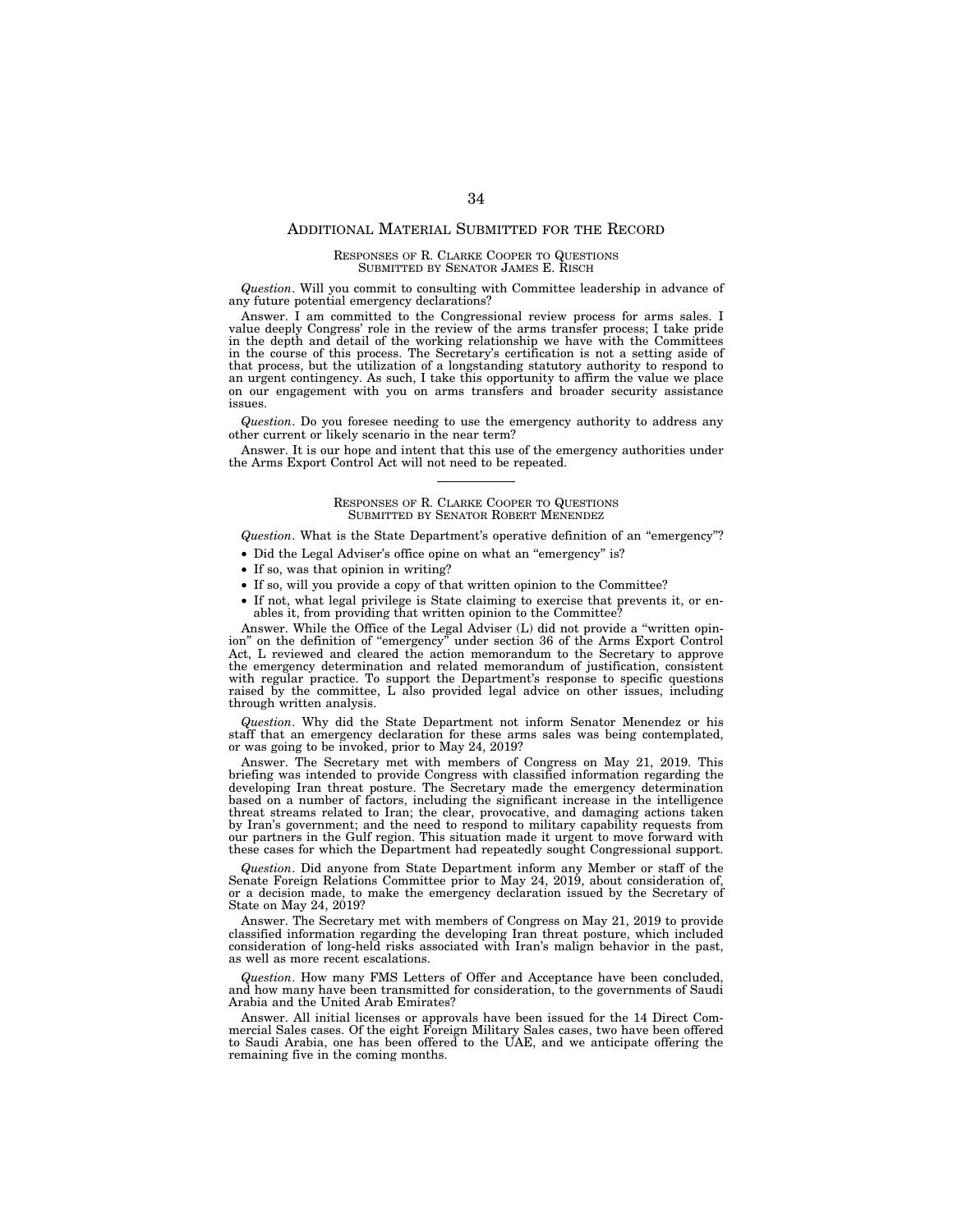*Question*. How many of the 13 commercial sales have begun delivery? Which ones? What percentage of deliveries have been made so far of the total authorized in each sale?

Answer. This information is sensitive and/or proprietary to the U.S. companies involved; the Department would be happy to brief you on this information in an appropriate setting.

*Question*. Many of these sales could take months or years to be delivered, isn't that right?

If so, and these sales are important to build Saudi and UAE capacity to defend against a threat from Iran, does the expediting of these sales via an emergency declaration also give Iran an incentive to attack sooner, before the months and years pass for these weapons to be brought to bear against them?

Answer. Our posture regarding Iran remains focused on assuring our partners of our commitment to enhancing their defense capabilities. This action is not intended to be an escalatory military step; instead, it is a loud and clear message to Iran that we stand by our regional partners at a particularly dangerous time. This set of cases demonstrates the United States' resolve to stand with our partners and to ensure we remain their partner of choice.

*Question*. What date was the first discussion in the State Department regarding invoking an emergency determination for these sales?

Answer. I cannot speak to deliberative, pre-decisional communications that may be subject to Executive Branch confidentiality interests.

*Question*. When, specifically, did the Secretary decide to use an emergency declaration for these sales?

Answer. Secretary Pompeo made the determination on May 24, 2019.

*Question*. Did State Department personnel discuss declaring an emergency for these sales with the Secretary before the Secretary briefed the Senate and the House on May 21 and 22?

Answer. I cannot speak to deliberative, pre-decisional communications that may be subject to Executive Branch confidentiality interests.

*Question*. You testified at the House hearing that the decision memo to the Secretary was prepared, quote, "right before we issued the declaration." On what date, specifically, was that memo prepared?

- What does "right before" mean? An hour? 8 hours? 24 hours?
- Is that why the Secretary didn't follow the law and make individual justifications for each of the 22 sales, as required by law? He just didn't have the time to find out what the law was and whether he was complying with it?

Answer. I cannot speak to deliberative, pre-decisional communications that may be subject to Executive Branch confidentiality interests. The Secretary utilized an authority provided by the Arms Export Control Act, complying with all of its requirements.

*Question*. Did the office of the Legal Advisor produce a written legal analysis, determination, and/or recommendation that the Secretary actually had the authority to invoke an emergency for these sales?

Answer. The Office of the Legal Adviser (L) provided legal advice at various stages regarding the proposed exercise of the emergency authority under section 36 of the Arms Export Control Act, including reviewing and clearing the action memorandum to the Secretary to approve the emergency determination and related memorandum of justification. L reviews and clears all action memoranda to approve determinations under section 36 regarding arms sales in order to ensure the Department is acting within its legal authorities with respect to such determinations.

*Question*. If so, what was the date of that legal analysis, determination and/or recommendation?

Answer. The Office of the Legal Adviser provided advice at various stages throughout the clearance process. The decision package on the emergency determination was finalized and submitted to the Office of the Secretary on May 22 or 23, 2019. On May 23rd the Secretary approved the determination and the memorandum of justification.

*Question*. Will State Department provide a copy of that written or any related legal analysis, determination and/or recommendation to the Committee?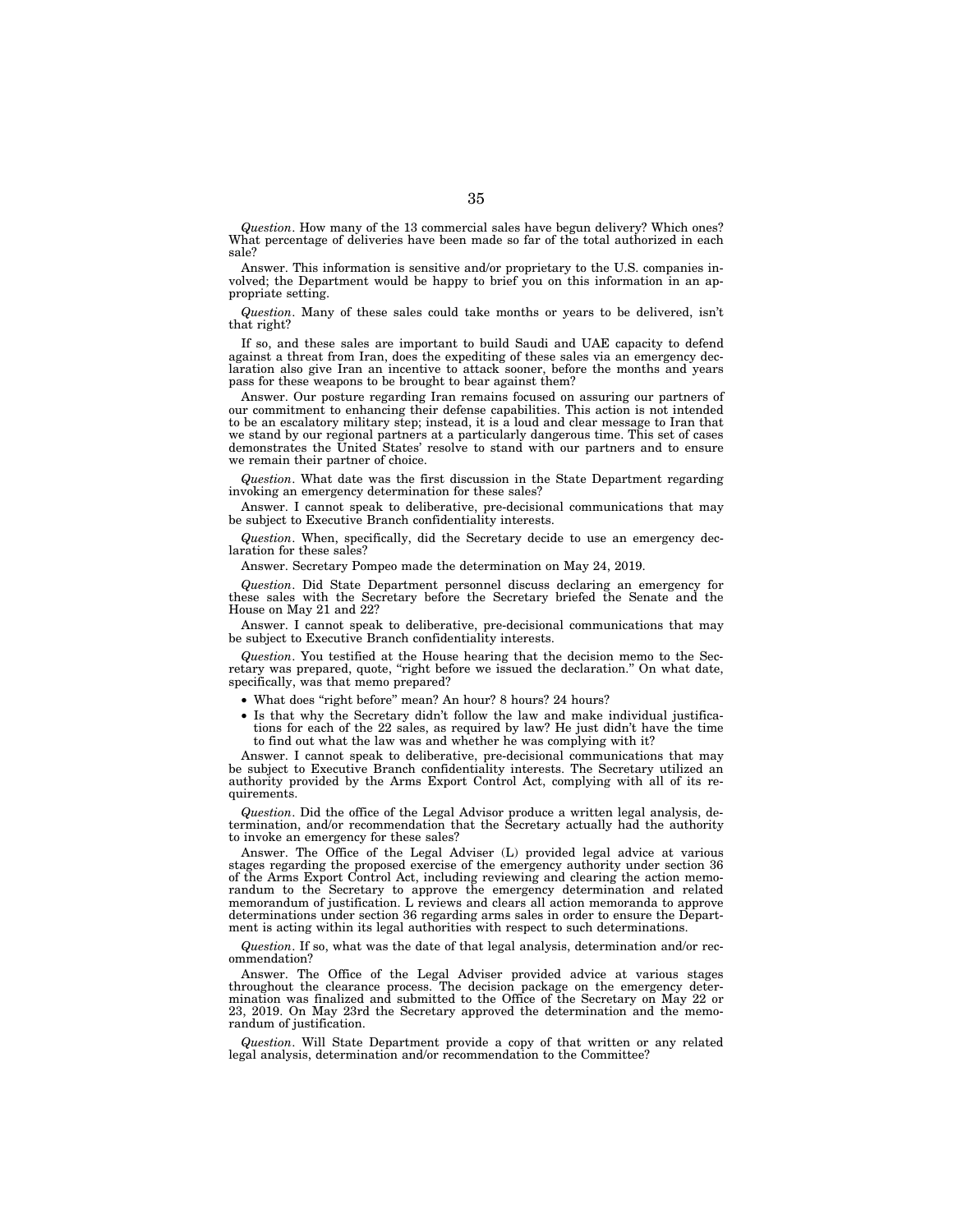If not, what legal privilege is State claiming to exercise that prevents it, or enables it, from providing such written legal analysis, determination and/or recommendation to the Committee?

Answer. The Department is not in a position to provide a copy of any such advice related to the preparation of a report to Congress given the significant executive branch interests implicated in such a request, including interests related to the protection of internal Executive Branch deliberations and/or attorney-client communications.

*Question*. Mr. Cooper, can you explain why the Secretary invoked an emergency on Friday, May 24—the Friday before a weeklong Memorial Day recess? Why not 1 day prior? Why not 3 days prior, when the Secretary had briefed the Senate on the Iran threat?

Answer. The Secretary of State utilized an emergency authority in the Arms Export Control Act specifically to respond to the urgent threat posed by Iran; the timing of his decision reflected, among many factors, the escalation of those threats.

*Question*. Your written testimony also claims that the emergency certification was also intended to preserve, quote, "strategic advantage against near-peer competitors:''

- Is this the new standard for the State Department for congressional oversight, that it cannot be tolerated if it in any way undermines this ''strategic advantage''?
- Does the Secretary now want to sell anything to any dictator for a strategic business advantage?

Answer. The Secretary of State utilized an emergency authority in the Arms Export Control Act specifically to respond to the urgent threat posed by Iran. This action is intended to support our partners' ability to contribute to deterring and—if necessary—defeating that threat. Our partners need to retain a high degree of readiness and know that the United States stands with them to ensure that have what they need for their own security in the region.

While this emergency certification was in response to the increased threat from Iran, it is also relevant that our adversaries, including Russia and China, have adopted deliberate long-term strategies of trying to disrupt our partnerships by seeking to replace the United States as the credible partner of choice.

*Question*. Mr. Cooper, in pushing through these sales and circumventing Congress, doesn't it send a dangerous message to authoritarian regimes and autocrats everywhere: that legislative oversight doesn't matter to Secretary Pompeo, the State Department, and the Trump administration, as when it is inconvenient, he'll just ignore it and declare an "emergency"?

Answer. These emergency certifications were made pursuant to and consistent with the longstanding statutory authority, which has been used by past administrations, both Republican and Democrat.

*Question*. Section  $36(c)(2)$  of the Arms Export Control Act (arguably does not give the President or the Secretary the authority to declare an emergency for commercial sales for countries that are not members of NATO and are not Israel, Australia, South Korea, Japan or New Zealand. What is State's legal basis for why the Secretary can use authority not explicitly present in the statute?

Answer. The Secretary's certification met the requirements under section  $36(c)(2)$ of the Arms Export Control Act for the sales at issue here. The opening clause of section  $36(c)(2)$  makes clear that the regular notification procedures apply to licenses under any of the ensuing subparagraphs only if there is not an emergency certification.

*Question*. Would U.S. companies issued export licenses that are not legal under U.S. law be legally liable for violating U.S. export laws?

Answer. U.S. companies are entitled to rely on the terms of export licenses issued to them.

*Question*. Secretary Cooper, the law is very clear that the President has to provide individual justifications for each arms sale that is the subject of an invocation of an emergency determination. Yet, the Secretary only provided one, overarching boilerplate justification of the history of Iran's malign activities, for all 22 separate sales, as disparate as they are:

Does this in State's opinion comply with the AECA requirement to submit individual justifications for each sale? Why?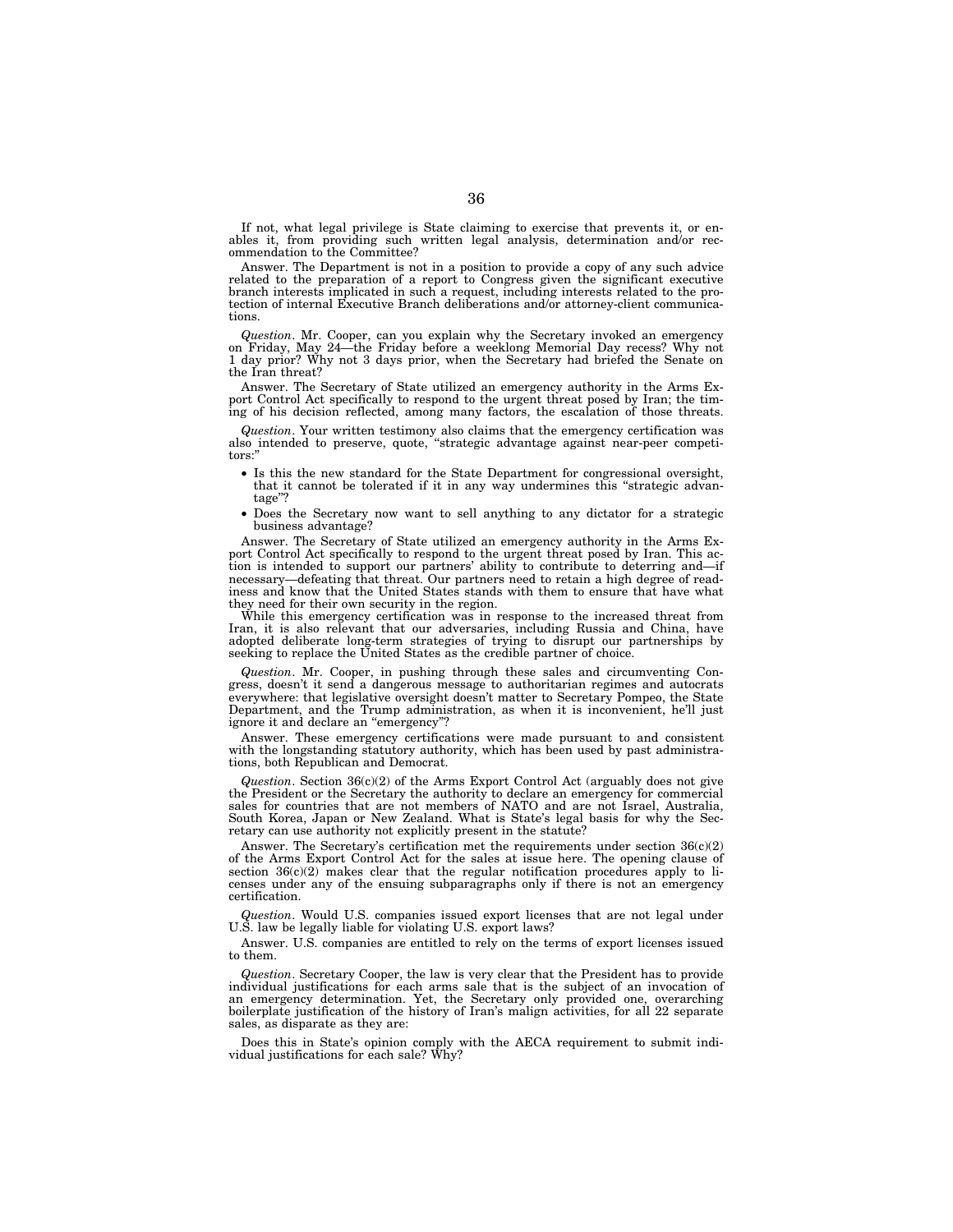Answer. The Secretary's emergency certification was consistent with the relevant provisions of the AECA. The justification transmitted to Congress as part of the certification applied to each of the 22 cases.

*Question*. Mr. Cooper, is the Department investigating allegations that the UAE transferred MRAP vehicles to others in Yemen without U.S. permission?

- Approximately when did this investigation begin? Before the Secretary's May 24th declaration of an emergency?
- Why did the Secretary think it was a good idea to bypass the 30-day Congres-sional review period and expedite the process of getting these arms to UAE, some of which they could also retransfer without permission? Does he not care if U.S. arms are illicitly transferred or misused? Or he cares, just not enough to slow down the process as required by statute for Congressional review?

Answer. We are working with our partners to address these allegations, and we will continue to do so until we are confident all steps necessary are taken to safeguard U.S.-origin equipment. We intend to provide a full accounting of our review to your committee once our investigation is complete.

The bilateral relationship, including the provision of security assistance, with the UAE has existed for many decades. Based upon our decades of robust interaction with them, and our continued engagement regarding the MRAPs, the Department is confident that they remain a reliable partner and there is not a significant risk of diversion or misuses of these defense articles.

*Question*. Provide a detailed individual justification as to how the marketing, sale, and on-going support of ScanEagle and Integrator Unmanned Aerial Systems and support for future Intelligence, Surveillance, and Reconnaissance (ISR) requirements for the UAE Armed Forces will enable the UAE to counter a specific physical military threat or actual military attack from Iran, and include a description of the specific physical military threat.

Answer. The justification transmitted to Congress as part of the certification applied to each of the 22 cases. These sales and the associated emergency certification are intended to address the military need of our partners in the face of an urgent regional threat posed by Iran. The sales also promote the vitality of our bilateral relationships by reassuring our partners and preserving strategic advantage against near-peer competitors. None of these sales involves the introduction of fundamentally new capabilities to the region; none fundamentally alters the military balance of power; none is of a nature or category that Congress has not previously reviewed and supported for these partners.

Each of these cases furthers our interests in addressing a present emergency; remaining engaged with partners; ensuring the United States, rather than near-peer adversaries, is their primary security partner; supporting our partners in the defense of their homelands and the security of the region; and deterring our shared adversaries from disrupting those objectives.

*Question*. Provide a detailed individual justification as to how the sale of RQ–21A Blackjack UAVs for intelligence, surveillance and reconnaissance to the UAE will enable the UAE to counter a specific physical military threat or actual military attack from Iran, and include a description of the specific physical military threat.

Answer. The justification transmitted to Congress as part of the certification applied to each of the 22 cases. These sales and the associated emergency certification are intended to address the military need of our partners in the face of an urgent regional threat posed by Iran. This sale also promotes the vitality of our bilateral relationships by reassuring our partners and preserving strategic advantage against near-peer competitors. None of these sales involves introduction of fundamentally new capabilities to the region; none fundamentally alters the military balance of power; none is of a nature or category that Congress has not previously reviewed and supported for these partners.

Each of these cases furthers our interests in addressing a present emergency; remaining engaged with partners; ensuring the United States, rather than near-peer adversaries, is their primary security partner; supporting our partners in the defense of their homelands and the security of the region; and deterring our shared adversaries from disrupting those objectives.

*Question*. Provide a detailed individual justification as to how the sale of Aircraft Follow On Logistics and Support Services for the Saudi Air Force, including repair and spare parts, will enable Saudi Arabia to counter a specific physical military threat or actual military attack from Iran, and include a description of the specific physical military threat.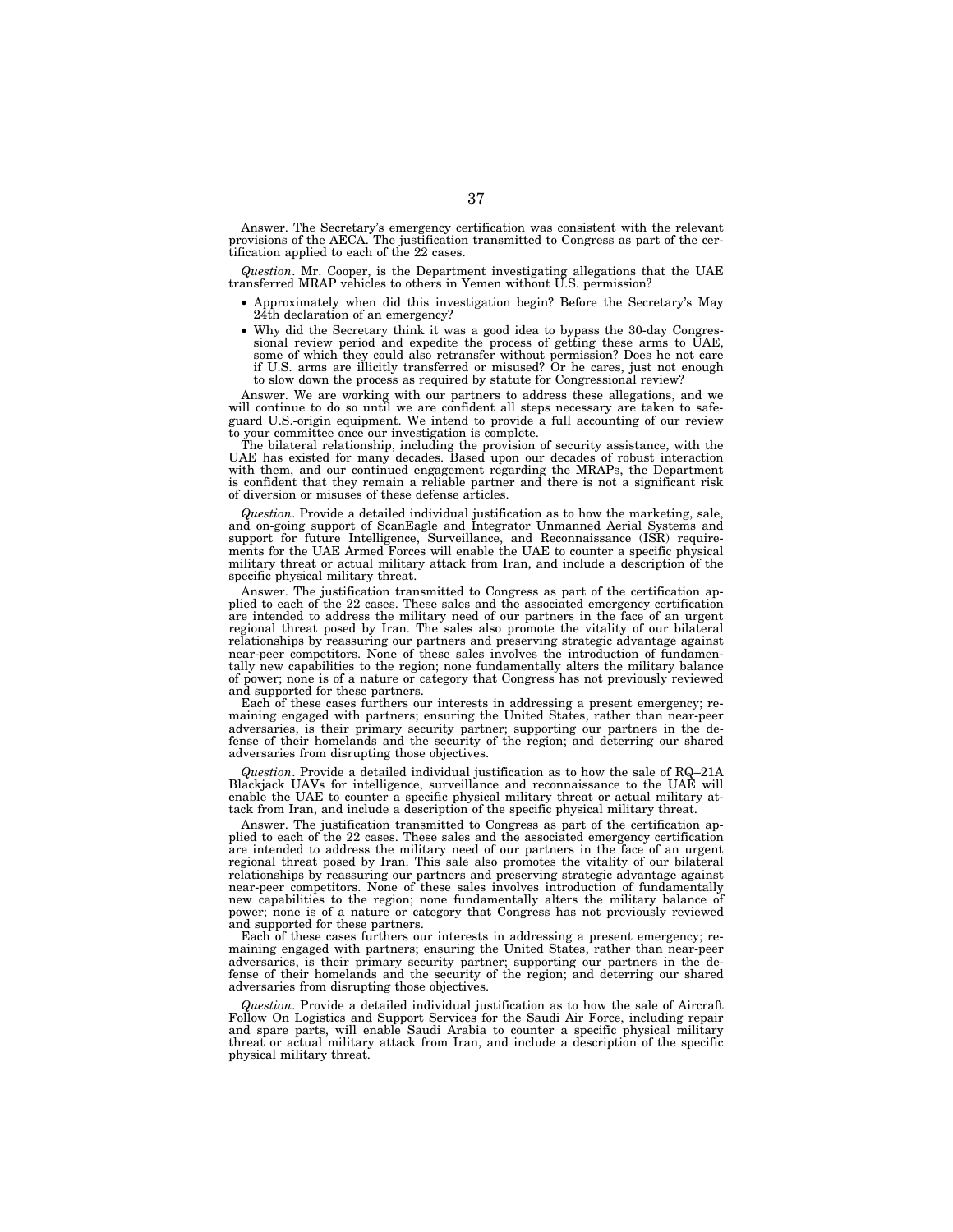Answer. The justification transmitted to Congress as part of the certification applied to each of the 22 cases. These sales and the associated emergency certification are intended to address the military need of our partners in the face of an urgent regional threat posed by Iran. This sale also promotes the vitality of our bilateral relationships by reassuring our partners and preserving strategic advantage against near-peer competitors. None of these sales involves introduction of fundamentally new capabilities to the region; none fundamentally alters the military balance of power; none is of a nature or category that Congress has not previously reviewed and supported for these partners.

Each of these cases furthers our interests in addressing a present emergency; remaining engaged with partners; ensuring the United States, rather than near-peer adversaries, is their primary security partner; supporting our partners in the de-fense of their homelands and the security of the region; and deterring our shared adversaries from disrupting those objectives.

*Question*. Provide a detailed individual justification as to how the sale of USMC Training for UAE Presidential Guard in unit operations such as operating the Javelin Anti-Tank Weapon System; plan, conduct and supervise individuals in Rappelling and Fast Roping from a static structure; Special Operations Basic Course and in operation of Special Forces Weapon Systems used within the Presidential Guard, will enable the UAE to counter a specific physical military threat or actual military attack from Iran, and include a description of the specific physical military threat.

Answer. The justification transmitted to Congress as part of the certification applied to each of the 22 cases. These sales and the associated emergency certification are intended to address the military need of our partners in the face of an urgent regional threat posed by Iran. This sale also promotes the vitality of our bilateral relationships by reassuring our partners and preserving strategic advantage against near-peer competitors. None of these sales involves introduction of fundamentally new capabilities to the region; none fundamentally alters the military balance of power; none is of a nature or category that Congress has not previously reviewed and supported for these partners.

Each of these cases furthers our interests in addressing a present emergency; remaining engaged with partners; ensuring the United States, rather than near-peer adversaries, is their primary security partner; supporting our partners in the de-fense of their homelands and the security of the region; and deterring our shared adversaries from disrupting those objectives.

*Question*. Provide a detailed individual justification as to how the continuance of spare and repair parts and contractor support for the Tactical Air Surveillance Sup-port System in Saudi Arabia will enable Saudi Arabia to counter a specific physical military threat or actual military attack from Iran, and include a description of the specific physical military threat.

Answer. The justification transmitted to Congress as part of the certification applied to each of the 22 cases. These sales and the associated emergency certification are intended to address the military need of our partners in the face of an urgent regional threat posed by Iran. This sale also promotes the vitality of our bilateral relationships by reassuring our partners and preserving strategic advantage against near-peer competitors. None of these sales involves introduction of fundamentally new capabilities to the region; none fundamentally alters the military balance of power; none is of a nature or category that Congress has not previously reviewed and supported for these partners.

Each of these cases furthers our interests in addressing a present emergency; re-maining engaged with partners; ensuring the United States, rather than near-peer adversaries, is their primary security partner; supporting our partners in the de-fense of their homelands and the security of the region; and deterring our shared adversaries from disrupting those objectives.

*Question*. Provide a detailed individual justification as to how the sale of Aircraft Follow Logistics On and Support Services for the Saudi Air Force, including repair and spare parts, will enable Saudi Arabia to counter a specific physical military threat or actual military attack from Iran, and include a description of the specific physical military threat.

Answer. The justification transmitted to Congress as part of the certification applied to each of the 22 cases. These sales and the associated emergency certification are intended to address the military need of our partners in the face of an urgent regional threat posed by Iran. This sale also promotes the vitality of our bilateral relationships by reassuring our partners and preserving strategic advantage against near-peer competitors. None of these sales involves introduction of fundamentally new capabilities to the region; none fundamentally alters the military balance of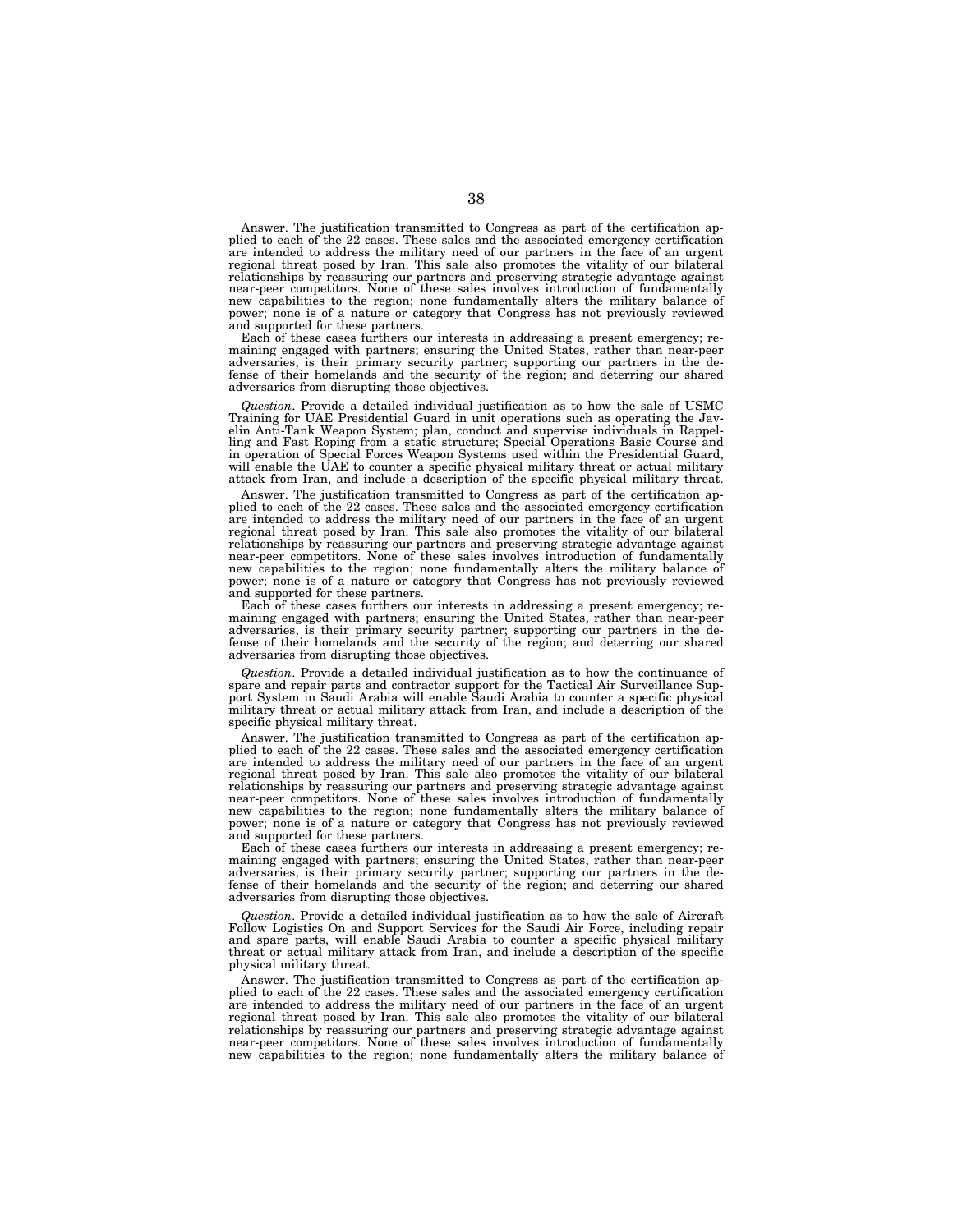power; none is of a nature or category that Congress has not previously reviewed and supported for these partners.

Each of these cases furthers our interests in addressing a present emergency; remaining engaged with partners; ensuring the United States, rather than near-peer adversaries, is their primary security partner; supporting our partners in the de-fense of their homelands and the security of the region; and deterring our shared adversaries from disrupting those objectives.

*Question*. Provide a detailed individual justification as to how the sale Advanced Precision Kill Weapons System rockets to the UAE will enable the UAE to counter a specific physical military threat or actual military attack from Iran, and include a description of the specific physical military threat.

Answer. The justification transmitted to Congress as part of the certification applied to each of the 22 cases. These sales and the associated emergency certification are intended to address the military need of our partners in the face of an urgent regional threat posed by Iran. This sale also promotes the vitality of our bilateral relationships by reassuring our partners and preserving strategic advantage against near-peer competitors. None of these sales involves introduction of fundamentally new capabilities to the region; none fundamentally alters the military balance of power; none is of a nature or category that Congress has not previously reviewed and supported for these partners.

Each of these cases furthers our interests in addressing a present emergency; remaining engaged with partners; ensuring the United States, rather than near-peer adversaries, is their primary security partner; supporting our partners in the defense of their homelands and the security of the region; and deterring our shared adversaries from disrupting those objectives.

*Question*. Provide a detailed individual justification as to how the sale of Javelin anti-armor Guided Missiles to the UAE will enable the UAE to counter a specific physical military threat or actual military attack from Iran, and include a description of the specific physical military threat.

Answer. The justification transmitted to Congress as part of the certification applied to each of the 22 cases. These sales and the associated emergency certification are intended to address the military need of our partners in the face of an urgent regional threat posed by Iran. This sale also promotes the vitality of our bilateral relationships by reassuring our partners and preserving strategic advantage against near-peer competitors. None of these sales involves introduction of fundamentally new capabilities to the region; none fundamentally alters the military balance of power; none is of a nature or category that Congress has not previously reviewed and supported for these partners.

Each of these cases furthers our interests in addressing a present emergency; remaining engaged with partners; ensuring the United States, rather than near-peer adversaries, is their primary security partner; supporting our partners in the defense of their homelands and the security of the region; and deterring our shared adversaries from disrupting those objectives.

*Question*. Provide a detailed individual justification as to how the sale Additional equipment for AH–64E Apaches, including one new helicopter, to the UAE will enable the UAE to counter a specific physical military threat or actual military attack from Iran, and include a description of the specific physical military threat.

Answer. The justification transmitted to Congress as part of the certification applied to each of the 22 cases. These sales and the associated emergency certification are intended to address the military need of our partners in the face of an urgent regional threat posed by Iran. This sale also promotes the vitality of our bilateral relationships by reassuring our partners and preserving strategic advantage against near-peer competitors. None of these sales involves introduction of fundamentally new capabilities to the region; none fundamentally alters the military balance of power; none is of a nature or category that Congress has not previously reviewed and supported for these partners.

Each of these cases furthers our interests in addressing a present emergency; remaining engaged with partners; ensuring the United States, rather than near-peer adversaries, is their primary security partner; supporting our partners in the defense of their homelands and the security of the region; and deterring our shared adversaries from disrupting those objectives.

*Question*. Provide a detailed individual justification as to how:

(A) The authorization of coproduction and manufacture in Saudi Arabia of Paveway Pre-Amp Circuit Card Assemblies (CCA), Guidance Electronics Assembly (GEA) CCAs, and Control Actuator System (CAS) CCAs for all Paveway variants;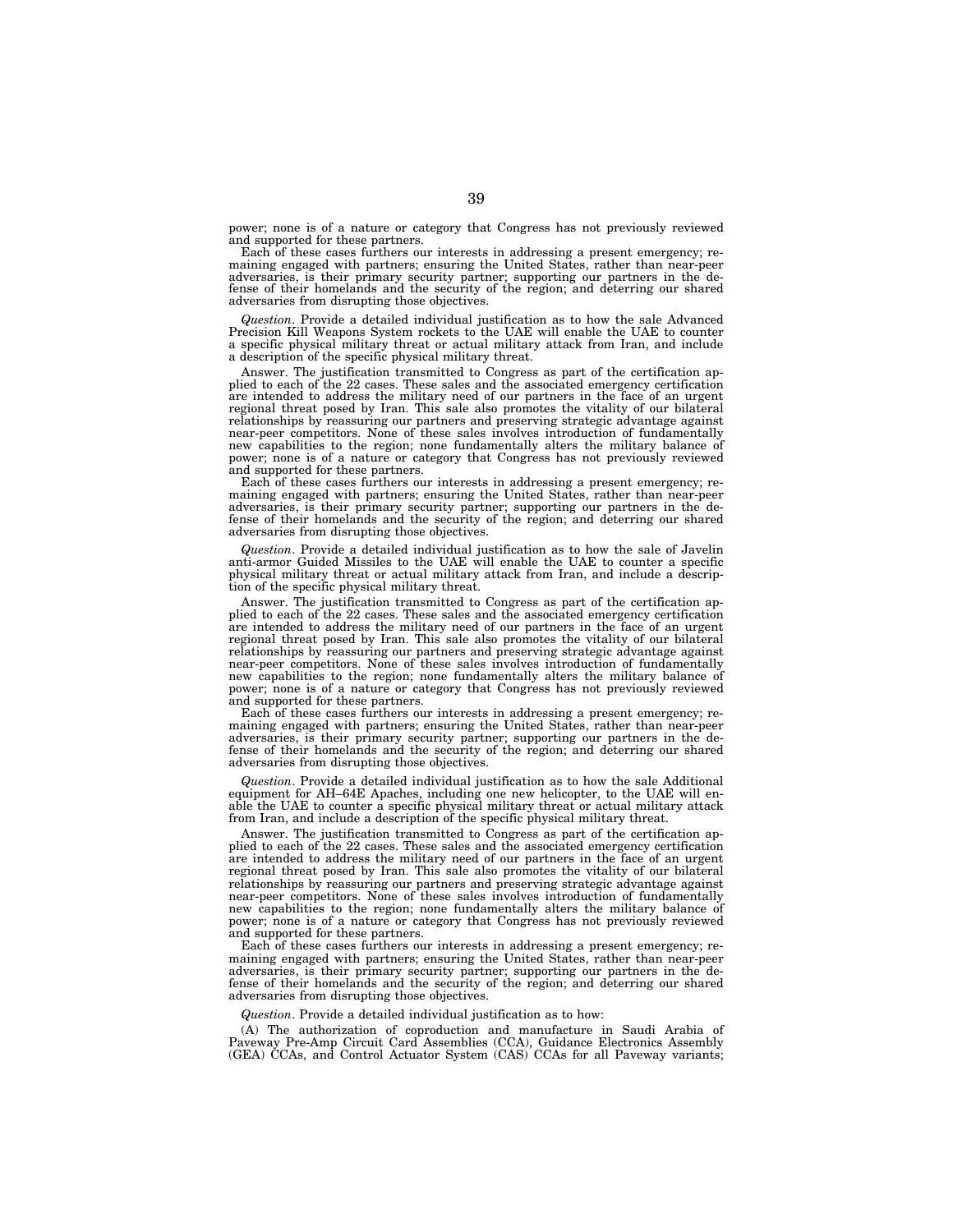(B) The authorization of coproduction and manufacture in Saudi Arabia of Paveway II Guidance Electronics Detector Assemblies (GEDA) and Computer Control Groups (CCG).

(C) The transfer of up to 64,603 additional kits, partial kits, and full-up-rounds will enable Saudi Arabia to counter a specific physical military threat or actual military attack from Iran, and include a description of the specific physical military threat.

Answer. The justification transmitted to Congress as part of the certification applied to each of the 22 cases. These sales and the associated emergency certification are intended to address the military need of our partners in the face of an urgent regional threat posed by Iran. This sale also promotes the vitality of our bilateral relationships by reassuring our partners and preserving strategic advantage against near-peer competitors. None of these sales involves introduction of fundamentally new capabilities to the region; none fundamentally alters the military balance of power; none is of a nature or category that Congress has not previously reviewed and supported for these partners.

Each of these cases furthers our interests in addressing a present emergency; remaining engaged with partners; ensuring the United States, rather than near-peer adversaries, is their primary security partner; supporting our partners in the defense of their homelands and the security of the region; and deterring our shared adversaries from disrupting those objectives.

*Question*. Provide a detailed individual justification as to how the sale of Integration, installation, operation, training, testing, maintenance, and repair of the Maverick AGM–65 Weapons System and the Paveway II, Paveway III, Enhanced Paveway II, and Enhanced Paveway III Weapons Systems to the UAE will enable the UAE to counter a specific physical military threat or actual military attack from Iran, and include a description of the specific physical military threat.

Answer. The justification transmitted to Congress as part of the certification applied to each of the 22 cases. These sales and the associated emergency certification are intended to address the military need of our partners in the face of an urgent regional threat posed by Iran. This sale also promotes the vitality of our bilateral relationships by reassuring our partners and preserving strategic advantage against near-peer competitors. None of these sales involves introduction of fundamentally new capabilities to the region; none fundamentally alters the military balance of power; none is of a nature or category that Congress has not previously reviewed and supported for these partners.

Each of these cases furthers our interests in addressing a present emergency; remaining engaged with partners; ensuring the United States, rather than near-peer adversaries, is their primary security partner; supporting our partners in the defense of their homelands and the security of the region; and deterring our shared adversaries from disrupting those objectives.

*Question*. Provide a detailed individual justification as to how the sale of installation, integration, modification, maintenance, and repair services for F110–GE-132 gas turbine engines for use in F–16 Aircraft for use by the UAE in the amount of \$50,000,000 or more will enable the UAE to counter a specific physical military threat or actual military attack from Iran, and include a description of the specific physical military threat.

Answer. The justification transmitted to Congress as part of the certification applied to each of the 22 cases. These sales and the associated emergency certification are intended to address the military need of our partners in the face of an urgent regional threat posed by Iran. This sale also promotes the vitality of our bilateral relationships by reassuring our partners and preserving strategic advantage against near-peer competitors. None of these sales involves introduction of fundamentally new capabilities to the region; none fundamentally alters the military balance of power; none is of a nature or category that Congress has not previously reviewed and supported for these partners.

Each of these cases furthers our interests in addressing a present emergency; remaining engaged with partners; ensuring the United States, rather than near-peer adversaries, is their primary security partner; supporting our partners in the defense of their homelands and the security of the region; and deterring our shared adversaries from disrupting those objectives.

*Question*. Provide a detailed individual justification as to how the sale of Manufacture, production, test, inspection, modification, enhancement, rework, and repair of F/A–18E/F and derivative series aircraft panels to Saudi Arabia will enable Saudi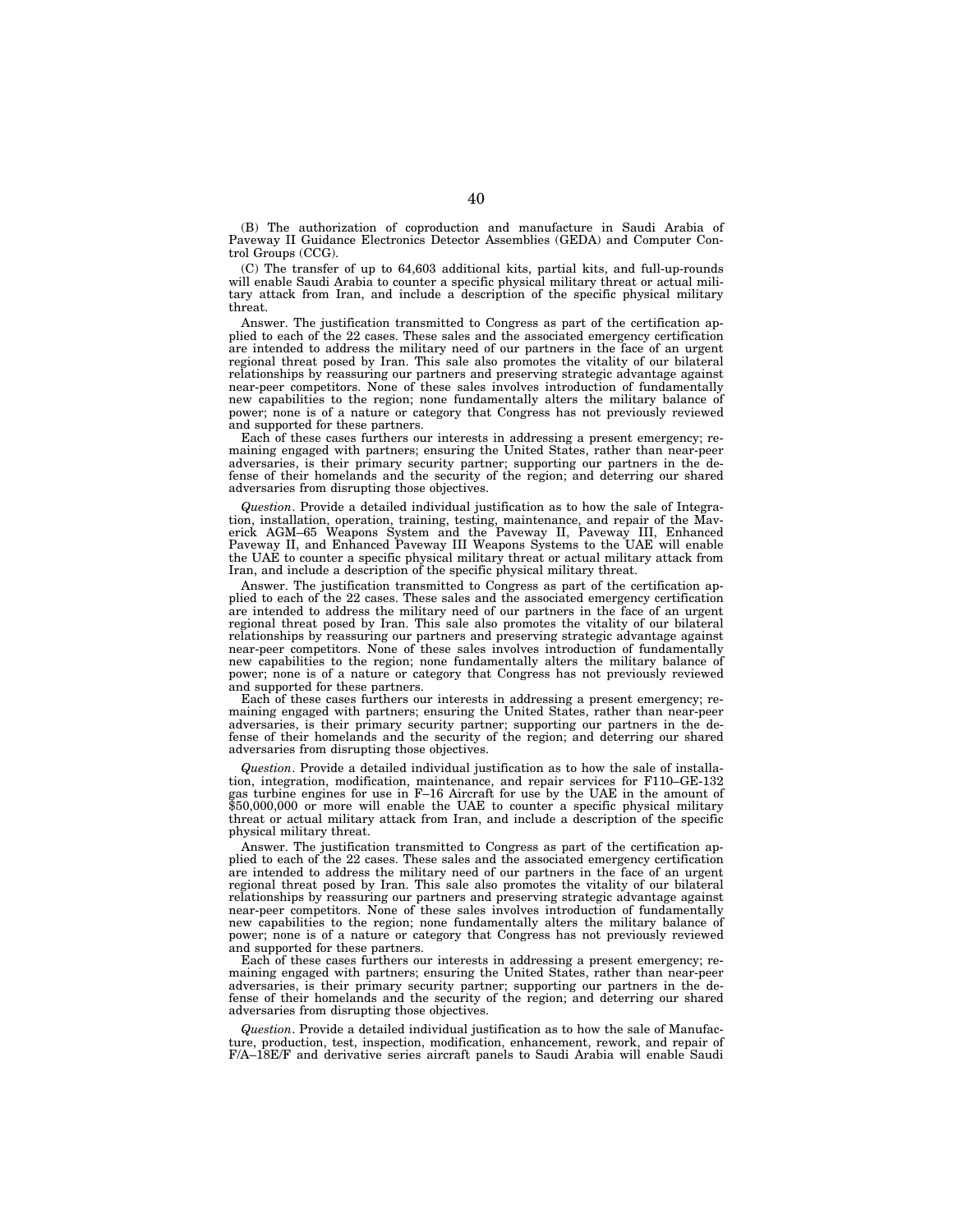Arabia to counter a specific physical military threat or actual military attack from Iran, and include a description of the specific physical military threat.

Answer. The justification transmitted to Congress as part of the certification applied to each of the 22 cases. These sales and the associated emergency certification are intended to address the military need of our partners in the face of an urgent regional threat posed by Iran. This sale also promotes the vitality of our bilateral relationships by reassuring our partners and preserving strategic advantage against near-peer competitors. None of these sales involves introduction of fundamentally new capabilities to the region; none fundamentally alters the military balance of power; none is of a nature or category that Congress has not previously reviewed and supported for these partners.

Each of these cases furthers our interests in addressing a present emergency; remaining engaged with partners; ensuring the United States, rather than near-peer adversaries, is their primary security partner; supporting our partners in the defense of their homelands and the security of the region; and deterring our shared adversaries from disrupting those objectives.

*Question*. Provide a detailed individual justification as to how the sale of assistance to Saudi Arabia's Ministry of Defense Transformation Project will enable Saudi Arabia to counter a specific physical military threat or actual military attack from Iran, and include a description of the specific physical military threat.

Answer. The justification transmitted to Congress as part of the certification applied to each of the 22 cases. These sales and the associated emergency certification are intended to address the military need of our partners in the face of an urgent regional threat posed by Iran. This sale also promotes the vitality of our bilateral relationships by reassuring our partners and preserving strategic advantage against near-peer competitors. None of these sales involves introduction of fundamentally new capabilities to the region; none fundamentally alters the military balance of power; none is of a nature or category that Congress has not previously reviewed and supported for these partners.

Each of these cases furthers our interests in addressing a present emergency; remaining engaged with partners; ensuring the United States, rather than near-peer adversaries, is their primary security partner; supporting our partners in the defense of their homelands and the security of the region; and deterring our shared adversaries from disrupting those objectives.

*Question*. Provide a detailed individual justification as to how the authorization for a technical assistance agreement with the UAE to support the preparation, shipment, delivery, and acceptance of the Guidance Enhanced Missiles (GEM–T) (Patriot) will enable the UAE to counter a specific physical military threat or actual military attack from Iran, and include a description of the specific physical military threat.

Answer. The justification transmitted to Congress as part of the certification applied to each of the 22 cases. These sales and the associated emergency certification are intended to address the military need of our partners in the face of an urgent regional threat posed by Iran. This sale also promotes the vitality of our bilateral relationships by reassuring our partners and preserving strategic advantage against near-peer competitors. None of these sales involves introduction of fundamentally new capabilities to the region; none fundamentally alters the military balance of power; none is of a nature or category that Congress has not previously reviewed and supported for these partners.

Each of these cases furthers our interests in addressing a present emergency; remaining engaged with partners; ensuring the United States, rather than near-peer adversaries, is their primary security partner; supporting our partners in the defense of their homelands and the security of the region; and deterring our shared adversaries from disrupting those objectives.

*Question*. Provide a detailed individual justification as to how the transfer of technical data and defense services in order to provide technically qualified personnel to advise and assist the Royal Saudi Air Force (RSAF) in maintenance and training for the RSAF F–15 fleet of aircraft will enable Saudi Arabia to counter a specific physical military threat or actual military attack from Iran, and include a description of the specific physical military threat.

Answer. The justification transmitted to Congress as part of the certification applied to each of the 22 cases. These sales and the associated emergency certification are intended to address the military need of our partners in the face of an urgent regional threat posed by Iran. This sale also promotes the vitality of our bilateral relationships by reassuring our partners and preserving strategic advantage against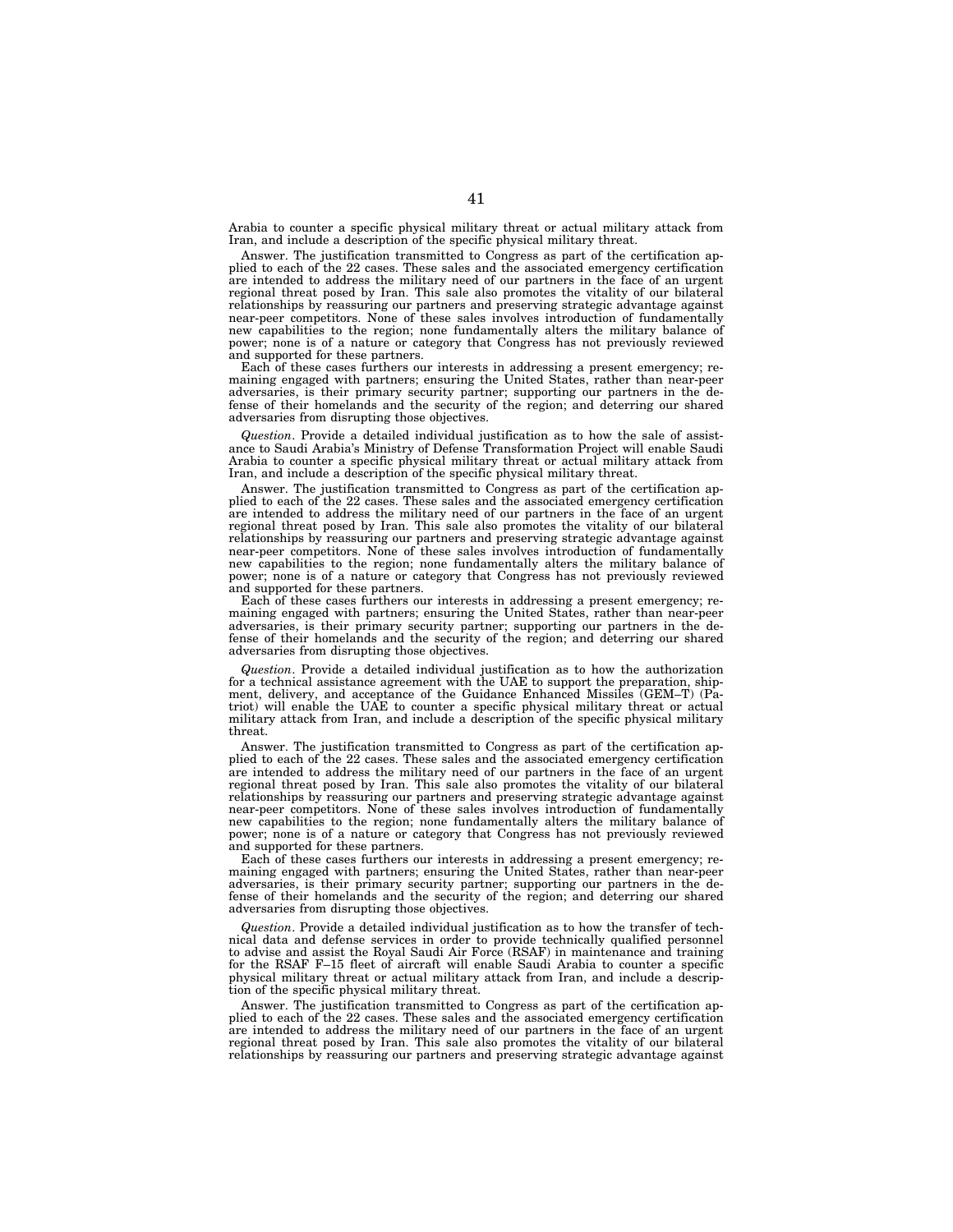near-peer competitors. None of these sales involves introduction of fundamentally new capabilities to the region; none fundamentally alters the military balance of power; none is of a nature or category that Congress has not previously reviewed and supported for these partners.

Each of these cases furthers our interests in addressing a present emergency; remaining engaged with partners; ensuring the United States, rather than near-peer adversaries, is their primary security partner; supporting our partners in the defense of their homelands and the security of the region; and deterring our shared adversaries from disrupting those objectives.

*Question*. Provide a detailed individual justification as to how the authorization to retransfer of 500 Paveway II laser guided bombs to Jordan will enable Jordan to counter a specific physical military threat or actual military attack from Iran, and include a description of the specific physical military threat.

Answer. The justification transmitted to Congress as part of the certification applied to each of the 22 cases. These sales and the associated emergency certification are intended to address the military need of our partners in the face of an urgent regional threat posed by Iran. This sale also promotes the vitality of our bilateral relationships by reassuring our partners and preserving strategic advantage against near-peer competitors. None of these sales involves introduction of fundamentally new capabilities to the region; none fundamentally alters the military balance of power; none is of a nature or category that Congress has not previously reviewed and supported for these partners.

Each of these cases furthers our interests in addressing a present emergency; remaining engaged with partners; ensuring the United States, rather than near-peer adversaries, is their primary security partner; supporting our partners in the defense of their homelands and the security of the region; and deterring our shared adversaries from disrupting those objectives.

*Question*. Provide a detailed individual justification as to how the export of 15,000 120mm M933Al 120mm mortar bombs to the Saudi Arabian Royal Land Forces will enable Saudi Arabia to counter a specific physical military threat or actual military attack from Iran, and include a description of the specific physical military threat.

Answer. The justification transmitted to Congress as part of the certification applied to each of the 22 cases. These sales and the associated emergency certification are intended to address the military need of our partners in the face of an urgent regional threat posed by Iran. This sale also promotes the vitality of our bilateral relationships by reassuring our partners and preserving strategic advantage against near-peer competitors. None of these sales involves introduction of fundamentally new capabilities to the region; none fundamentally alters the military balance of power; none is of a nature or category that Congress has not previously reviewed and supported for these partners.

Each of these cases furthers our interests in addressing a present emergency; remaining engaged with partners; ensuring the United States, rather than near-peer adversaries, is their primary security partner; supporting our partners in the defense of their homelands and the security of the region; and deterring our shared adversaries from disrupting those objectives.

*Question*. Provide a detailed individual justification as to how the export of 100 M107Al, .50 caliber semi-automatic rifles and 100 sound suppressors to the UAE for end use by the General Headquarters, UAE Armed forces will enable the UAE to counter a specific physical military threat or actual military attack from Iran, and include a description of the specific physical military threat.

Answer. The justification transmitted to Congress as part of the certification applied to each of the 22 cases. These sales and the associated emergency certification are intended to address the military need of our partners in the face of an urgent regional threat posed by Iran. This sale also promotes the vitality of our bilateral relationships by reassuring our partners and preserving strategic advantage against near-peer competitors. None of these sales involves introduction of fundamentally new capabilities to the region; none fundamentally alters the military balance of power; none is of a nature or category that Congress has not previously reviewed and supported for these partners.

Each of these cases furthers our interests in addressing a present emergency; remaining engaged with partners; ensuring the United States, rather than near-peer adversaries, is their primary security partner; supporting our partners in the defense of their homelands and the security of the region; and deterring our shared adversaries from disrupting those objectives.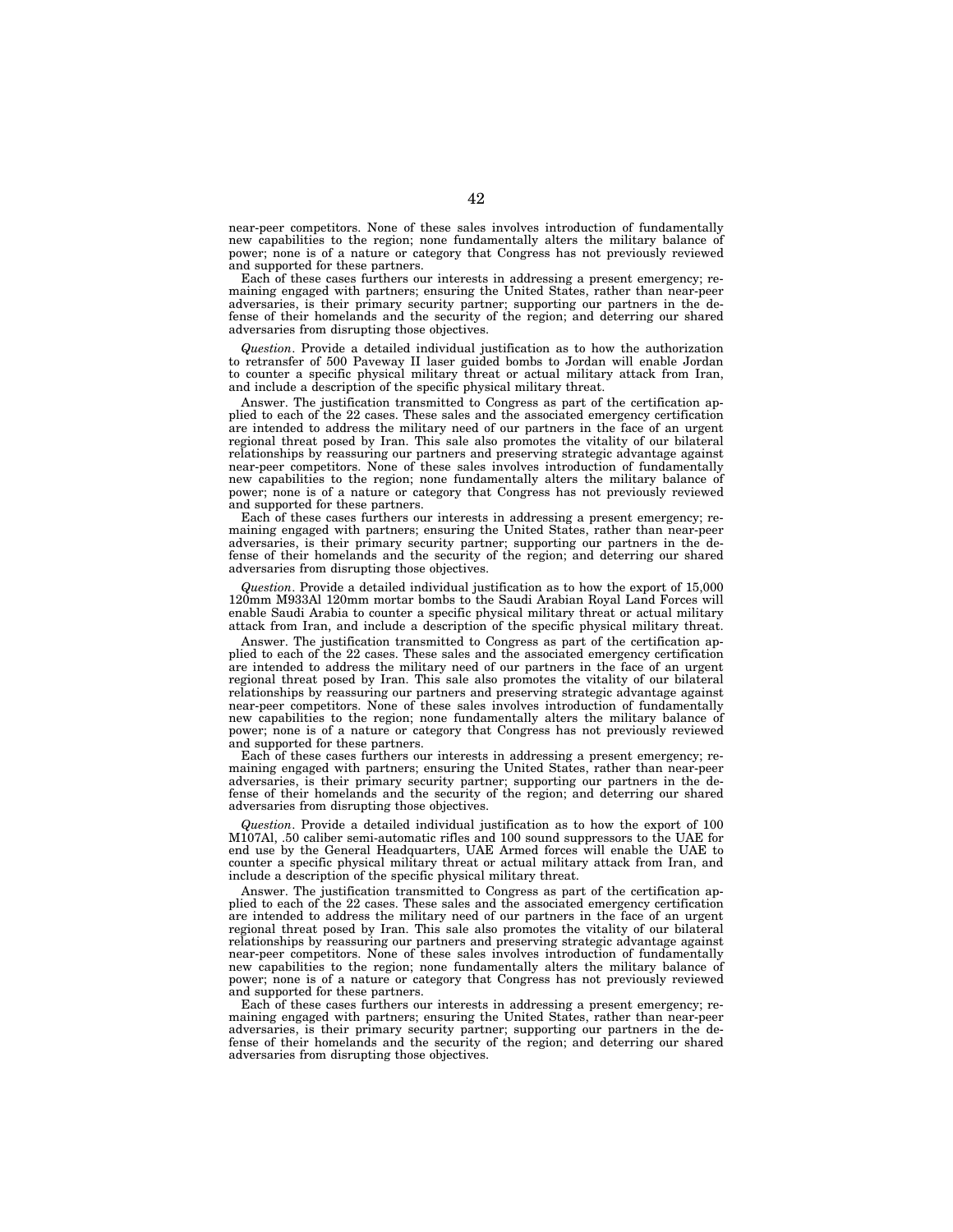*Question*. Provide a detailed individual justification as to how the export of defense articles, including data and defense services, to support the performance of maintenance and repair services of F–110 engines for the Kingdom of Saudi Arabia Ministry of Defense will enable the Saudi Arabia to counter a specific physical military threat or actual military attack from Iran, and include a description of the specific physical military threat.

Answer. The justification transmitted to Congress as part of the certification ap-plied to each of the 22 cases. These sales and the associated emergency certification are intended to address the military need of our partners in the face of an urgent regional threat posed by Iran. This sale also promotes the vitality of our bilateral relationships by reassuring our partners and preserving strategic advantage against near-peer competitors. None of these sales involves introduction of fundamentally new capabilities to the region; none fundamentally alters the military balance of power; none is of a nature or category that Congress has not previously reviewed and supported for these partners.

Each of these cases furthers our interests in addressing a present emergency; remaining engaged with partners; ensuring the United States, rather than near-peer adversaries, is their primary security partner; supporting our partners in the defense of their homelands and the security of the region; and deterring our shared adversaries from disrupting those objectives.

*Question*. Provide a detailed individual justification as to how the transfer of defense articles, defense services, and technical data to support the integration of the FMU–152A/B Joint Programmable Bomb Fuze system into the UAE Armed Forces General Headquarters' fleet of aircraft and associated weapons will enable the UAE to counter a specific physical military threat or actual military attack from Iran, and include a description of the specific physical military threat.

Answer. The justification transmitted to Congress as part of the certification applied to each of the 22 cases. These sales and the associated emergency certification are intended to address the military need of our partners in the face of an urgent regional threat posed by Iran. This sale also promotes the vitality of our bilateral relationships by reassuring our partners and preserving strategic advantage against<br>near-peer competitors. None of these sales involves introduction of fundamentally<br>new capabilities to the region; none fundamentally alter power; none is of a nature or category that Congress has not previously reviewed and supported for these partners.

Each of these cases furthers our interests in addressing a present emergency; remaining engaged with partners; ensuring the United States, rather than near-peer adversaries, is their primary security partner; supporting our partners in the defense of their homelands and the security of the region; and deterring our shared adversaries from disrupting those objectives.

#### RESPONSES OF R. CLARKE COOPER TO QUESTIONS SUBMITTED BY SENATOR TODD YOUNG

*Question*. Can you describe what threat was present against which the U.S. forces deployed to region would have been incapable of defending or deterring and thus require this sale?

Answer. The Secretary made the Emergency Certification based on a number of factors, including the significant increase in the intelligence threat streams related to Iran and the clear, provocative, and damaging actions taken by Iran's government; and the rapidly evolving security situation in the region that required accelerated and overt delivery of certain military capabilities to our partners.

*Question*. Do you believe the administration currently possesses the authority to engage in military action against Iran or is a new authorization for the use of military force required in order to act?

Answer. As Secretary Pompeo has noted, the administration's goal is to find a diplomatic solution to deter Iran's activities, not to engage in a conflict with Iran. I do not wish to comment on hypotheticals, but the administration is not currently seeking a new authorization for use of military force. Moreover, the administration has not, to date, interpreted either the 2001 or the 2002 AUMF as authorizing military force against Iran, except as may be necessary to defend U.S. or partner forces engaged in counterterrorism operations or operations to establish a stable, democratic Iraq.

*Question*. What legitimate military capability would these sales have filled that would have increased the effectiveness of the Saudi and Emirati military forces?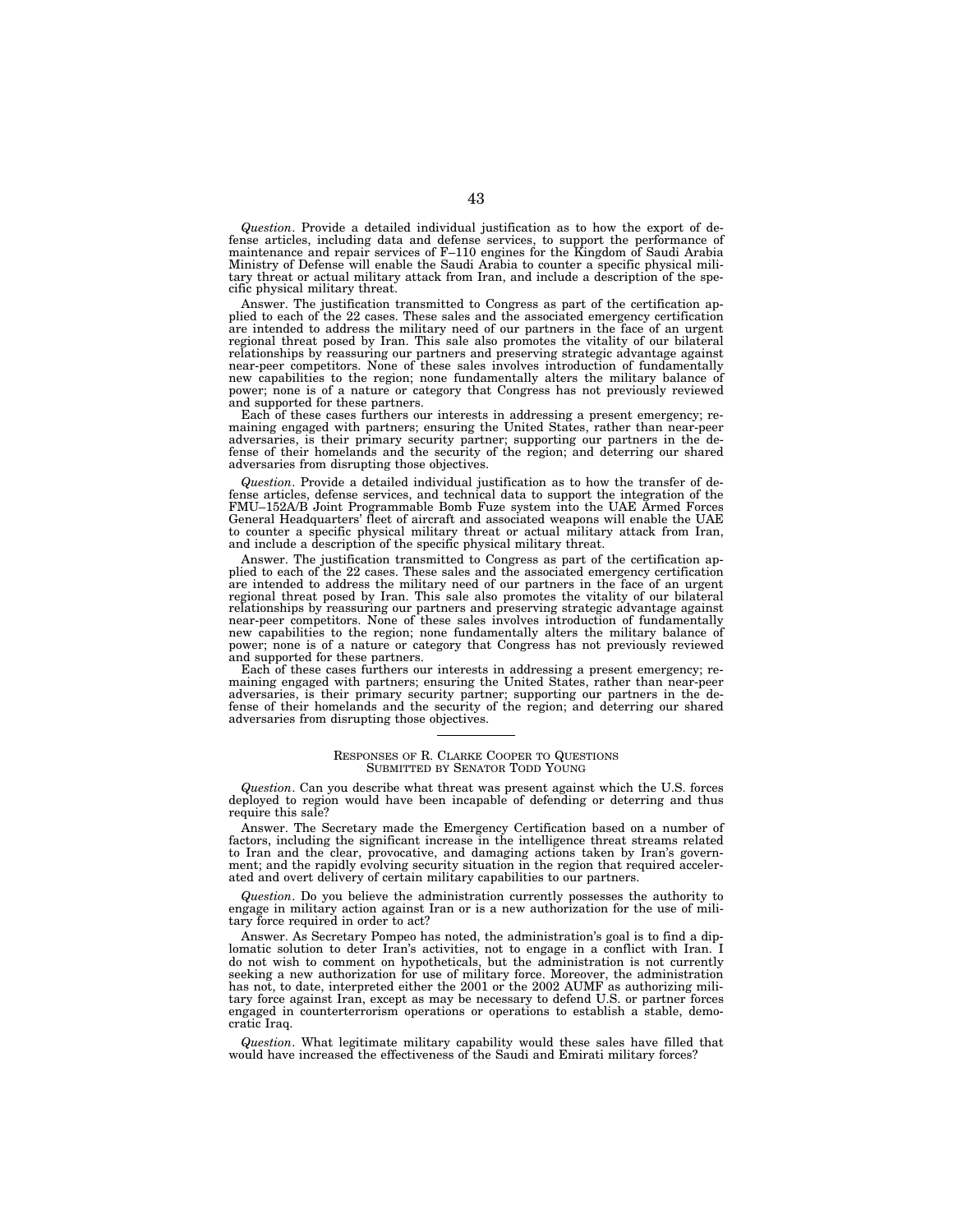Answer. Our partners have requirements for continuing supply and support for their defense programs to counter current and potential threats, including from Iran. Specifics on partner readiness and capabilities is sensitive and often classified information; we welcome the opportunity to brief the committee, you and/or your staff on these issues.

*Question*. If this truly was an emergency, the facts and information that necessitated that emergency are of great interest and concern to this committee. Are you able to describe those to us?

Answer. Iran is a malign actor and the leading state sponsor of terrorism. Iran continues to pose conventional and asymmetric threats to our partners in the Gulf, and to U.S. interests in the region and beyond. While these facts are well-known, we have seen new, troubling and escalatory indications and warnings from the Iranian regime prompting an increased U.S. force posture in the region. Indeed, events since the Secretary's certification further demonstrate the urgent need for these sales: Iranian attacks on civilian-crewed cargo ships and tankers in the Sea of Oman; continued Houthi attacks, including one utilizing a cruise missile, against ci-vilian airports; the shoot-down of a U.S. Broad Area Maritime Surveillance unmanned aerial system in international airspace.

These latest actions, like those that preceded the May 24 notification, including attacks on commercial shipping off the coast of the United Arab Emirates, attacks on pumping stations of the Saudi East-West Pipeline utilizing unmanned aerial vehicles, and a rocket fired into a park about a kilometer from the U.S. Embassy in Baghdad on May 19 are provocative actions that mark a new evolution in the threat Iran poses to the security of the hundreds of thousands of Americans who live and work in the Gulf States, and to the security of the region, and our partners.

My testimony July 10 described these events. I would be happy to go into further detail in a classified setting for the committee, you, and/or your staff.

*Question*. Did the administration feel the need to use these emergency powers because of a clear threat, or was it more out of frustration with the politics and bureaucracy that was slowing these sales?

Answer.The Secretary of State utilized an emergency authority in the Arms Export Control Act specifically to respond to the urgent threat posed by Iran. This action is intended to support our partners' ability to contribute to deterring and—if necessary—defeating that threat. To do so our partners need to retain a high degree of readiness and know that the United States stands with them to ensure that have what they need to ensure their own security and security in the region.

*Question*. Do you believe the politics of the Senate have created a situation in which the State Department's fulfillment of its responsibilities are being hampered?

Answer. In regards to arms transfers, I can affirm the Department has the necessary authorities to fulfill its responsibilities. In the case of this Emergency Certification, the law provided an appropriate tool for the Secretary to apply against the increase in Iran-related threat streams. Congress plays an important role in the review of pending arms transfers, and the Department returned immediately to the regular Tiered Review process for further sales to these and other security partners.

*Question*. Mr. Secretary, what review occurred to ensure that these military sales would not be used in operations that result in humanitarian violations, especially in Yemen, home of perhaps the most intense humanitarian rights crisis in the world?

Answer. These cases received a full policy review, as would any other sales, including with regard to human rights and civilian casualties. Saudi Arabia and the UAE face legitimate security threats emanating from Yemen, and the Executive interagency continues to assist those partners in defending themselves. At the same time, the Executive interagency is also continuing to work with the Saudi-led Coalition to mitigate the risk of civilian casualties. The Coalition continues to implement organizational and process changes to mitigate the risk of civilian harm, and to enhance respect for rules of engagement and the law of armed conflict. We will continue to work closely with our partners in enhancing these efforts. The Department also continues to press partners to conduct transparent and credible investigations of civilian casualty incidents, hold accountable those responsible, and take steps to mitigate the risk of such incidents occurring again.

*Question*. Are you able to provide me an assurance that the State Department took humanitarian concerns into account when evaluating these sales?

Answer. The President's Conventional Arms Transfer Policy, issued in 2018, mandates consideration of ''the risk that the transfer may be used to undermine inter